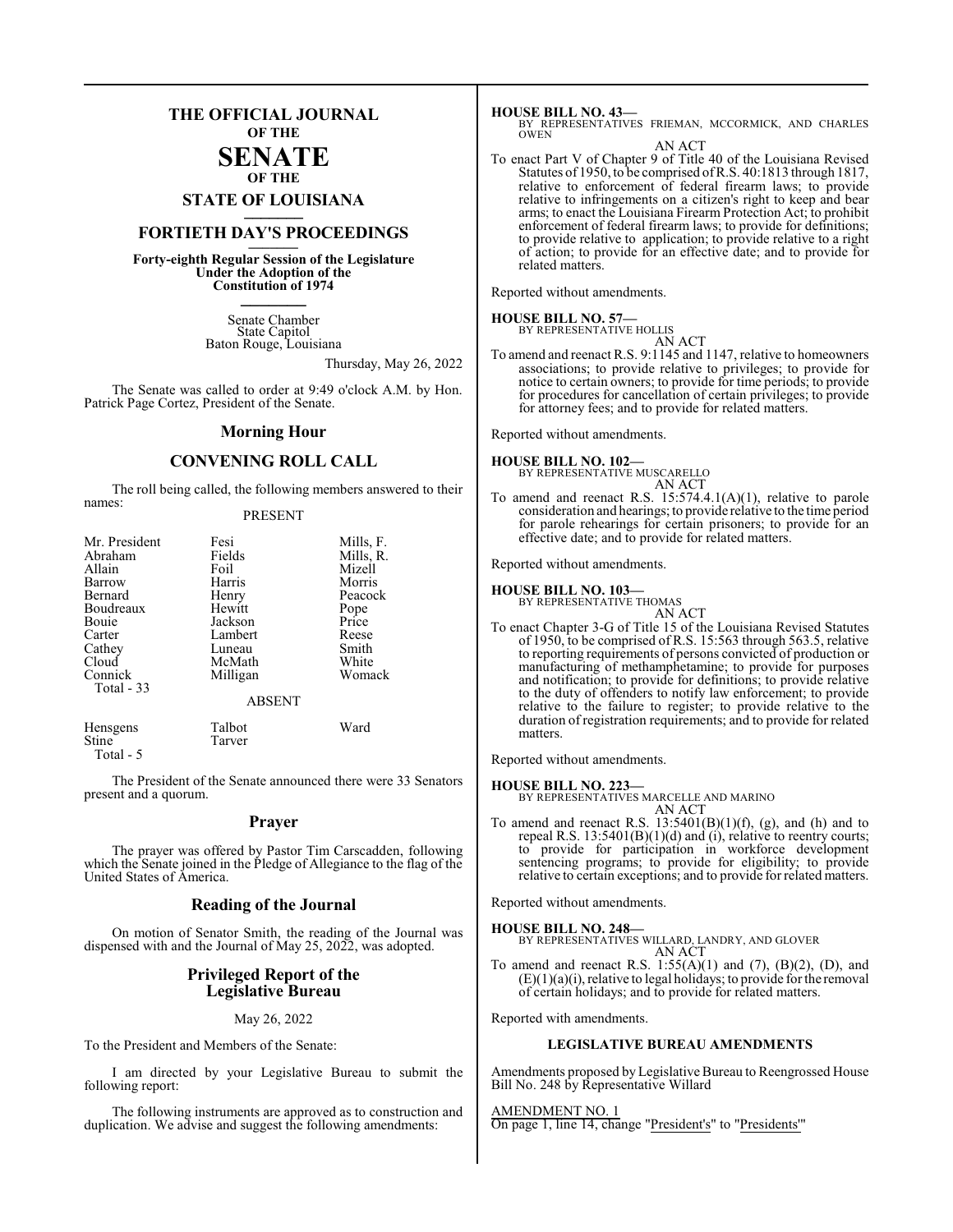## **Page 2 SENATE 40th DAY'S PROCEEDINGS**

AMENDMENT NO. 2

On page 2, line 13, change "President's" to "Presidents'"

AMENDMENT NO. 3 On page 2, line 14, change "August 30;" to "August 30;"

AMENDMENT NO. 4 On page 3, line 8, change "President's" to "Presidents'"

AMENDMENT NO. 5 On page 3, line 16, change "President's" to "Presidents'"

AMENDMENT NO. 6 On page 4, line 4, change "President's" to "Presidents'"

AMENDMENT NO. 7 On page 4, line 5, change "August thirtieth;" to "August thirtieth;"

## AMENDMENT NO. 8

On page 4, line 29, change "President's" to "Presidents'"

## **HOUSE BILL NO. 261—**

- BY REPRESENTATIVES MAGEE, AMEDEE, BROWN, BRYANT,<br>EDMONSTON, EMERSON, FISHER, GREEN, HARRIS, LARVADAIN,<br>MARINO, NELSON, ORGERON, PIERRE, STEFANSKI, THOMAS,<br>THOMPSON,AND ZERINGUE
	- AN ACT
- To enact Part II-E of Chapter 8 of Title 17 of the Louisiana Revised Statutes of 1950, to be comprised of R.S. 17:1977.1 through 1977.3, and R.S.  $36:651(C)(13)$ , relative to education; to create an independent public French immersion school; to provide for the location of the school and the grade levels to be served; to provide for a board of directors and a school director and the powers, duties, and responsibilities of each; to provide for board membership, terms, and compensation; to provide for an effective date; to provide for funding; and to provide for related matters.

Reported without amendments.

## **HOUSE BILL NO. 272—**

BY REPRESENTATIVE JEFFERSON AN ACT

To amend and reenact R.S. 9:327(B), 331, 355.15, and 365, relative to mental health evaluations in divorce and child custody proceedings; to provide for the qualifications of certain mental health professionals; to prohibit ex parte communication; to provide for definitions; and to provide for related matters.

Reported without amendments.

**HOUSE BILL NO. 330—** BY REPRESENTATIVE TRAVIS JOHNSON AN ACT

To enact Part VII of Chapter 10-A of Title 3 of the Louisiana Revised Statutes of 1950, to be comprised of R.S. 3:1491 through 1496 and R.S. 36:629(L)(4), relative to the creation of the Louisiana Industrial Hemp Promotion and Research Program; to create the Louisiana Industrial Hemp Promotion and Research Advisory Board; to provide for the composition, powers, duties, and functions of the board; to authorize the commissioner of agriculture and forestry to adopt rules and accept certain funds; to provide for the use of funds; to provide for definitions; to provide for transfer of the board to the Department of Agriculture and Forestry; and to provide for related matters.

Reported without amendments.

## **HOUSE BILL NO. 370—**

BY REPRESENTATIVE MAGEE AN ACT

To amend and reenact R.S. 26:241(15) and to enact R.S. 26:241(27) and (28), 242, and 271(A)(7), relative to the Alcoholic Beverage Control Law; to provide for definitions; to provide relative to the distribution of certain alcoholic beverages; to provide for

self-distribution; to provide for limitations; to provide relative to permit fees; and to provide for related matters.

Reported without amendments.

## **HOUSE BILL NO. 431—** BY REPRESENTATIVE JORDAN

AN ACT

To enact R.S. 15:622.1, relative to the use of DNA in criminal investigations; to provide relative to sexual assault collection kits; to provide relative to the comparison of DNA; to provide relative to criminal investigations; to prohibit the use of DNA in certain circumstances; and to provide for related matters.

Reported without amendments.

## **HOUSE BILL NO. 450—**

- BY REPRESENTATIVES CHARLES OWEN, AMEDEE, WILFORD<br>CARTER,CORMIER,COX,CREWS,DAVIS,EDMONSTON,FREEMAN,<br>FREIBERG,FRIEMAN,GAINES,GREEN,HARRIS,HUGHES,JORDAN,<br>LANDRY,LARVADAIN,LYONS,MARCELLE,MCCORMICK,DUSTIN<br>MILLER,SCHAMERHORN,SCH AN ACT
- To amend and reenact Children's Code Articles 1186(A), 1188(C), and 1270(B) and R.S. 40:73(B) and (D), 77(B) and (D), and 79(A)(4) and (D) and to enact R.S. 40:73(E), 77(E), and 79(E), relative to an adopted person's original birth certificate; to provide for the disclosure of confidential records; to provide for the motion for disclosure; to provide for access to an adopted person's original birth certificate; to provide for the authority of the registrar of vital records; and to provide for related matters.

Reported without amendments.

## **HOUSE BILL NO. 483—**

BY REPRESENTATIVES TRAVIS JOHNSON, GAROFALO, AND MIGUEZ

AN ACT

To amend and reenact R.S.  $40:1379.3(C)(6)$  and  $(10)$ , relative to concealed handguns; to provide relative to concealed handgun permits; and to provide for related matters.

Reported without amendments.

## **HOUSE BILL NO. 517—**

BY REPRESENTATIVE SELDERS AN ACT

To amend and reenact R.S. 15:831(A) and to enact R.S. 15:827.4, relative to medical services in the Department of Public Safety and Corrections; to create a Medical Advisory Council within the Department of Public Safety and Corrections; to provide relative to membership and powers of the Medical Advisory Council; to provide relative to powers of the secretary of the Department of Public Safety and Corrections; and to provide for related matters.

Reported without amendments.

## **HOUSE BILL NO. 524—**

BY REPRESENTATIVE LYONS AN ACT

To amend and reenact R.S. 27:625(G)(5) and R.S. 29:726.6(Section heading) and to enact R.S. 29:726.7, relative to services for people with disabilities affected by disasters; to create the Disability-Focused DisasterPreparedness and Response Fund as a special fund in the state treasury; to provide for dedication to the fund ofrevenue fromthe tax upon net gaming proceeds from sports wagering; to authorize the use of monies in the fund for certain purposes; to create and provide for a programto conduct needs assessments among, and provide services to, people with disabilities affected by disasters; to provide for duties and responsibilities of the Governor's Office of Homeland Security and Emergency Preparedness with respect to the program; to authorize the Governor's Office of Homeland Security and Emergency Preparedness to utilize certain monies for administrative costs and grant administration; to require the Governor's Office of Homeland Security and Emergency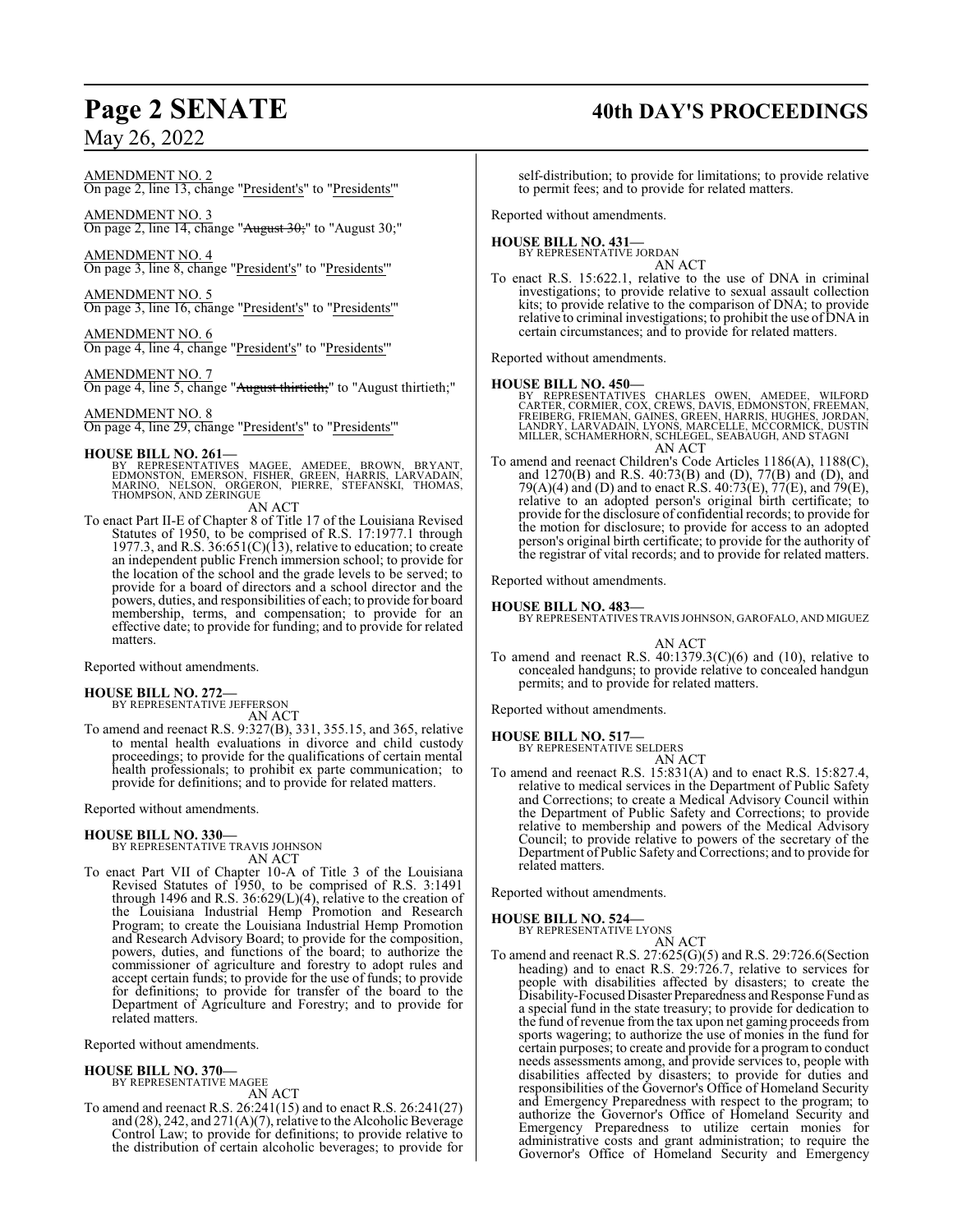## **40th DAY'S PROCEEDINGS Page 3 SENATE**

# May 26, 2022

Preparedness to contract with a disability assessment and coordination entity for certain functions; to provide relative to state actions to obtain federal reimbursement for certain disaster-related expenses; and to provide for related matters.

Reported without amendments.

## **HOUSE BILL NO. 553—** BY REPRESENTATIVE MCKNIGHT

AN ACT

To amend and reenact R.S. 40:1047(A)(introductory paragraph) and  $(2)$ ,  $(B)$ , and  $(C)$ , and to repeal R.S. 40:1047 $(A)(3)$  through  $(6)$ , (D), and (E), relative to suitability requirements for persons associated with production of therapeutic marijuana; to provide for definitions; to prohibit government agencies from conducting suitability investigations as a requirement for licensure to produce therapeutic marijuana; to require employees of contractors to submit to criminal background checks; to permit contractors to conduct background checks as a condition of employment; to provide for an effective date; and to provide for related matters.

Reported without amendments.

## **HOUSE BILL NO. 585—**

BY REPRESENTATIVE FREEMAN AN ACT

- To enact Code of Criminal Procedure Article 1005, relative to
- firearm data collection; to provide for required reporting of aggregate firearm transfer data to the Louisiana Commission on Law Enforcement and Administration of Criminal Justice; to provide for the creation of a standardized form used to report aggregate data fields; to provide for submission of forms; to provide for submission dates; to provide for publication of data; to provide for a report; and to provide for related matters.

Reported without amendments.

## **HOUSE BILL NO. 620—**

BY REPRESENTATIVE STEFANSKI AN ACT

To amend and reenact R.S. 4:707(D), (E), and (F)(2), relative to charitable raffles, bingo, and keno; to provide relative to licensing and reporting requirements; to authorize private nonprofit elementary or secondary schools and public elementary or secondary schools to conduct certain games of chance; to provide for definitions; to exempt such schools from licensing and reporting requirements; and to provide for related matters.

Reported without amendments.

## **HOUSE BILL NO. 629—**

BY REPRESENTATIVE BRYANT AN ACT

To enact Code of Criminal Procedure Article 162.4, relative to search warrants; to provide relative to a search without a warrant; to prohibit the search without a warrant of a person's residence based on the odor of marijuana; and to provide for related matters.

Reported without amendments.

## **HOUSE BILL NO. 644—**

BY REPRESENTATIVE GREEN

AN ACT

To amend and reenact R.S. 13:4163(A)(1), (B), (C)(1), (D)(2),  $(E)(1)(a)$  and  $(b)$  and  $(E)(2)($  introductory paragraph),  $(F)(1)$ ,  $(G)$ , (H), and (I) and to enact R.S. 13:4163(C)(3) and (E)(2)(c), relative to civil procedure; to provide for continuances or extension of certain deadlines; to provide relative to legislators or employees engaged in legislative or constitutional convention activities; to provide for legislative activities; to provide relative to the Public Service Commission and Board of Elementary and Secondary Education; to provide for judicial notice; to provide

relative to appeals; to provide relative to appeal costs; and to provide for related matters.

Reported without amendments.

## **HOUSE BILL NO. 726—** BY REPRESENTATIVE LYONS

AN ACT

To enact Code of Criminal Procedure Article 875.1(H), relative to the financial obligations for criminal offenders; to provide relative to incarceration; and to provide for related matters.

Reported without amendments.

**HOUSE BILL NO. 727—**

BY REPRESENTATIVE BACALA AND SENATOR FOIL AN ACT

To amend and reenact Children's Code Articles 1207, 1213(A) and (C), 1229, and 1235(A) and (B), and to repeal Children's Code Articles 1213(D) and 1235(C), relative to adoptions; to provide relative to agency and private adoptions; to provide relative to adoption finalization; to provide for prerequisites; to provide for reporting and in-home visitation; to provide for resources to families; and to provide for related matters.

Reported without amendments.

**HOUSE BILL NO. 746**<br>BY REPRESENTATIVES DUPLESSIS, WILFORD CARTER, CORMIER,<br>EDMONSTON, FISHER, FREEMAN, FREIBERG, GAINES, GREEN,<br>HUGHES, JEFFERSON, JARCELLE, MARINO, DUSTIN MILLER,<br>LARVADAIN, LYONS, MARCELLE, MARINO, DUSTI AN ACT

To enact R.S. 15:905(F), relative to juvenile institutions; to provide relative to solitary confinement in juvenile facilities; to provide relative to a definition; to provide relative to documentation; to provide relative to submission of reports; to provide relative to training; and to provide for related matters.

Reported with amendments.

## **LEGISLATIVE BUREAU AMENDMENTS**

Amendments proposed byLegislative Bureau to Reengrossed House Bill No. 746 by Representative Duplessis

AMENDMENT NO. 1 On page 3, line 12, change "must" to "shall"

AMENDMENT NO. 2 On page 4, line 15, change "can" to "may"

**HOUSE BILL NO. 774—**

BY REPRESENTATIVE GLOVER AN ACT

To amend and reenact Code of Criminal Procedure Article 986(A) and (C) and to enact Code of Criminal Procedure Articles 977(D) and 997, relative to expungement of records; to provide relative to the motion to expunge a record of arrest and conviction of a misdemeanor offense; to provide relative to when a person may file an expungement for certain convictions of possession of marijuana; to provide relative to the expungement form for misdemeanor marijuana convictions; to provide for prospective and retroactive application; and to provide for related matters.

Reported without amendments.

## **HOUSE BILL NO. 775—**

BY REPRESENTATIVE GLOVER AN ACT

To enact R.S. 40:1021(B), relative to drug related objects; to provide relative to the definition of drug paraphernalia; to exclude equipment or devices used for the inhalation of raw or crude marijuana for therapeutic use; and to provide for related matters.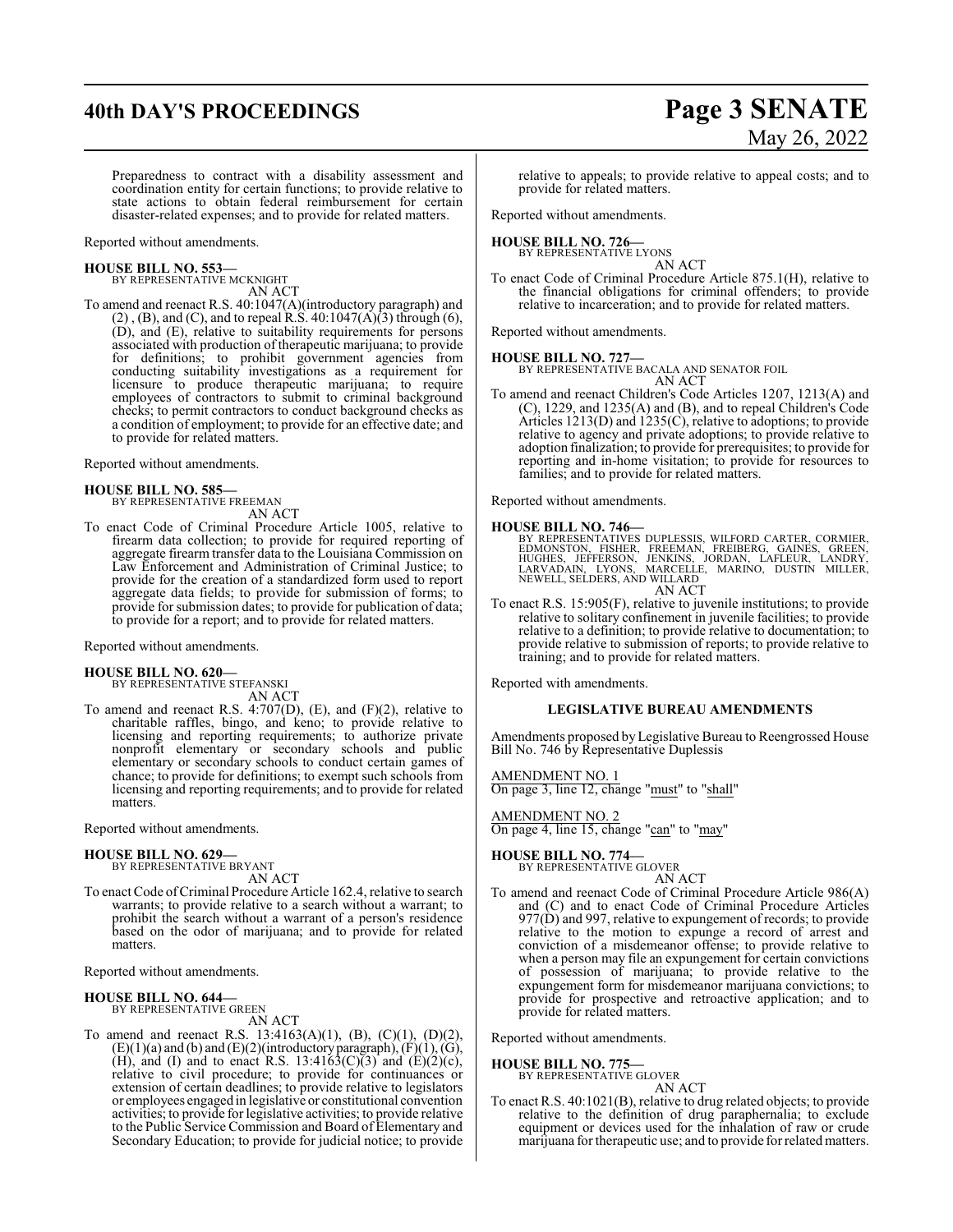Reported without amendments.

### **HOUSE BILL NO. 868—**

- BY REPRESENTATIVES MIGUEZ, FONTENOT, GAROFALO, GOUDEAU, AND MARCELLE AN ACT
- To enact R.S. 40:1379.3.3, relative to firearms; to provide for the Louisiana Firearm Safety Awareness Act; to provide relative to an online education course; to provide for a purpose; to provide relative to course topics; to provide relative to database maintenance; to provide for promulgation of rules; and to provide for related matters.

Reported without amendments.

**HOUSE BILL NO. 887—** BY REPRESENTATIVE ROBBY CARTER AN ACT

To amend and reenact Civil Code Articles 2315.1(D) and 2315.2(D), relative to wrongful death and survival actions; to provide for actions brought by a child given in adoption; to provide for actions brought by a sibling given in adoption; and to provide for related matters.

Reported without amendments.

## **HOUSE BILL NO. 893—** BY REPRESENTATIVE HUGHES

AN ACT

To amend and reenact R.S. 15:827.1(E)(2), 827.2(A)(2) and (3), and 827.3 and to repeal R.S.  $15:827.2(D)(7)$ , relative to the Department of Public SafetyandCorrections; to provide relative to the reentry preparation program; to require the department to enter into cooperative endeavors or contracts to provide entrepreneurial educational opportunities for eligible offenders; to provide with respect to reporting of financial and other impacts of criminal justice reinvestment legislation; to provide with respect to the calculation and allocation of savings attributable to such legislation; and to provide for related matters.

Reported without amendments.

## **HOUSE BILL NO. 938—** BY REPRESENTATIVE DUSTIN MILLER

AN ACT

To amend and reenact R.S. 4:150(A) and 169(A)(3), relative to horse racing; to extend the term of certain licenses; to provide for renewal; to provide an expiration date; to make technical changes; to provide for an effective date; and to provide for related matters.

Reported without amendments.

## **HOUSE BILL NO. 966—**

BY REPRESENTATIVE CARRIER AN ACT

To enact R.S. 13:5727, relative to coroners; to provide for funding; to provide for alternative funding for coroners of certain parishes; to authorize a renewable tax; and to provide for related matters.

Reported without amendments.

## **HOUSE BILL NO. 996—** BY REPRESENTATIVE BRYANT

AN ACT

To amend and reenact R.S. 4:714(C), 724(B)(1) and (9), 732(B)(2) and (I), and  $740(A)$ , to enact R.S.  $4:724(B)(10)$ , and to repeal R.S. 4:739(E)(1) and (2), relative to charitable gaming; to provide relative to the use of electronic or video bingo games; to provide relative to the cost of each game play; to require machines to accept any denomination of cash in the formof bills or tickets; to provide relative to the limit for the mega jackpot for progressive mega jackpot bingo games; to provide relative to sales of progressive mega jackpot bingo on Electronic Bingo

Card Dabber Devices; to provide relative to the number of electronic dabber devices issued to patrons who purchase bingo paper packs; to provide relative to the conducting and regulation of charitable gaming; to provide relative to sales of progressive mega jackpot bingo on Electronic Bingo Card Dabber Devices; and to provide for related matters.

Reported without amendments.

### **HOUSE BILL NO. 1028—**

BY REPRESENTATIVE GLOVER AN ACT

To amend and reenact R.S. 40:1025(A)(1), (B), (C), and (D) and to enact R.S. 40:1025(E), relative to penalties for transactions in drug related objects; to reduce the penalty for possession or use of marijuana drug paraphernalia; and to provide for related matters.

Reported without amendments.

## **HOUSE BILL NO. 1055—**

BY REPRESENTATIVE HUGHES

AN ACT To amend and reenact R.S. 4:158.1 and 160(B) and to enact R.S. 4:147(7) and (8), 158.2, and 160(C), relative to horse racing; to provide for specific duties of the Louisiana State Racing Commission; to provide for standards and employment; to provide for written reports; and to provide for related matters.

Reported without amendments.

## **HOUSE BILL NO. 1078— (Substitute for House Bill No. 1049 by Representative Seabaugh)**

BY REPRESENTATIVES SEABAUGH, CREWS, DESHOTEL, FIRMENT,<br>FRIEMAN, GAROFALO, HARRIS, TRAVIS JOHNSON, MCCORMICK,<br>MCFARLAND, CHARLES OWEN, ROMERO, SCHAMERHORN,<br>THOMPSON, AND WHITE AND SENATOR ROBERT MILLS AN ACT

To enact Part IV-A of Chapter 28 of Title 3 of the Louisiana Revised Statutes of 1950, to be comprised of R.S. 3:4351.1 through 4351.16, relative to forestry and agriculture; to authorize the creation of the timber and agriculture transportation group selfinsurance fund; to provide with respect to group self-insurance funds; to provide for requirements; to provide for definitions; to provide with respect to the qualifications for membership; to provide for regulatory authority; to provide for excess or reinsurance insurance; to provide for the management of assets and investments; to provide for liabilities and the payment of claims; to provide for audits, examinations, and investigations; to provide for licensed insurance producers; to provide for insolvencies; to provide for civil actions for enforcement; to provide for reporting; to provide penalties for noncompliance; to provide for due process rights; to provide for dissolution; and to provide for related matters.

Reported without amendments.

Respectfully submitted, FRED MILLS Chairman

## **Adoption of Legislative Bureau Report**

On motion of Senator Fred Mills, the Legislative Bureau amendments were adopted and the Bills and Joint Resolutions were read by title and passed to a third reading.

## **Introduction of Senate Resolutions**

**SENATE RESOLUTION NO. 163—**

BY SENATOR BARROW A RESOLUTION

To commend the adoption of the United States flag on June 14, 1777, and recognize June 12-18, 2022, as National Flag Week in Louisiana.

Page 4 **SENATE** 40th DAY'S PROCEEDINGS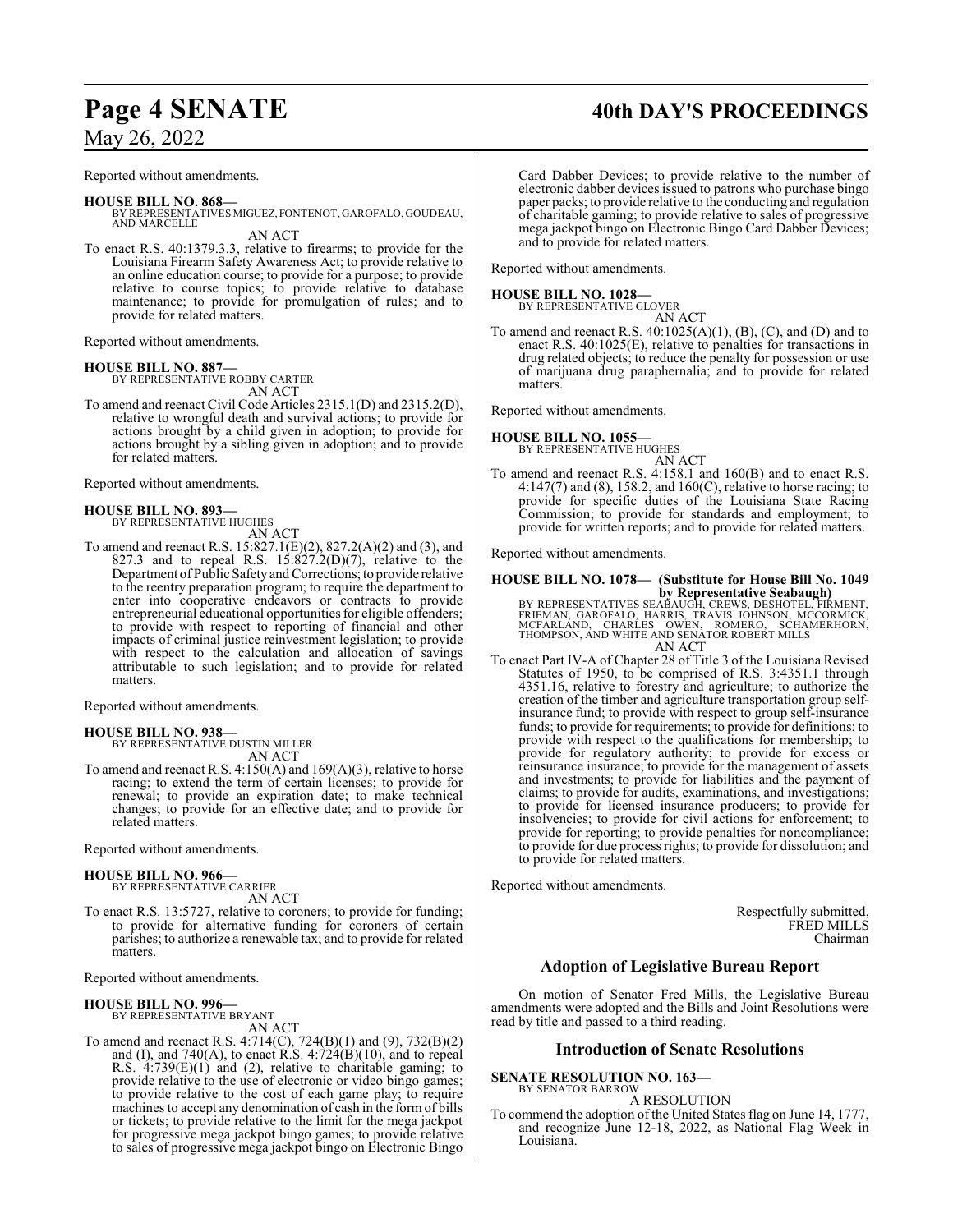## **40th DAY'S PROCEEDINGS Page 5 SENATE**

The resolution was read by title and placed on the Calendar for a second reading.

### **SENATE RESOLUTION NO. 164—** BY SENATOR WHITE

A RESOLUTION

To urge and request the office of community development within the division of administration to work with the Louisiana Watershed Initiative to create an independent watershed region for the Amite River Basin.

The resolution was read by title and placed on the Calendar for a second reading.

#### **SENATE RESOLUTION NO. 165—** BY SENATOR BARROW

A RESOLUTION

To recognize May 9<sup>th</sup> through 13<sup>th</sup> as Economic Development Week and to commend the Baton Rouge North Economic Development District for their efforts in increasing the economic activity and employment opportunities in northern Baton Rouge.

The resolution was read by title and placed on the Calendar for a second reading.

#### **SENATE RESOLUTION NO. 166—** BY SENATOR BARROW

A RESOLUTION

To urge and request the Louisiana State Board of Cosmetology to evaluate all its rules and applicable laws and determine whether, by rule, an applicant or licensee can be required to register their business with the office of the secretary of state as a condition of licensure.

Senator Barrow asked for and obtained a suspension of the rules to read Senate Resolution No. 166 a first and second time.

The resolution was read by title and referred by the President to the Committee on Commerce, Consumer Protection, and International Affairs.

#### **SENATE RESOLUTION NO. 167—** BY SENATOR BARROW

A RESOLUTION

To create and provide for the Study Commission on Deterring Sex Offenses Against Children.

Senator Barrow asked for and obtained a suspension of the rules to read Senate Resolution No. 167 a first and second time.

The resolution was read by title and referred by the President to the Committee on Judiciary C.

## **Introduction of Senate Concurrent Resolutions**

## **SENATE CONCURRENT RESOLUTION NO. 69—** BY SENATORS CORTEZ AND CATHEY

A CONCURRENT RESOLUTION To commend the Honorable Franklin J. Foil on the occasion of his

retirement after thirty years of service in the United States Navy.

Senator Cathey asked for and obtained a suspension of the rules to read Senate Concurrent Resolution No. 69 a first and second time.

The concurrent resolution was read by title. Senator Cathey moved to adopt the Senate Concurrent Resolution.

## **ROLL CALL**

The roll was called with the following result:

# May 26, 2022

YEAS Mr. President Fields Mills, R.<br>Abraham Foil Mizell Abraham Foil<br>Allain Harris Allain Harris Morris Barrow Henry Peacock<br>Bernard Hensgens Pope Hensgens Boudreaux Hewitt Price<br>
Bouie Jackson Reese Bouie Jackson Reese<br>Carter Lambert Smith Carter Lambert Smith<br>Cathey Luneau Stine Cathey Luneau Stine<br>Cloud McMath Talbot Cloud McMath Talbot<br>Connick Milligan White Connick Milligan<br>Fesi Mills, F. Womack Total - 36 **NAYS**  Total - 0 ABSENT Tarver Ward Total - 2

The Chair declared the Senate adopted the Senate Concurrent Resolution and ordered it sent to the House.

## **Senator Luneau in the Chair**

### **SENATE CONCURRENT RESOLUTION NO. 70—** BY SENATOR BARROW

A CONCURRENT RESOLUTION

To recognize and commemorate the  $50<sup>th</sup>$  anniversary of the enactment of Title IX and to celebrate its history and impact.

The resolution was read by title and placed on the Calendar for a second reading.

## **Senate Resolutions on Second Reading**

**SENATE RESOLUTION NO. 158—** BY SENATOR STINE

A RESOLUTION

To commend the St. Louis Lady Saints on winning the 2022 Class 3A track and field championship title.

On motion of Senator Stine the resolutions was read by title and adopted.

#### **SENATE RESOLUTION NO. 159—** BY SENATOR STINE

### A RESOLUTION

To commend the Barbe High School girls golf team on defending its title at the Louisiana High School Athletic Association (LHSAA) 2022 Division I State Girls Golf Championship.

On motion of Senator Stine the resolution was read by title and adopted.

### **SENATE RESOLUTION NO. 160—** BY SENATOR BARROW

A RESOLUTION

To commend the National Coalition of 100 Black Women (NCBW), Incorporated, Metropolitan Baton Rouge Chapter and to recognize, May 26, 2022, as NCBW of Metropolitan Baton Rouge Day at the capitol.

On motion of Senator Barrow the was read by title and adopted.

## **House Bills and Joint Resolutions on Second Reading**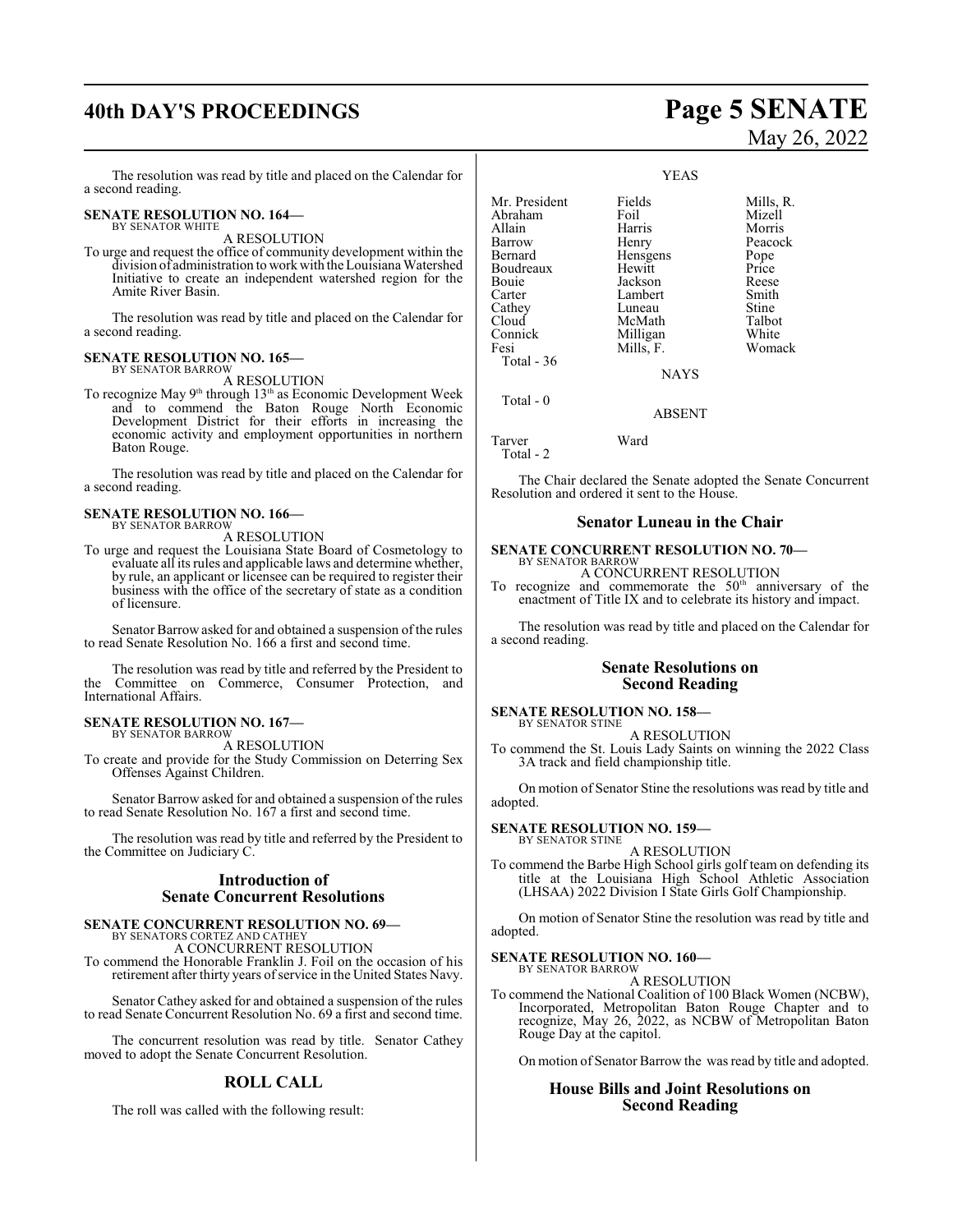## **Page 6 SENATE 40th DAY'S PROCEEDINGS**

## May 26, 2022

## **HOUSE BILL NO. 649—**

BY REPRESENTATIVES HILFERTY, FREIBERG, LANDRY, BAGLEY,<br>BOYD, BRYANT, WILFORD CARTER, DAVIS, FREEMAN, GREER,<br>HARRIS,IVEY, LARVADAIN, LYONS, MARINO, NEWELL, SCHLEGEL, AND STAGNI

AN ACT

To amend and reenact R.S. 17:416.1(B) and to enact R.S. 17:416.14, relative to student discipline; to prohibit corporal punishment in elementary and secondary schools unless authorized by a parent or legal guardian; and to provide for related matters.

The bill was read by title and referred by the President to the Committee on Education.

## **House Concurrent Resolutions on Second Reading**

#### **HOUSE CONCURRENT RESOLUTION NO. 79—** BY REPRESENTATIVE ADAMS

A CONCURRENT RESOLUTION

To urge and request that the Department of Transportation and Development to study road conditions on Louisiana Highway19 between north Zachary in East Baton Rouge Parish to the Mississippi state line and make recommendations on the feasibility of adding a shoulder.

The resolution was read by title and referred by the President to the Committee on Transportation, Highways and Public Works.

#### **HOUSE CONCURRENT RESOLUTION NO. 104—** BY REPRESENTATIVE WRIGHT

A CONCURRENT RESOLUTION

To urge and request the Department of Revenue to study the feasibility of accepting virtual currency as a form of payment of taxes, licenses, fees, penalties, and interest that have been delegated to the department for collection and to submit a written report of its findings, including any recommendations for legislation, to the House Committee on Ways and Means and the Senate Committee on Revenue and Fiscal Affairs no later than March 1, 2024.

The resolution was read by title and referred by the President to the Committee on Revenue and Fiscal Affairs.

## **HOUSE CONCURRENT RESOLUTION NO. 114—**

BY REPRESENTATIVE LACOMBE A CONCURRENT RESOLUTION

To urge and request the Louisiana State Law Institute to study provisions of law, recent certain court rulings, and the feasibility of codifying certain prevailing appellate and supreme court cases that have interpretedR.S. 38:113, and to report its findings and recommendations, along with specific proposed legislation, to the legislature.

The resolution was read by title and referred by the President to the Committee on Judiciary A.

## **House Bills and Joint Resolutions on Second Reading Reported by Committees**

## **HOUSE BILL NO. 88—**

BY REPRESENTATIVE HARRIS AN ACT

To enact R.S. 17:2119, relative to curricula; to require instruction in public schools on certain civics and history topics during a week each year designated as Celebrate Freedom Week; and to provide for related matters.

Reported favorably by the Committee on Education. The bill was read by title and referred to the Legislative Bureau.

## **HOUSE BILL NO. 117—**

BY REPRESENTATIVE ECHOLS AN ACT

To enact R.S. 37:1704, relative to prescribing, administering, and dispensing of drugs by certain licensed healthcare professionals; to provide for prescription, administration, and dispensing of certain drugs for off-label use by healthcare professionals with prescriptive authority; and to provide for related matters.

Reported with amendments by the Committee on Health and Welfare.

## **SENATE COMMITTEE AMENDMENTS**

Amendments proposed by Senate Committee on Health and Welfare to Engrossed House Bill No. 117 by Representative Echols

## AMENDMENT NO. 1

On page 1, line 5, after "authority;" insert "to provide for construction of certain laws;"

## AMENDMENT NO. 2

On page 1, after line 19, add the following:

"C. Nothing in this Section shall be construed to restrict, preclude, or prohibit the Louisiana Department of Health or any licensing board or commission created by the provisions of this Title from taking all actions necessary to protect the public health, safety, and welfare from harm or abuse due to prescription drug off-label use.

On motion of Senator Fred Mills, the committee amendment was adopted. The amended bill was read by title and referred to the Legislative Bureau.

## **HOUSE BILL NO. 123—**

BY REPRESENTATIVE MIKE JOHNSON

AN ACT To amend and reenact R.S. 29:26.1(B)(6)-(11), (C)(3)(b), (D)(1), and  $(E)(2)$  and to enact R.S.  $29:26.1(B)(12)$ , relative to the Louisiana National Guard; to provide for definitions; to provide for disability claims and death benefits; to provide for availability of disability and death benefits; to provide for subsequent disabilities; and to provide for related matters.

Reported favorably by the Committee on Finance. The bill was read by title and referred to the Legislative Bureau.

## **HOUSE BILL NO. 136—**

BY REPRESENTATIVES MARINO, BRASS, FREEMAN, HILFERTY, JEFFERSON, CHARLES OWEN, PRESSLY, AND SCHLEGEL AN ACT

To amend and reenact R.S. 17:7.2(D) and to enact R.S. 17:7.2(A)(7), relative to teacher education programs; to require that such programs include dyslexia education; to provide relative to the powers and duties of the State Board of Elementary and Secondary Education; to provide for applicability; and to provide for related matters.

Reported with amendments by the Committee on Education.

## **SENATE COMMITTEE AMENDMENTS**

Amendments proposed by Senate Committee on Education to Reengrossed House Bill No. 136 by Representative Marino

## AMENDMENT NO. 1

On page 2, line 5, between "dyslexia" and the period "." insert the following: "within the existing credit hour requirements"

## AMENDMENT NO. 2

On page 2, delete lines 18-22, and insert the following:

"(c) Each program shall designate at least one faculty member to teach the coursework who has been provided specialized training in instructing future teachers on how to teach students with dyslexia.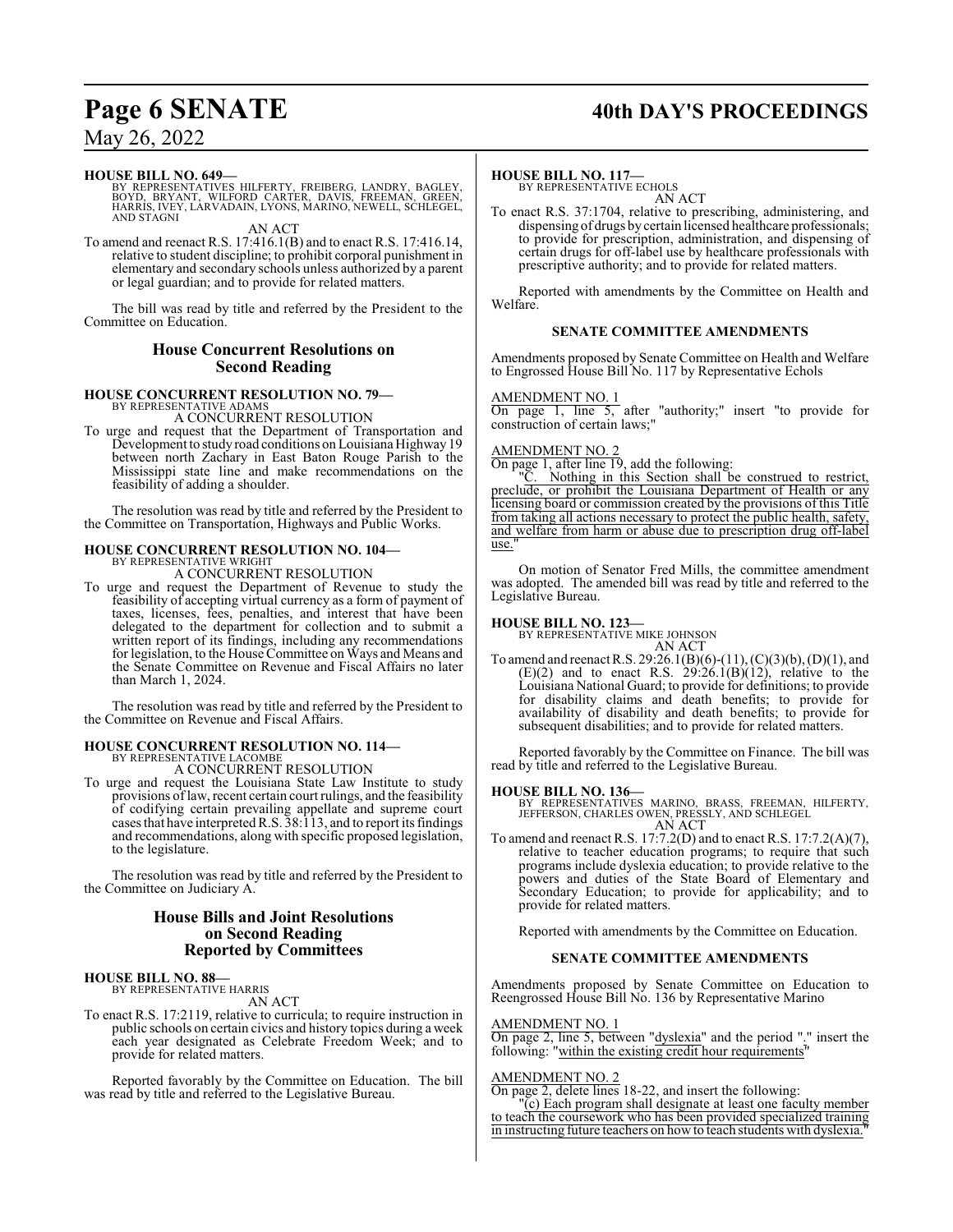## **40th DAY'S PROCEEDINGS Page 7 SENATE**

# May 26, 2022

### AMENDMENT NO. 3

On page 2, at the end of 28, before the period "." insert "within the existing credit hour requirements"

On motion of Senator Fields, the committee amendment was adopted. The amended bill was read by title and recommitted to the Committee on Finance.

## **HOUSE BILL NO. 161—** BY REPRESENTATIVE LYONS

AN ACT

To amend and reenact R.S. 24:31.4(A), relative to the office expense allowance for members of the legislature; to provide for the amount of the allowance; to provide for an effective date; and to provide for related matters.

Reported with amendments by the Committee on Senate and Governmental Affairs.

## **SENATE COMMITTEE AMENDMENTS**

Amendments proposed by Senate Committee on Senate and Governmental Affairs to Engrossed House Bill No. 161 by Representative Lyons

AMENDMENT NO. 1 On page 1, line 2, after "R.S. 24:31.4(A)" insert "and (C)"

AMENDMENT NO. 2 On page 1, line 6, delete "is" and insert "and (C) are"

## AMENDMENT NO. 3

On page 1, between lines 15 and 16, insert:

"C. The allowance provided in Subsection Aofthis Section shall be withdrawn from the treasury and paid to the persons entitled thereto in the same manner as is provided by law for the salary provided in R.S. 24:31.1. Each member shall be required to file with the presiding officer, prior to payment of the allowance each month, an itemized statement of expenses, and appropriate invoices or receipts supporting the same. The amount of the allowance paid to each member each month shall be equal to the total amount of the itemized statement, provided that in no case shall the total reimbursement exceed <del>five hundred</del> one thousand dollars. \* \* \*"

On motion of Senator Hewitt, the committee amendment was adopted. The amended bill was read by title and referred to the Legislative Bureau.

## **HOUSE BILL NO. 166—** BY REPRESENTATIVE GREGORY MILLER

A JOINT RESOLUTION

Proposing to amend Article III, Section 18 of the Constitution of Louisiana, to provide relative to gubernatorial action on a bill and matters related thereto; to provide relative to veto sessions; to provide for submission of the proposed amendment to the electors; and to provide for related matters.

Reported favorably by the Committee on Senate and Governmental Affairs. The bill was read by title and referred to the Legislative Bureau.

**HOUSE BILL NO. 190—** BY REPRESENTATIVE TRAVIS JOHNSON

AN ACT

To amend and reenact R.S.  $40:966(F)(1)$ ,  $(7)$ , and  $(8)(a)$ ,  $1046(A)(1)$ ,  $(2)(a)(xviii)$ , (xxii), and (b), (3), (4), (5)(b), (6), and (C)(1), 1168.2(2) through (5), and  $1168.3(A)(1)(b)(iii)$ , (iv), and (2)(b) and to enact R.S. 40:1046(B), relative to the recommendation to patients of marijuana for therapeutic use, known also as medical marijuana; to provide relative to licensed health professionals who may recommend medical marijuana to patients; to authorize nurse practitioners with prescriptive authority to recommend medical marijuana to patients; to revise references

to licensed health professionals who may recommend medical marijuana to patients within laws providing for immunity from prosecution for possession of marijuana; to revise references to licensed health professionals who may recommend medical marijuana to patients within laws providing for a data systemfor the collection and analysis of clinical information associated with use of medical marijuana; and to provide for related matters.

Reported favorably by the Committee on Health and Welfare. The bill was read by title and referred to the Legislative Bureau.

**HOUSE BILL NO. 195—** BY REPRESENTATIVES FREEMAN, BOYD, FREIBERG, HUGHES, LANDRY, MOORE, NEWELL, AND MARCELLE AN ACT

To enact R.S. 17:182 and 3996(B)(67), relative to students; to require public school governing authorities to provide free menstrual products for students; and to provide for related matters.

Reported favorably by the Committee on Education. The bill was read by title and recommitted to the Committee on Finance.

## **HOUSE BILL NO. 278—** BY REPRESENTATIVE ECHOLS

AN ACT

To enact R.S. 22:1066.2 and R.S. 40:2163, relative to health coverage plans; to provide relative to the medical assistance program of this state known as Medicaid; to require reimbursement for mental health and substance abuse benefits provided through the Psychiatric Collaborative Care Model service delivery method; to provide for definitions; and to provide for related matters.

Reported with amendments by the Committee on Health and Welfare.

## **SENATE COMMITTEE AMENDMENTS**

Amendments proposed by Senate Committee on Health and Welfare to Reengrossed House Bill No. 278 by Representative Echols

### AMENDMENT NO. 1

On page 1, line 5, after "method;" insert "to provide for applicability;"

## AMENDMENT NO. 2

On page 1, delete lines 13 through 15 and insert "coverage for mental health and substance abuse services that are delivered through evidence-based, integrated behavioral healthcare models, such as the Psychiatric Collaborative Care Model."

## AMENDMENT NO. 3

On page 2, line 15, after "method" delete the remainder of the line and insert the following: "that is typically provided by a primary care team consisting of a primary care provider and a care manager who works in collaboration with a psychiatric consultant, such as a psychiatrist. Care is directed by the primary care team and includes structured care management with regular assessments of clinical status using validated tools and modification of treatment as appropriate. The psychiatric consultant provides regular consultations to the primary care team to review the clinical status and care of patients and to make recommendations."

## AMENDMENT NO. 4

On page 3, after line  $\Pi$ , add the following:

"Section 3. The provisions of this Act shall apply to any new health coverage plan issued on or after January 1, 2023. Any health coverage plan in effect prior to January 1, 2023, shall convert to conform to the provisions of this Act on or before the renewal date, but no later than January 1, 2024."

On motion of Senator Fred Mills, the committee amendment was adopted. The amended bill was read by title and referred to the Legislative Bureau.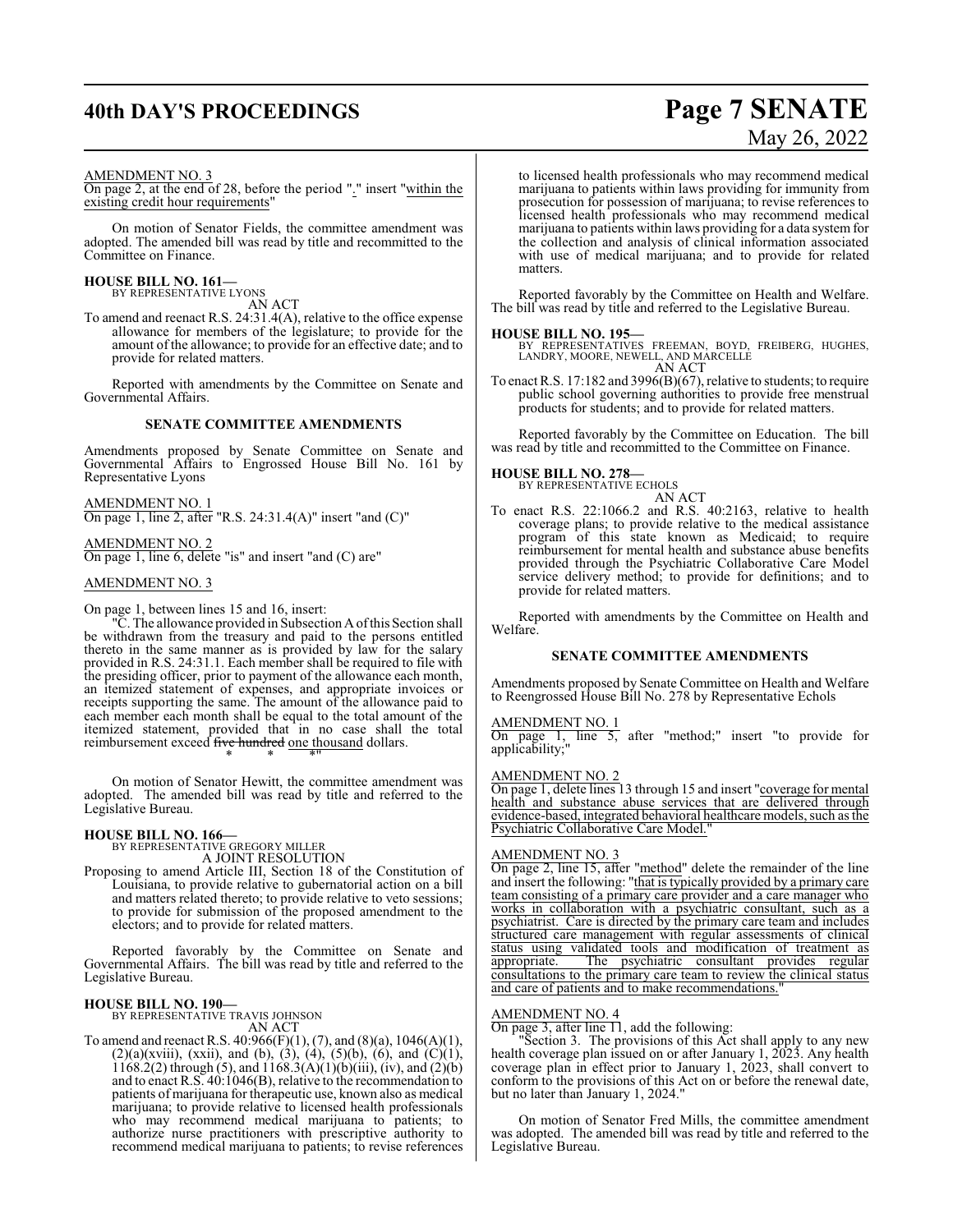## **HOUSE BILL NO. 281—**

BY REPRESENTATIVE MARCELLE AN ACT

To amend and reenact R.S.  $18:1505.4(A)(2)(a)(ii)$  and (iii), relative to campaign finance; to provide relative to the assessment of penalties; and to provide for related matters.

Reported favorably by the Committee on Senate and Governmental Affairs. The bill was read by title and referred to the Legislative Bureau.

**HOUSE BILL NO. 291—**<br>BY REPRESENTATIVES EDMONDS, AMEDEE, BACALA, ECHOLS,<br>EMERSON, GAROFALO, HARRIS, HODGES, HORTON, IVEY, NEWELL,<br>ORGERON, CHARLES OWEN, RISER, SCHAMERHORN, SELDERS, STAGNI, VILLIO, AND WHEAT

AN ACT

To amend and reenact R.S. 40:2009.25(A), (B), (C)(introductory paragraph),  $(D)$ ,  $(E)$ ,  $(F)$ (introductory paragraph),  $(9)$ , and  $(12)$ , and (H), relative to regulation of nursing homes; to revise laws pertaining to emergency preparedness among nursing homes; to require that all nursing homes maintain in effect emergency preparedness plans approved by the Louisiana Department of Health; to repeal a geographic limitation pertaining to nursing home emergency preparedness plan requirements; and to provide for related matters.

Reported favorably by the Committee on Health and Welfare. The bill was read by title and referred to the Legislative Bureau.

## **HOUSE BILL NO. 293—**

BY REPRESENTATIVES HILFERTY, COX, DAVIS, DUPLESSIS, FISHER, FONTENOT, GOUDEAU,JORDAN, MCKNIGHT, NEWELL, PRESSLY, ST. BLANC, AND THOMAS

AN ACT

To amend and reenact R.S. 40:1581, relative to carbon monoxide detectors in one- or two-family dwellings; to provide for a longlife, sealed battery carbon monoxide detector in certain dwellings; to provide for applicability; and to provide for related matters.

Reported favorably by the Committee on Commerce, Consumer Protection, and International Affairs. The bill was read by title and referred to the Legislative Bureau.

**HOUSE BILL NO. 300—** BY REPRESENTATIVES DEVILLIER, GOUDEAU, JORDAN, AND THOMAS AN ACT

To amend and reenact R.S. 37:1368(C) and (D), 1371(A)(1), and 1380(A), and to enact R.S. 37:1368(K), relative to licensure for plumbers; to remove references to restricted licensure; to require issuance of licenses in certain circumstances; to provide criteria for issuance of certain licenses; to make technical changes; and to provide for related matters.

Reported favorably by the Committee on Commerce, Consumer Protection, and International Affairs. The bill was read by title and referred to the Legislative Bureau.

**HOUSE BILL NO. 346—**<br>BY REPRESENTATIVES THOMPSON, AMEDEE, BRASS, DUBUISSON,<br>EDMONDS, FREEMAN, FREIBERG, HARRIS, HILFERTY, HUGHES,<br>JEFFERSON, KERNER, CHARLES OWEN, ROMERO, SCHLEGEL, ST.<br>BLANC, TARVER, VILLIO, AND WHEAT

AN ACT

To enact R.S. 17:7.6, relative to education; to establish a program for the purpose of awarding scholarships to students in certain teacher preparation programs; to provide for program administration by the state Department of Education; to create a fund for the purpose of funding the program; to require the State Board of Elementary and Secondary Education to adopt rules relative to the program and the fund; and to provide for related matters.

Reported with amendments by the Committee on Education.

## **Page 8 SENATE 40th DAY'S PROCEEDINGS**

## **SENATE COMMITTEE AMENDMENTS**

Amendments proposed by Senate Committee on Education to Reengrossed House Bill No. 346 by Representative Thompson

## AMENDMENT NO. 1

On page 1, line 4, delete "by the state Department of Education"

#### AMENDMENT NO. 2

On page 1, line 5, delete "the State Board of Elementary and", and on line 6 delete "Secondary Education to adopt"

## AMENDMENT NO. 3

On page 1, line 14, delete "state Department", delete lines 15 and 16, and insert the following: "Louisiana Office of Student and Financial Assistance. The administering agency may retain up to three"

## AMENDMENT NO. 4

On page 2, line 5, change "state Department of Education" to "Louisiana Office of Student and Financial Assistance"

## AMENDMENT NO. 5

On page 2, line 13, change "State Board of Elementary and Secondary Education" to "Louisiana Office of Student and Financial **Assistance** 

## AMENDMENT NO. 6

On page 2, between lines 14 and 15, insert the following:

"D. Up to twenty percent of the annual appropriation to the Geaux Teach Fund may be used to award scholarships to students enrolled in certified alternative teacher certification program approved by the State Board of Elementary and Secondary Education.

E. A student shall be initially eligible for the program if the student meets all of the following criteria:

(1) Is a United States citizen who is registered with Selective Service, if required.

(2) Is a Louisiana resident for at least two years prior to July 1 of the scholarship award year.

(3) Has completed and submitted documentary evidence required by the Louisiana Office of Student Financial Assistance.

(4) Is enrolled as a full-time undergraduate student in a teacher education program approved by the State Board of Elementary and

Secondary Education with the intent of becoming a certified teacher. (5) Have at a least a 2.50 cumulative college grade point average.

F. To maintain eligibility for an award a student shall meet all of the following criteria:

(1) Have received the scholarship for not more than three academic years.

(2) Maintain full-time undergraduate status.

(3) Achieve a cumulative grade point average of at least 2.50 at the end of each academic year.

(4) Maintain continuous enrollment as a full-time student in an approved teacher education program, unless granted an exception by the administering agency.

G. Scholarship awards shall be applicable only to the cost of tuition and required fees. The award shall be used only after all other financial aid and awards are applied and only for any remaining balance due for tuition and required fees.

On motion of Senator Fields, the committee amendment was adopted. The amended bill was read by title and referred to the Legislative Bureau.

**HOUSE BILL NO. 357—**

BY REPRESENTATIVE JENKINS AN ACT

To amend and reenact R.S. 18:534(B)(2)(a) and (c), relative to changing polling places in a period prior to an election; to provide relative to the authority to change the location of polling places; to provide for definitions; and to provide for related matters.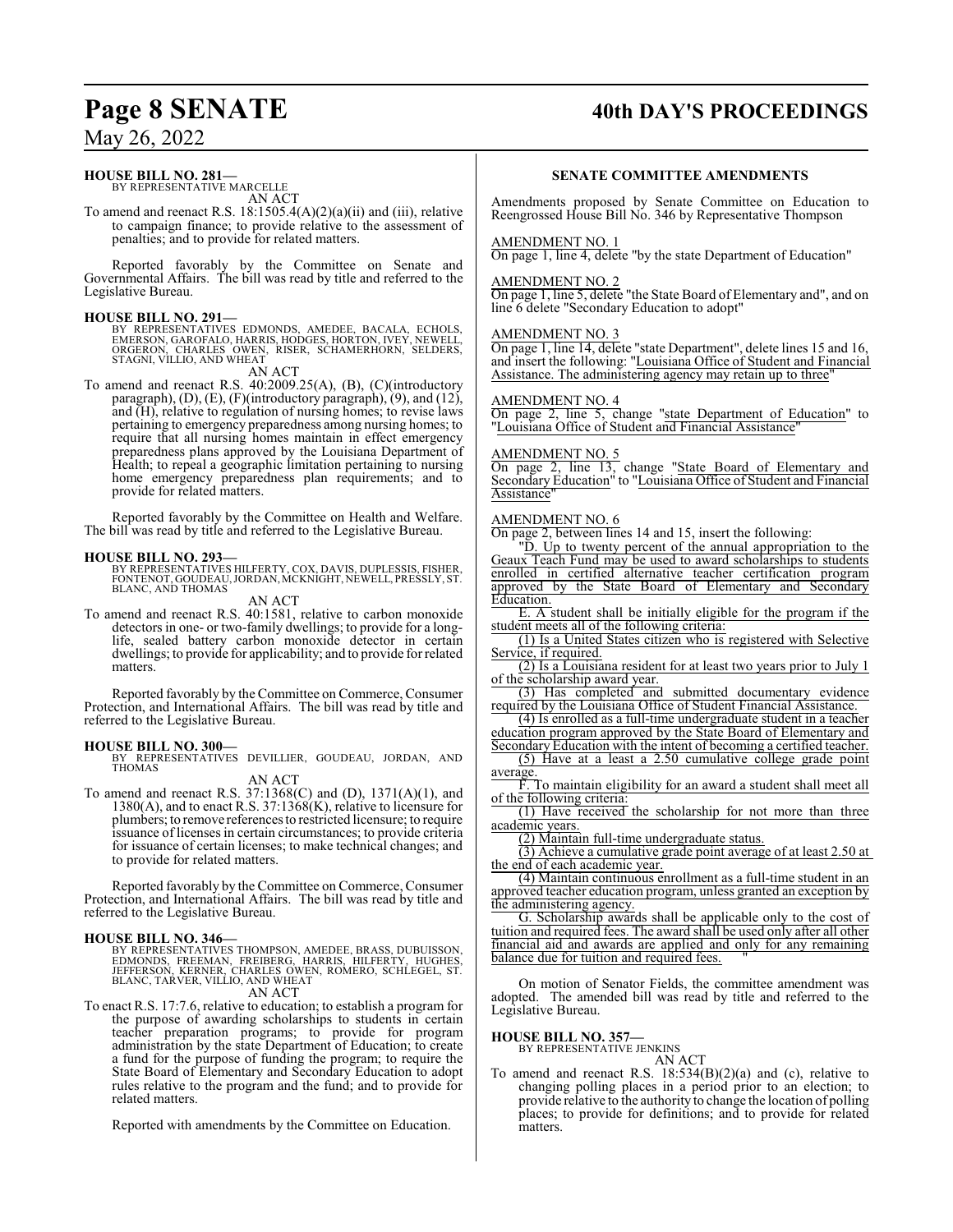## **40th DAY'S PROCEEDINGS Page 9 SENATE**

# May 26, 2022

Reported favorably by the Committee on Senate and Governmental Affairs. The bill was read by title and referred to the Legislative Bureau.

### **HOUSE BILL NO. 359—** BY REPRESENTATIVE BEAULLIEU

AN ACT

To enact R.S. 18:425.2, relative to elections; to provide relative to directives and guidance from the federal government regarding elections; to require certain notifications regarding such directives and guidance; to prohibit implementation of directive and guidance under certain circumstance; to prohibit acceptance of federal funds for elections under certain circumstances; to provide for an effective date; and to provide for related matters.

Reported favorably by the Committee on Senate and Governmental Affairs. The bill was read by title and referred to the Legislative Bureau.

## **HOUSE BILL NO. 369—** BY REPRESENTATIVE HARRIS

AN ACT

To enact R.S. 17:354 and 3996(B)(67) and (68), relative to education; to require public school governing authorities and public schools to post information on their websites relative to laws granting parents access to instructional materials and the Parents'Bill ofRights for Public Schools; to require distribution ofsuch information during the first week of school annually; to apply the law relative to parental access to instructional materials to charter schools; and to provide for related matters.

Reported favorably by the Committee on Education. The bill was read by title and referred to the Legislative Bureau.

### **HOUSE BILL NO. 384—** BY REPRESENTATIVE WHEAT

AN ACT

To amend and reenact R.S. 44:4.1(B)(26) and to enact R.S. 40:2193.6, relative to pediatric dayhealth care facilities licensed by the Louisiana Department of Health; to require that such facilities install cameras at their licensed premises; to require such facilities to develop and disseminate policies concerning cameras installed at their premises; to provide requirements and limitations with respect to the location and placement of such cameras; to provide authorizations and restrictions with respect to video and audio recordings made by such cameras; to exempt such video and audio recordings from the provisions of the Public Records Law; to provide for an effective date; and to provide for related matters.

Reported favorably by the Committee on Health and Welfare. The bill was read by title and referred to the Legislative Bureau.

**HOUSE BILL NO. 394—** BY REPRESENTATIVES STAGNI AND FISHER AN ACT

To amend and reenact R.S.  $18:55(A)(2)$  and  $(4)(a)$  and  $59(B)(2)$  and  $(4)(a)$  and  $(C)(2)$  and  $(4)(a)$ , relative to the offices of parish registrars of voters; to provide relative to compensation of registrars and their chief deputies and confidential assistants; to provide for an effective date; and to provide for related matters.

Reported favorably by the Committee on Senate and Governmental Affairs. The bill was read by title and recommitted to the Committee on Finance.

**HOUSE BILL NO. 416—** BY REPRESENTATIVES MARINO, BRASS, FREEMAN, CHARLES OWEN, AND SCHLEGEL AN ACT

To amend and reenact R.S. 17:392.1(F)(1)(introductory paragraph) and (2) and to enact R.S. 17:392.1(F)(3) and 3996(B)(67), relative to screening of public school students for impediments to learning; to provide relative to reports to the state Department of Education and to the legislature regarding students with dyslexia; and to provide for related matters.

Reported favorably by the Committee on Education. The bill was read by title and referred to the Legislative Bureau.

## **HOUSE BILL NO. 440—**

BY REPRESENTATIVES PHELPS, LANDRY, MOORE, AND SCHLEGEL AN ACT

To enact R.S. 17:280.1, relative to school curricula; to require public schools to incorporate eating disorder instruction into existing curricula; to provide for rules and regulations; and to provide for related matters.

Reported favorably by the Committee on Education. The bill was read by title and referred to the Legislative Bureau.

## **HOUSE BILL NO. 452—**

BY REPRESENTATIVES FREIBERG, AMEDEE, BUTLER, DAVIS, DEVILLIER, EMERSON, GAROFALO, IVEY, MCFARLAND, MCKNIGHT, ROMERO, AND SCHLEGEL

AN ACT To amend and reenact R.S. 17:236(A) and 416.13(D)(3)(f)(i) and (v) and to enact Chapter 43-C of Title 17 of the Louisiana Revised Statutes of 1950, to be comprised of R.S. 17:4037.1 through 4037.8, relative to elementary and secondary education; to provide relative to parental options under certain circumstances related to bullying in public schools; to create and provide for the administration of a program to provide state funding for the education of certain students who have been victims of bullying and who are not enrolled in public school; to provide relative to the eligibility of students, schools, and service providers participating in the program; to provide relative to program funds; to provide relative to the testing of students participating in the program; to require the state Department of Education to submit annual reports to the legislature relative to the program; to provide relative to rules; to provide relative to definitions; to provide for an effective date; and to provide for related matters.

Reported with amendments by the Committee on Education.

## **SENATE COMMITTEE AMENDMENTS**

Amendments proposed by Senate Committee on Education to Re-Reengrossed House Bill No. 452 by Representative Freiberg

## AMENDMENT NO. 1

On page 6, line 2, between "characteristics." and "The" insert the following: "The amount allocated to an account shall be appropriately prorated if a student transfers into the programafter the beginning of a school year.

## AMENDMENT NO. 2

On page 7, at the end of line 5, insert the following: "However, the parent of a participating student shall ensure the student is complying with the attendance requirements of the participating school or service provider. Each participating student who fails to comply with such attendance requirements shall be reported to the state director of child welfare and attendance by the participating school or service provider and shall be subject to the provisions of R.S. 17:233.

## AMENDMENT NO. 3

On page 7, line 10, between the colon ":" and "the" insert "any other education savings account program provided in this Title,"

## AMENDMENT NO. 4

On page 7, after line 27, insert the following:

"D. If the department finds that a participating school or service provider has failed to maintain continuing eligibility criteria or has demonstrated gross or a persistent lack of academic competence, the department shall restrict the school's ability to serve additional students and may be terminated from the program. Such action shall be reported to the state board within three business days."

## AMENDMENT NO. 5

On page 9, after line 28, insert the following: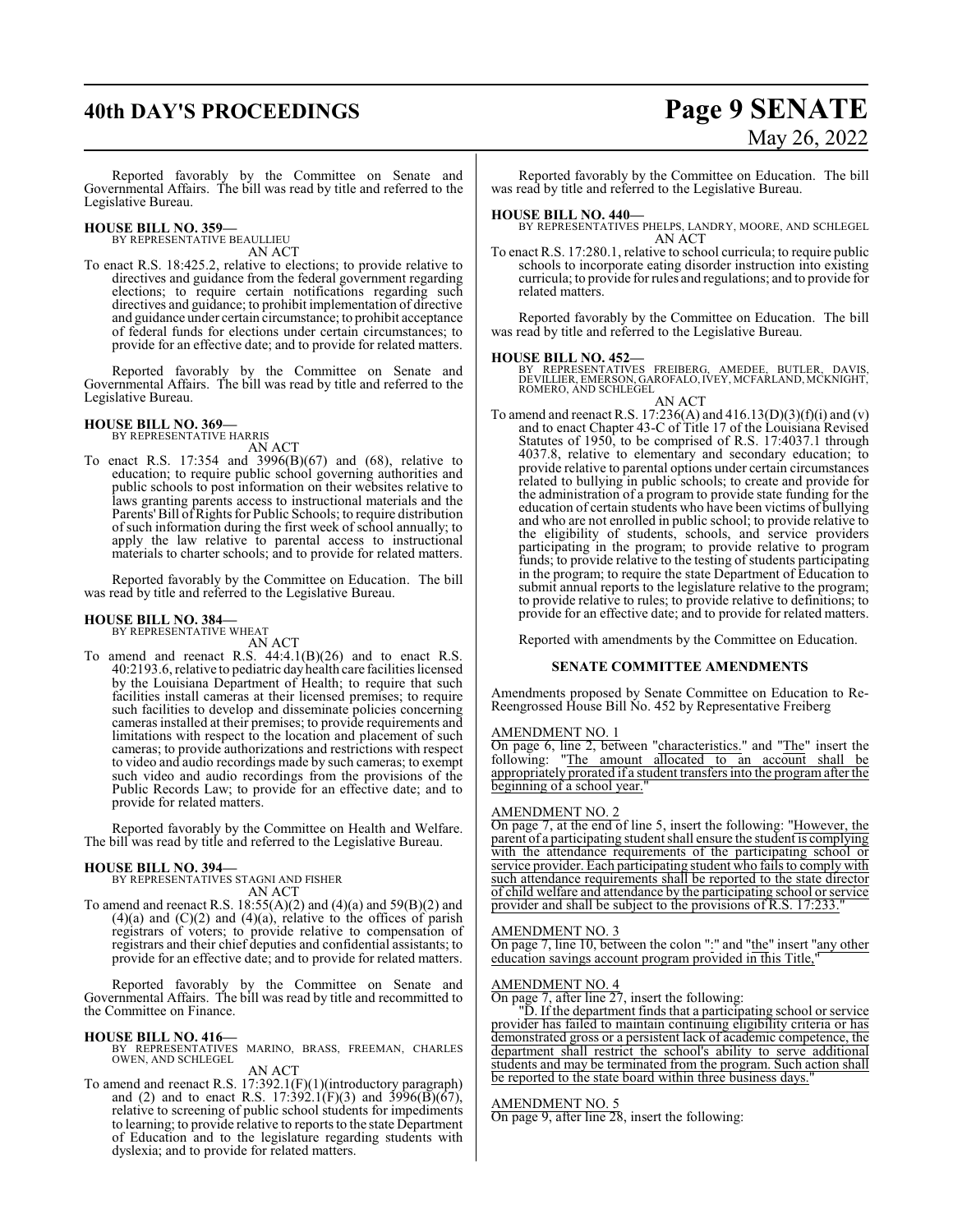## **Page 10 SENATE 40th DAY'S PROCEEDINGS**

May 26, 2022

"(8) The amount withheld by the department for administration of the program, including the amount retained by the department, the amount paid to vendors for the administration of the program, and the amount paid to vendors for managing the payment system.

On motion of Senator Fields, the committee amendment was adopted. The amended bill was read by title and recommitted to the Committee on Finance.

## **HOUSE BILL NO. 456—** BY REPRESENTATIVE NELSON

AN ACT

To amend and reenact R.S. 24:31, relative to legislative per diem payments; to allow certain members of the legislature to receive per diem payments as non-taxable travel allowances rather than compensation; and to provide for related matters.

Reported favorably by the Committee on Senate and Governmental Affairs. The bill was read by title and referred to the Legislative Bureau.

## **HOUSE BILL NO. 505—** BY REPRESENTATIVE JEFFERSON

AN ACT

To amend and reenact R.S. 40:1131(introductory paragraph), 1133.2(A)(1) and (B)(introductory paragraph),  $1133.4(A)(4)$ , 1133.5(2), 1133.8(D) and (E), 1133.10(introductory paragraph), and 1203.1(introductory paragraph) and (5) and to enact R.S. 40:1131(24), 1133.2(B)(5), 1133.5(11) and (12), 1133.10(9), 1133.17, 1133.18, and 1135.1(A)(2)(e), relative to emergency medical services; to define the term certified ambulance operator for purposes of laws pertaining to emergency medical personnel; to require that certified ambulance operators receive certification from the bureau of emergency medical services of the Louisiana Department of Health; to provide conditions, procedures, and standards relative to certification of ambulance operators; to provide for fees for such certification; to provide for duties of certified ambulance operators and to establish grounds for disciplinary action against such personnel; to include certified ambulance operators within laws requiring criminal history checks on certain nonlicensed persons who provide health-related services and prohibiting hiring of such persons who have been convicted of certain offenses; and to provide for related matters.

Reported with amendments by the Committee on Health and Welfare.

## **SENATE COMMITTEE AMENDMENTS**

Amendments proposed by Senate Committee on Health and Welfare to Engrossed House Bill No. 505 by Representative Jefferson

## AMENDMENT NO. 1

On page 1, line 4, after "1133.10(introductory paragraph)," insert  $"11\overline{3}3.\overline{1}3(A)(1),"$ 

## AMENDMENT NO. 2

On page 1, line 5, change "R.S. 40:1131(24)" to "R.S. 40:1131(24) through (28)"

## AMENDMENT NO. 3

On page 1, delete line 6 and on line 7, delete "term certified ambulance operator" and insert "1133.18, 1135.1(A)(2)(e), and  $1135.2(A)(3)$ , relative to emergency medical services; to define certain terms"

## AMENDMENT NO. 4

On page 1, line 16, after "offenses;" insert "to provide for civil immunity with respect to certified ambulance operators; to provide for staffing requirements of advanced life support vehicles;

## AMENDMENT NO. 5

On page 1, at the end of line 19, insert " $1133.13(A)(1)$ ,"

AMENDMENT NO. 6

On page 2, line 1, change "40:1131(24)" to "40:1131(24) through (28)" and after "1133.18," delete "and"

AMENDMENT NO. 7

On page 2, line 2, after "1135.1(A)(2)(e)" insert ", and 1135.2(A)(3)"

## AMENDMENT NO. 8

On page 2, between lines 10 and 11, insert the following:

"(25) "Advanced life support" or "ALS" means the provision of medically necessary supplies and services including the provision of an ALS assessment by ALS personnel or at least one ALS intervention.

(26) "Advanced life support intervention" means a procedure that is required to be done by a licensed advanced emergency medical technician or a licensed paramedic.

(27) "Advanced life support assessment" means an assessment performed by ALS personnel as part of an emergency response that was necessary because the patient's reported condition at the time of dispatch was such that only ALS personnel were qualified to perform the assessment.

(28) "Basic life support" or "BLS" means the provision of medically necessary supplies and services by EMS practitioners who are licensed at least to the level of emergency medical technician."

## AMENDMENT NO. 9

On page 4, between lines 9 and 10, insert the following: "§1133.13. Civil immunity

A.(1) Any certified ambulance operator, certified pursuant to the provisions of this Part, or any emergency medical services practitioner, licensed pursuant to the provisions of this Part who renders emergency medical care to an individual while in the performance of his medical duties and following the instructions of a physician shall not be individually liable to such an the individual for civil damages as a result of acts or omissions in rendering the emergency medical care, except for acts or omissions intentionally designed to harm, or for grossly negligent acts or omissions which result in harm to such an the individual. Nothing herein in this Subsection shall relieve the driver of the emergency vehicle from liability arising from the operation or use of such the vehicle. \* \* \*"

## AMENDMENT NO. 10

On page 4, line 11, after "applicant for" delete "initial"

AMENDMENT NO. 11

On page 6, after line 29, insert the following:

"§1135.2. Qualifications to operate emergency medical response vehicles; vehicle requirements; equipment; penalties A. \* \* \*

(3) Advanced life support vehicles shall be staffed by not less than two people, at least one of which shall be licensed as an advanced emergency medical technician or a paramedic. \* \* \*"

On motion of Senator Fred Mills, the committee amendment was adopted. The amended bill was read by title and referred to the Legislative Bureau.

## **HOUSE BILL NO. 539—**

BY REPRESENTATIVE FIRMENT

AN ACT To amend and reenact R.S. 51:451(A) and to enact R.S. 37:2175.3(A)(12) through (14) and R.S. 51:452, relative to property insurance; to prohibit contractors from engaging in certain acts related to an insured's property insurance claim; to prohibit sellers of goods and services from assisting in paying an insured's deductible; to provide contract language advising insureds oftheir duty to pay their property insurance deductible; and to provide for related matters.

Reported with amendments by the Committee on Insurance.

## **SENATE COMMITTEE AMENDMENTS**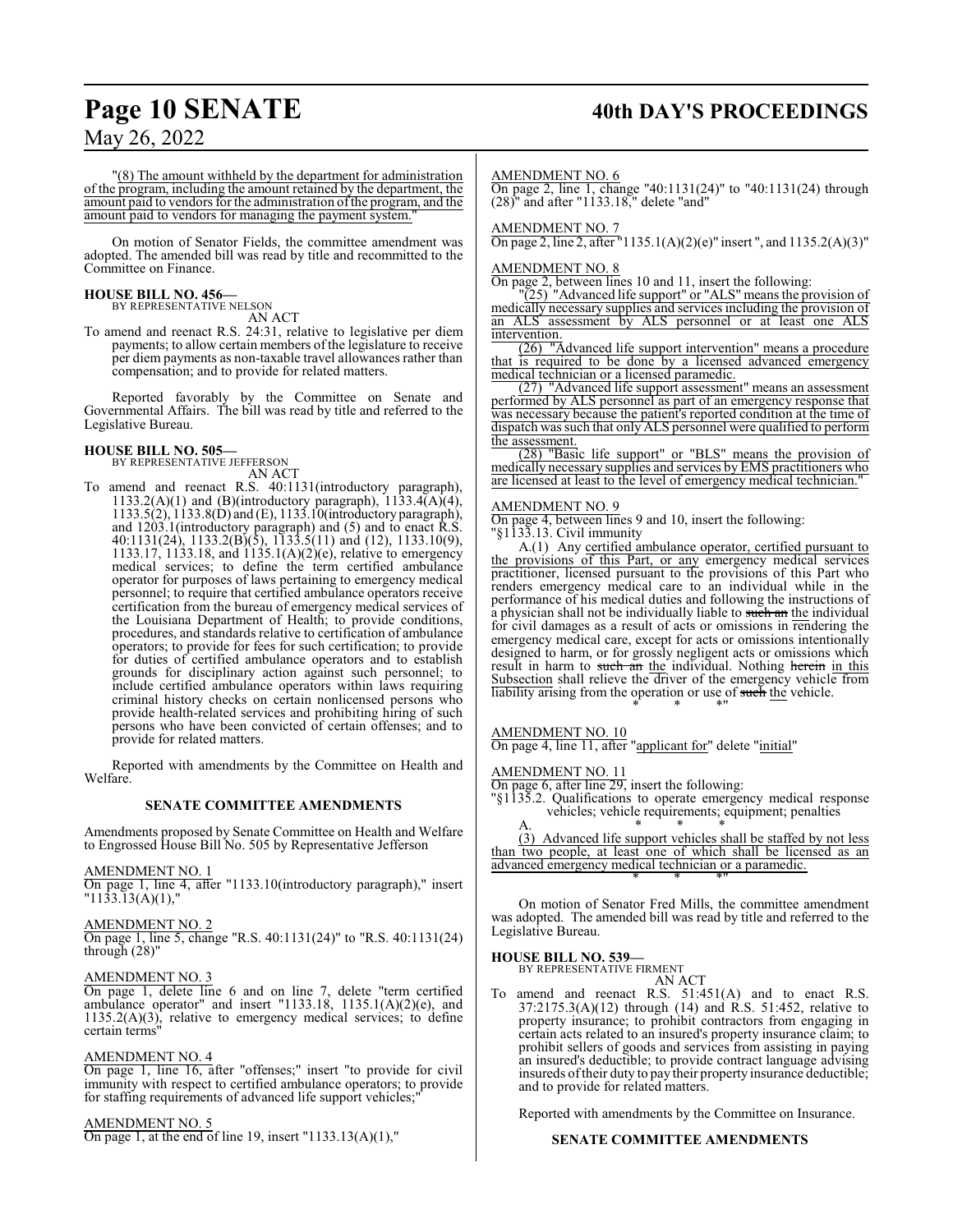## **40th DAY'S PROCEEDINGS Page 11 SENATE**

# May 26, 2022

Amendments proposed by Senate Committee on Insurance to Reengrossed House Bill No. 539 by Representative Firment

AMENDMENT NO. 1 On page 1, line 2, change "(14)" to "(17)"

AMENDMENT NO. 2 On page 1, line 9, change "(14)" to "(17)"

## AMENDMENT NO. 3

On page 1, line 11, after "persons" and before "performing" insert "or companies"

## AMENDMENT NO. 4

On page 2, between lines 11 and 12, insert the following:

"(15) Sharing in any legal fee earned by a lawyer.

(16) Requiring an insured to sign an attorney representation agreement on behalf of an attorney.

(17) Accepting a fee, commission, or other valuable consideration, regardless of form or amount, in exchange for a referral by the person or company to an attorney or law firm.

On motion of Senator Talbot, the committee amendment was adopted. The amended bill was read by title and referred to the Legislative Bureau.

## **HOUSE BILL NO. 555—**

BY REPRESENTATIVE CHARLES OWEN AN ACT

To enact R.S. 37:3611 and 3612, relative to occupational licensing; to provide definitions; to require certain boards to publish information relative to occupational licensing on their website; to require an annual update; and to provide for related matters.

Reported favorably by the Committee on Commerce, Consumer Protection, and International Affairs. The bill was read by title and referred to the Legislative Bureau.

## **HOUSE BILL NO. 558—** BY REPRESENTATIVE WILLARD

AN ACT

To enact R.S. 22:1892(A)(6), relative to claims settlement practices; to provide for a receipt of insurance settlement proceeds; and to provide for related matters.

Reported with amendments by the Committee on Insurance.

## **SENATE COMMITTEE AMENDMENTS**

Amendments proposed by Senate Committee on Insurance to Engrossed House Bill No. 558 by Representative Willard

## AMENDMENT NO. 1

On page 1, line 2, change "receipt" to "statement"

AMENDMENT NO. 2

On page 1, delete lines 9 and 10, and insert the following:  ${}^{\shortparallel} \mathbf{\tilde{A}}.(\mathbf{1}) \qquad \qquad * \qquad * \qquad * \mathbf{...}$ 

## AMENDMENT NO. 3

On page 1, line 14, change "receipt" to "statement"

## AMENDMENT NO. 4

On page 1, line 17, change "receipt" to "statement"

On motion of Senator Talbot, the committee amendment was adopted. The amended bill was read by title and referred to the Legislative Bureau.

## **HOUSE BILL NO. 567—**

BY REPRESENTATIVES BOYD, FREEMAN, LANDRY, AND SCHLEGEL AND SENATOR BARROW AN ACT

To enact R.S. 17:195.2, relative to school nutrition programs; to create a pilot program to be implemented in certain schools; to require the State Board of Elementary and Secondary Education and the Department of Agriculture and Forestry to collaborate relative to the pilot program; requires the state Department of Education to administer the pilot program; and to provide for related matters.

Reported favorably by the Committee on Education. The bill was read by title and recommitted to the Committee on Finance.

## **Mr. President in the Chair**

## **HOUSE BILL NO. 588—**

BY REPRESENTATIVE LACOMBE AN ACT

To repeal R.S. 40:1046(K), relative to the termination date of the ability to grow, manufacture, and dispense marijuana for therapeutic use; to remove the termination date; and to provide for related matters.

Reported favorably by the Committee on Health and Welfare. The bill was read by title and referred to the Legislative Bureau.

## **HOUSE BILL NO. 598—**

BY REPRESENTATIVE SELDERS AN ACT

To amend and reenact R.S. 40:1730.33, relative to building codes and inspections; to provide for the applicability of building codes; to provide for determining the applicable codes; to expressly require the inspector to conduct inspections under the proper codes; to provide for the resolution of ambiguity in determining the applicable code; to provide for the scope of inspector authority; and to provide for related matters.

Reported favorably by the Committee on Commerce, Consumer Protection, and International Affairs. The bill was read by title and referred to the Legislative Bureau.

## **HOUSE BILL NO. 600—** BY REPRESENTATIVE FRIEMAN

AN ACT

To enact R.S. 40:2023.1, relative to the public release of information regarding opt-out information for recommended, requested, or required immunizations and vaccinations; to require the distribution of informational materials regarding exemption from and the ability to opt-out of immunizations and vaccinations; and to provide for related matters.

Reported favorably by the Committee on Health and Welfare. The bill was read by title and referred to the Legislative Bureau.

## **HOUSE BILL NO. 610—** BY REPRESENTATIVE GREEN

AN ACT To enact Chapter 22 of Title 6 of the Louisiana Revised Statutes of 1950, to be comprised of R.S. 6:1401 through 1403, relative to student loans; to define terms; to prohibit student loan servicers from engaging in certain activities; to authorize student loan servicers to engage in certain activities; to provide for written inquiries; to provide for complaints; and to provide for related matters.

Reported favorably by the Committee on Commerce, Consumer Protection, and International Affairs. The bill was read by title and referred to the Legislative Bureau.

## **HOUSE BILL NO. 618—** BY REPRESENTATIVE NELSON

AN ACT

To enact R.S. 17:2119, relative to schools; to grant certain patriotic organizations access to school facilities; to grant representatives of such organizations the opportunity to speak to and recruit students; and to provide for related matters.

Reported with amendments by the Committee on Education.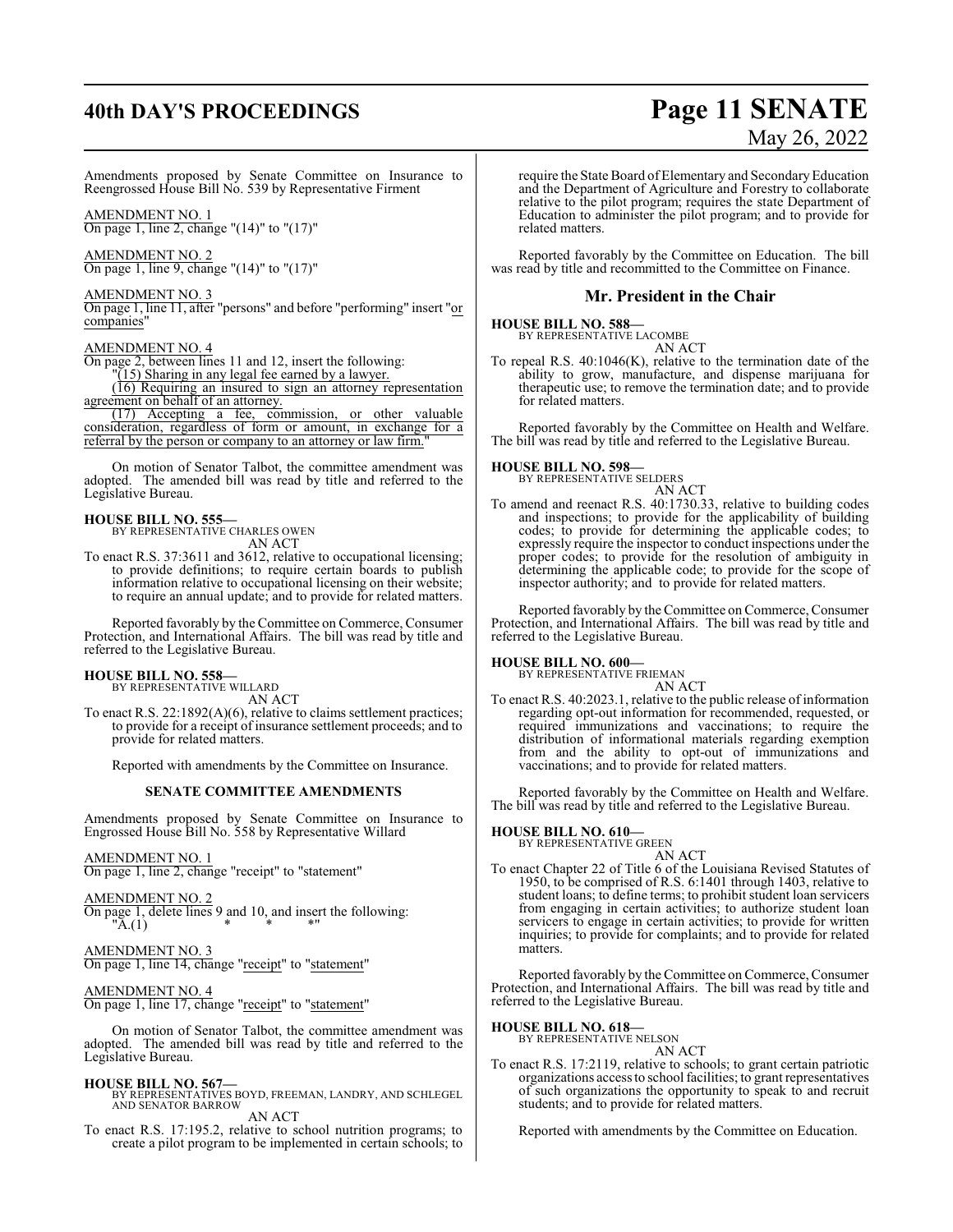## **Page 12 SENATE 40th DAY'S PROCEEDINGS**

## May 26, 2022

## **SENATE COMMITTEE AMENDMENTS**

Amendments proposed by Senate Committee on Education to Engrossed House Bill No. 618 by Representative Nelson

## AMENDMENT NO. 1

On page 2, line 2, after "students" and before the period "." insert "and submit proof of liability insurance for the organization"

On motion of Senator Fields, the committee amendment was adopted. The amended bill was read by title and referred to the Legislative Bureau.

## **HOUSE BILL NO. 639—**

BY REPRESENTATIVE PRESSLY AN ACT

To amend and reenact R.S. 37:33, 34 through 36, and 2950 and to repeal R.S. 37:32, relative to occupational licensing; to provide for the issuance of occupational licensing in conjunction with criminal history records; to provide for application requirements; to provide for recordkeeping; to provide for reporting; and to provide for related matters.

Reported with amendments by the Committee on Commerce, Consumer Protection, and International Affairs.

## **SENATE COMMITTEE AMENDMENTS**

Amendments proposed by Senate Committee on Commerce, Consumer Protection and International Affairs to Engrossed House Bill No. 639 by Representative Pressly

AMENDMENT NO. 1

On page 1, line 5, after "reporting;" insert "to provide for exemptions;"

AMENDMENT NO. 2 On page 4, at the end of line 5, insert "; exemptions"

### AMENDMENT NO. 3

On page 6, between lines 12 and 13, insert the following: "C. This Chapter shall not apply to any license, certification, or permit regulated by any of the following:

- (1) The State Boxing and Wrestling Commission.
- (2) The Louisiana Gaming Control Board.
- (3) The Louisiana Lottery Corporation.

(4) The Louisiana State Racing Commission.

(5) The office of charitable gaming, Department of Revenue. (6) The gaming enforcement division, office of state police, Department of Public Safety and Corrections."

On motion of Senator Ward, the committee amendment was adopted. The amended bill was read by title and referred to the Legislative Bureau.

## **HOUSE BILL NO. 648—**

BY REPRESENTATIVE HILFERTY AN ACT

To amend and reenact R.S. 46:1806(A)(1), 1809(B)(1), (3)(a), and  $(4)(a)$ ,  $1810(A)$ , and  $1813(A)$  and to enact R.S.  $46:1802(10)(a)(vi)$  and (b)(vi), relative to the Crime Victims Reparations Act; to provide relative to definitions; to provide relative to application time periods; to provide relative to documentation; to provide relative to the issuance ofreparations awards; to provide relative to reporting requirements; to provide relative to the amount of reparations awards; to provide relative to the amount of emergency awards; and to provide for related matters.

Reported favorably by the Committee on Finance. The bill was read by title and referred to the Legislative Bureau.

### **HOUSE BILL NO. 668—**

BY REPRESENTATIVES PHELPS, JORDAN, COX, AND LARVADAIN AN ACT

To amend and reenact R.S.  $6:652.2(A)(2)$  and  $656(A)(1)(c)$ , relative to credit unions; to allow credit unions to use private insurance to secure investments; to allow credit unions to use private insurance to secure loans; and to provide for related matters.

Reported with amendments by the Committee on Commerce, Consumer Protection, and International Affairs.

## **SENATE COMMITTEE AMENDMENTS**

Amendments proposed by Senate Committee on Commerce, Consumer Protection and International Affairs to Reengrossed House Bill No. 668 by Representative Phelps

## AMENDMENT NO. 1

On page 1, line 2, after "reenact" delete the remainder of the line and insert "R.S. 6:319, 652.2(A)(2), 656(A)(1)(c), R.S. 39:1221(A)(6), and R.S. 49:321(A)(4) and to enact R.S. 6:331 and 654(D), relative to financial institutions; to"

### AMENDMENT NO. 2

On page 1, line 3, change "credit unions" to "financial institutions" and at the end of the line delete "credit"

## AMENDMENT NO. 3

On page 1, line 4, change "unions" to "financial institutions" and after "loans;" insert "to provide for certain fees;"

## AMENDMENT NO. 4

On page 1, line 6, after "Section 1." delete the remainder of the line and insert "R.S. 6:319, 652.2(A)(2), and 656(A)(1)(c) are hereby amended and reenacted and  $R.S. 6:331$  and  $654(D)$  are hereby enacted"

### AMENDMENT NO. 5

On page 1, between lines 7 and 8 insert the following:

"§319. Public funds deposits

A. Notwithstanding any other law to the contrary, including, but not limited to, R.S. 33:2955 and R.S. 49:327, any bank, savings bank or savings and loan association, domiciled or having a branch in Louisiana, that receives public funds deposits may utilize, and public bodies may accept, any recognized system or program to provide FDIC insurance coverage and such funds shall be deemed and considered fully collateralized, provided that the recognized system or programsatisfies the FDIC's requirements for agencypass-through deposit insurance coverage. The total dollar amount of state funds received pursuant to the provisions of this Section by a bank, savings bank, or savings and loan association, domiciled or having a branch in Louisiana, must be maintained by that financial institution.

B. Notwithstanding any other provision of law to the contrary, including but not limited to R.S. 33:2955 and R.S. 49:327, any bank or savings and loan association, domiciled or having a branch in Louisiana, that receives public funds deposits may utilize, and public bodies may accept, private deposit insurance underwritten and issued by any insurance company licensed to do business in this state, and approved for these purposes by the Interim Emergency Board, to provide insurance coverage for deposits of state depositing authorities and local depositing authorities in amounts in excess of those deposit amounts insured by the Federal Deposit Insurance Corporation in lieu of collateralization by the pledge of securities in the manner provided in R.S. 39:1221, R.S. 39:1242, or R.S. 49:321. \* \* \*

## §331. Overdraft fees; financial institutions

Notwithstanding any other provision of law to the contrary, a financial institution as defined in R.S. 6:2 shall not charge an overdraft fee that exceeds thirty-six percent of the overdraft amount or twenty-five dollars, whichever is less. \* \* \*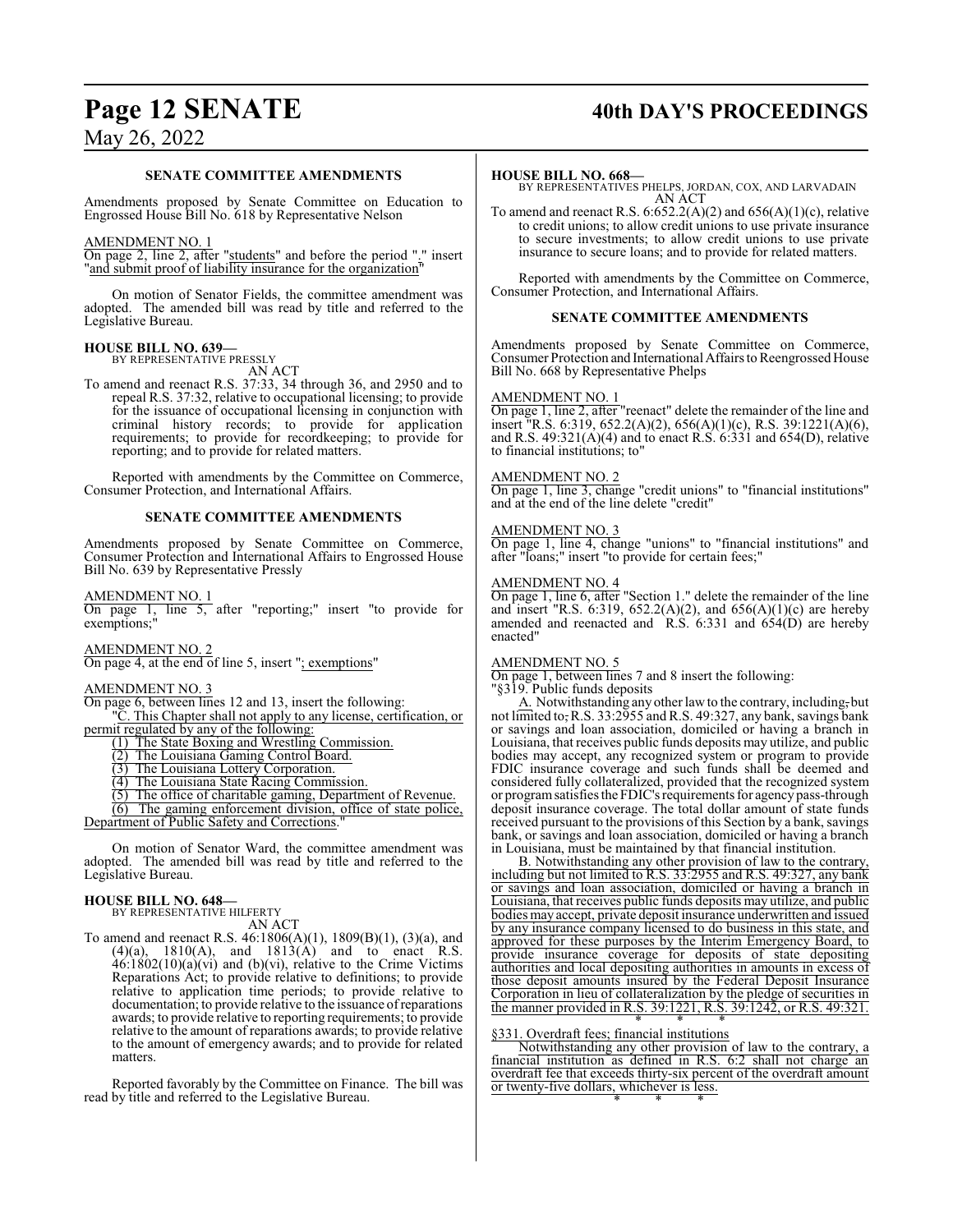#### AMENDMENT NO. 6

On page 2, between lines 4 and 5 insert: "§654. Rates of interest

\* \* \*" D. Notwithstanding any other provision of the law to the contrary, a credit union shall not charge an overdraft fee that exceeds thirty-six percent of the overdraft amount or twenty-five dollars, whichever is less. \* \* \*"

## AMENDMENT NO. 7

On page 2, after line 18 insert the following:

"Section 2. R.S. 39:1221(A)(6) is herebyamended and reenacted to read as follows:

§1221. Security for deposits; kinds

A. Local depositing authorities shall require as security for deposits:

\* \* \* (6) Deposit guaranty bonds underwritten and guaranteed by an insurance company, licensed to do business in this state, listed as an approved surety by the United States Department of the Treasury and a private deposit insurance underwritten and issued by an insurer licensed to do business in this state, and approved for these purposes by the Interim Emergency Board, that provide coverage for deposits of depositing authorities in excess of the amounts insured by the Federal Deposit Insurance Corporation or any other governmental agency insuring bank or other financial institution deposits that is organized under the laws of the United States, and the form and content of which are approved in advance by the state treasurer.

\* \* \* Section 3. R.S. 49:321(A)(4) is hereby amended and reenacted to read as follows:

§321. Security for deposit of funds; checks and drafts of departments A. State depositing authorities shall require as security for deposits of state funds either:

\* \* \* (4) Deposit guaranty bonds underwritten and guaranteed by an insurance company, licensed to do business in this state, listed as an approved surety by the United States Department of the Treasury and private deposit insurance underwritten and issued by an insurer licensed to do business in this state, and approved for this purpose these purposes by the Interim Emergency Board, that provide coverage for deposits of depositing authorities in excess of the amounts insured by the Federal Deposit Insurance Corporation or any other governmental agency insuring bank or other financial institution deposits that is organized under the laws of the United States, and the form and content of which are approved in advance by the state treasurer.

On motion of Senator Henry, the committee amendment was adopted. The amended bill was read by title and referred to the Legislative Bureau.

\* \* \*"

## **HOUSE BILL NO. 677—**

BY REPRESENTATIVES JORDAN AND WILLARD AN ACT

To enact R.S. 22:1034.1, relative to health insurance coverage; to require a health coverage plan to limit the cost-sharing amount for enrollees prescribed insulin; to require certain inclusion of insulin relative to drug formularies; to provide for definitions; to provide for effectiveness; and to provide for related matters.

Reported favorably by the Committee on Insurance. The bill was read by title and referred to the Legislative Bureau.

## **HOUSE BILL NO. 736—**

BY REPRESENTATIVE BEAULLIEU AN ACT

To enact Chapter 31 of Title 17 of the Louisiana Revised Statutes of 1950, to be comprised of R.S. 17:3721 through 3726, relative to increasing the number of certified athletic trainers in rural areas; to establish the Athletic Trainer Professional Development Program; to provide with respect to the powers and duties of the state Department of Education; to provide funding for the

## **40th DAY'S PROCEEDINGS Page 13 SENATE** May 26, 2022

program; to provide qualifications and restrictions for the program; to provide for an effective date; and to provide for related matters.

Reported favorably by the Committee on Education. The bill was read by title and recommitted to the Committee on Finance.

## **HOUSE BILL NO. 756—** BY REPRESENTATIVE SCHEXNAYDER

AN ACT

To enact R.S. 49:150.3, relative to the state capitol complex; to provide for the maintenance and care of certain buildings and grounds within the state capitol complex; to establish a special fund for such purposes; to provide for deposits into and use of monies in the fund; to provide for related contracts and agreements; to provide for an effective date; and to provide for related matters.

Reported favorably by the Committee on Senate and Governmental Affairs. The bill was read by title and recommitted to the Committee on Finance.

## **HOUSE BILL NO. 781—**

BY REPRESENTATIVE PHELPS AN ACT

To enact R.S. 17:2119.1, relative to voter registration; and to provide for related matters.

Reported with amendments by the Committee on Education.

## **SENATE COMMITTEE AMENDMENTS**

Amendments proposed by Senate Committee on Education to Engrossed House Bill No. 781 by Representative Phelps

## AMENDMENT NO. 1

On page 1, line 4, after "as the" and before "Louisiana" insert "Robert J. Jackson"

On motion of Senator Fields, the committee amendment was adopted. The amended bill was read by title and referred to the Legislative Bureau.

## **HOUSE BILL NO. 786—**

BY REPRESENTATIVES WILLARD, ADAMS, BACALA, CARRIER,<br>DAVIS, DUBUISSON, DUPLESSIS, FREEMAN, HILFERTY, ILLG,<br>JORDAN,KERNER,LYONS,MARCELLE,NELSON,NEWELL,PRESSLY,<br>THOMAS,AND THOMPSON

AN ACT

To amend and reenact R.S. 51:2312(A)(1) and to enact R.S. 51:2401, relative to certain small business grants; to provide for the authority of the Department of Economic Development; to create the Small Business Innovation Retention Fund; to provide for uses of monies in the fund; to provide for eligibility of applicants; and to provide for related matters.

Reported with amendments by the Committee on Commerce, Consumer Protection, and International Affairs.

## **SENATE COMMITTEE AMENDMENTS**

Amendments proposed by Senate Committee on Commerce, Consumer Protection and International Affairs to Reengrossed House Bill No. 786 by Representative Willard

## AMENDMENT NO. 1

On page 3, delete lines 12 through 20 and insert the following:

"Section 2. This Act shall become effective upon signature by the governor or, if not signed by the governor, upon expiration of the time for bills to become law without signature by the governor, as provided by Article III, Section 18 of the Constitution of Louisiana. If vetoed by the governor and subsequently approved by the legislature, this Act shall become effective on the day following such approval."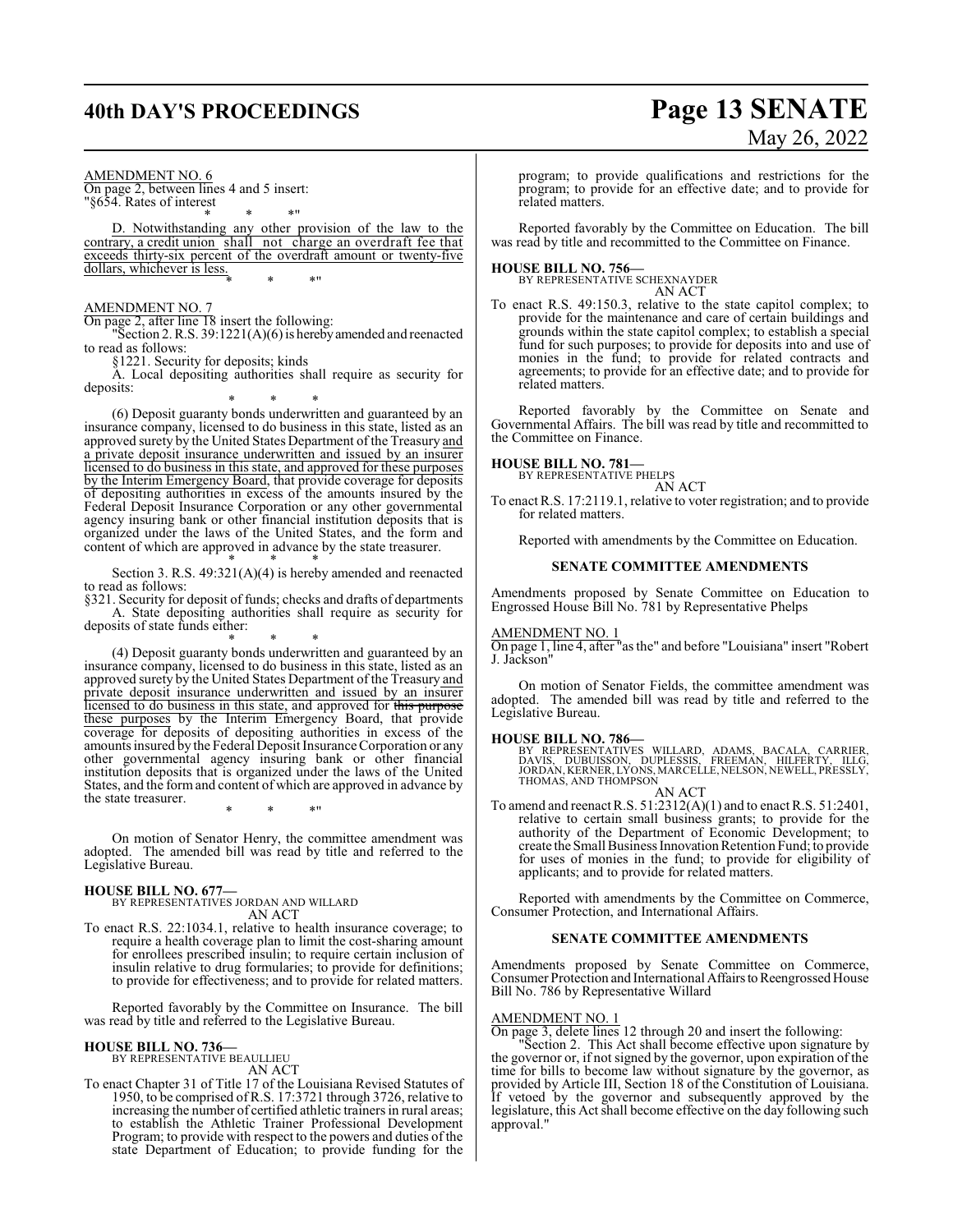## **Page 14 SENATE** 40th DAY'S PROCEEDINGS

## May 26, 2022

On motion of Senator Ward, the committee amendment was adopted. The amended bill was read by title and referred to the Legislative Bureau.

### **HOUSE BILL NO. 789—** BY REPRESENTATIVE WILLARD

AN ACT

To enact Chapter 22 of Title 6 of the Louisiana Revised Statutes of 1950, to be comprised of R.S. 6:1401 through 1404, relative to private education lenders; to create a registry; to provide for required contents; to allow for enforcement; to provide for rulemaking; and to provide for related matters.

Reported with amendments by the Committee on Commerce, Consumer Protection, and International Affairs.

## **SENATE COMMITTEE AMENDMENTS**

Amendments proposed by Senate Committee on Commerce, Consumer Protection and International Affairs to Reengrossed House Bill No. 789 by Representative Willard

## AMENDMENT NO. 1

On page 1, at the end of line 19, delete "the" and delete lines 20 and 21 and insert "any federally insured financial institution, its subsidiaries, and affiliates.

## AMENDMENT NO. 2

On page 2, delete lines 1 through 6

On motion of Senator Henry, the committee amendment was adopted. The amended bill was read by title and referred to the Legislative Bureau.

## **HOUSE BILL NO. 795—**

BY REPRESENTATIVES PRESSLY, BACALA, BRYANT, BUTLER,<br>WILFORD CARTER, CORMIER, CREWS, DAVIS, DESHOTEL,<br>DUBUISSON, DUPLESSIS, FISHER, FREEMAN, GLOVER, GREEN,<br>HILFERTY, HUGHES, ILLG, JENKINS, TRAVIS JOHNSON, JORDAN,<br>LAFLEUR, L AN ACT

To amend and reenact R.S. 51:2312(A)(1) and to enact R.S. 51:2401, relative to certain small business grants; to provide for the authority of the Department of Economic Development; to create the Small Business Innovation Recruitment Fund; to provide for uses of monies in the fund; to provide for limitations on appropriations from the fund; to provide for the administration of grants; to provide for eligibility of applicants; and to provide for related matters.

Reported with amendments by the Committee on Commerce, Consumer Protection, and International Affairs.

## **SENATE COMMITTEE AMENDMENTS**

Amendments proposed by Senate Committee on Commerce, Consumer Protection and International Affairs to Re-Reengrossed House Bill No. 795 by Representative Pressly

## AMENDMENT NO. 1

On page 3, delete lines 27 through 29 and on page 4 delete lines 1 through 6 in their entirety and insert the following:

"Section 2. This Act shall become effective upon signature by the governor or, if not signed by the governor, upon expiration of the time for bills to become law without signature by the governor, as provided by Article III, Section 18 of the Constitution of Louisiana. If vetoed by the governor and subsequently approved by the legislature, this Act shall become effective on the day following such approval."

On motion of Senator Henry, the committee amendment was adopted. The amended bill was read by title and referred to the Legislative Bureau.

## **HOUSE BILL NO. 796—**

BY REPRESENTATIVES WILLARD, ADAMS, BACALA, CARRIER,<br>DAVIS, DUBUISSON, DUPLESSIS, FREEMAN, HILFERTY, HOLLIS,<br>ILLG,JORDAN,KERNER,LYONS,MARCELLE,MCFARLAND,NELSON,<br>NEWELL,PRESSLY,THOMAS,ANDTHOMPSON AN ACT

To amend and reenact R.S. 51:2312(A)(1) and to enact R.S. 51:2401, relative to certain small business grants; to provide for the authority of the Department of Economic Development; to create the Small Business Innovation Fund; to provide for uses of monies in the fund; to provide for the administration of grants; to provide for eligibility of applicants; to provide for an effective date; and to provide for related matters.

Reported with amendments by the Committee on Commerce, Consumer Protection, and International Affairs.

## **SENATE COMMITTEE AMENDMENTS**

Amendments proposed by Senate Committee on Commerce, Consumer Protection and International Affairs to Reengrossed House Bill No. 796 by Representative Willard

## AMENDMENT NO. 1

On page 3, delete lines 16 through 24 and insert the following:

"Section 2. This Act shall become effective upon signature by the governor or, if not signed by the governor, upon expiration of the time for bills to become law without signature by the governor, as provided by Article III, Section 18 of the Constitution of Louisiana. If vetoed by the governor and subsequently approved by the legislature, this Act shall become effective on the day following such approval."

On motion of Senator Henry, the committee amendment was adopted. The amended bill was read by title and referred to the Legislative Bureau.

## **HOUSE BILL NO. 802—**

BY REPRESENTATIVE WRIGHT

AN ACT To enact Chapter 22 of Title 6 of the Louisiana Revised Statutes of 1950, to be comprised of R.S. 6:1401 and 1402, relative to digital assets; to provide definitions; to allow financial institutions and trust companies to serve as custodians of digital assets; to provide for parameters and procedures; and to provide for related matters.

Reported with amendments by the Committee on Commerce, Consumer Protection, and International Affairs.

## **SENATE COMMITTEE AMENDMENTS**

Amendments proposed by Senate Committee on Commerce, Consumer Protection and International Affairs to Reengrossed House Bill No. 802 by Representative Wright

## AMENDMENT NO. 1

On page 2, line 5, after "in accordance with this" delete "Chapter or organized" and insert "Title, the laws of another state, or"

On motion of Senator Henry, the committee amendment was adopted. The amended bill was read by title and referred to the Legislative Bureau.

## **HOUSE BILL NO. 811—** BY REPRESENTATIVE MIGUEZ

AN ACT

To enact R.S. 18:1400.10, relative to the funding of elections and related expenses; to prohibit public officials and agencies from using private donations to pay costs related to conducting elections; to provide for an effective date; and to provide for related matters.

Reported favorably by the Committee on Senate and Governmental Affairs. The bill was read by title and referred to the Legislative Bureau.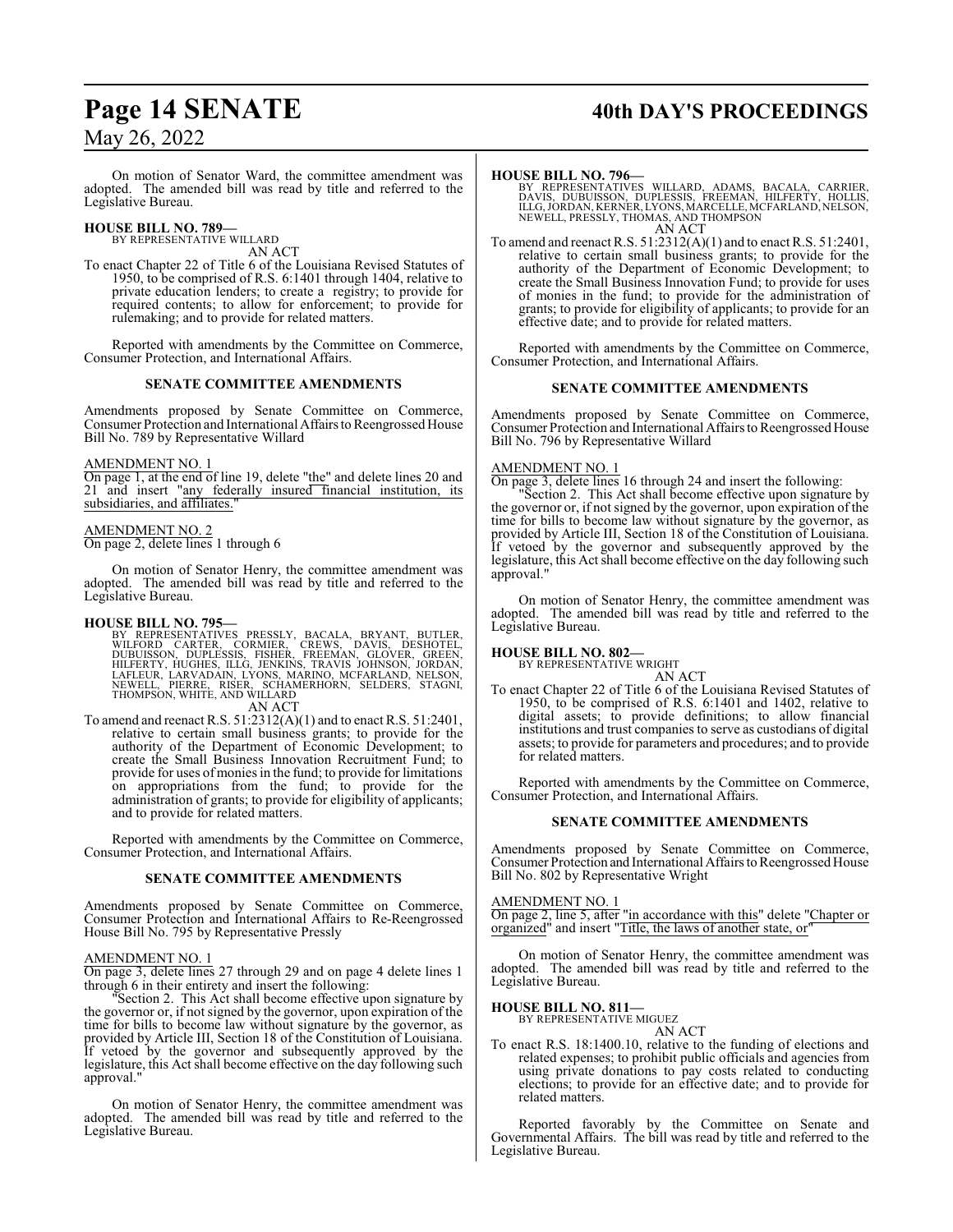## **40th DAY'S PROCEEDINGS Page 15 SENATE**

## **HOUSE BILL NO. 841—**

BY REPRESENTATIVE BOYD AN ACT

To enact R.S. 44:11.1, relative to public records; to provide relative to online access to certain public records; to provide relative to certain occupations; to provide for limited access to domiciliary addresses of judges; and to provide for related matters.

Reported favorably by the Committee on Senate and Governmental Affairs. The bill was read by title and referred to the Legislative Bureau.

#### **HOUSE BILL NO. 856—** BY REPRESENTATIVE GEYMANN

AN ACT

To amend and reenact R.S. 22:1892(G), relative to the appraisal clause required in all residential property insurance polices; to provide notice that lawsuits regarding a policy will be held in abatement in certain circumstances; to provide for the courts' discretion in setting a deadline for timely demanding appraisal; to provide for enforcement; to provide for effectiveness; and to provide for related matters.

Reported with amendments by the Committee on Insurance.

## **SENATE COMMITTEE AMENDMENTS**

Amendments proposed by Senate Committee on Insurance to Reengrossed House Bill No. 856 by Representative Geymann

## AMENDMENT NO. 1

On page 1, line 3, change "polices" to "policies"

## AMENDMENT NO. 2

On page 2, line 2, after "umpire" change the semi colon ";" to a period "." and delete "but," and change "if" to "If"

## AMENDMENT NO. 3

On page 2, line 4, after "shall" delete "then"

## AMENDMENT NO. 4

On page 2, line 18, delete "will still" and insert "shall"

On motion of Senator Talbot, the committee amendment was adopted. The amended bill was read by title and referred to the Legislative Bureau.

**HOUSE BILL NO. 888—** BY REPRESENTATIVES FREIBERG, BRASS, JEFFERSON, CHARLES OWEN, PHELPS, SCHLEGEL, ST. BLANC, AND TARVER AN ACT

- 
- To enact R.S. 17:3138.4, relative to postsecondary education; to require the Board of Regents to establish a process for designating an institution as a "Hunger-Free Campus"; to require the Board of Regents to establish a related grant program; to provide for eligibility criteria for institutions; to provide for an effective date; to provide relative to reporting; and to provide for related matters.

Reported favorably by the Committee on Education. The bill was read by title and referred to the Legislative Bureau.

## **HOUSE BILL NO. 909—**

BY REPRESENTATIVES EDMONDS AND GAROFALO AN ACT

To enact Chapter 15 of Title 46 of the Louisiana Revised Statutes of 1950, to be comprised of R.S. 46:1451 through 1455, relative to assistance programs of the Department of Children and Family Services; to establish within the department an assistance program for certain pregnant women and parents; to provide for services to be delivered through the program; to require reporting to certain legislative committees concerning the program; to require administrative rulemaking; and to provide for related matters.

Reported with amendments by the Committee on Finance.

# May 26, 2022

## **SENATE COMMITTEE AMENDMENTS**

Amendments proposed by Senate Committee on Finance to Reengrossed House Bill No. 909 by Representative Edmonds

## AMENDMENT NO. 1

On page 2, line 26, after "program with" delete the remainder of the line in its entirety and delete line 27 in its entirety and insert the following: "monies appropriated to it by the legislature for the operation of the program, including TANF funds, American Rescue Plan Act funds, and any other sources of revenue."

## AMENDMENT NO. 2

On page 4, line 13, after "December 1," and before "and annually" delete  $"2022,"$  and insert  $"2023,"$ 

## AMENDMENT NO. 3

 $\overline{\text{On page 4, after line 27}}$ , insert the following:

"Section 2. This Act shall become effective upon signature by the governor or, if not signed by the governor, upon expiration of the time for bills to become law without signature by the governor, as provided by Article III, Section 18 of the Constitution of Louisiana. If vetoed by the governor and subsequently approved by the legislature, this Act shall become effective on the day following such approval."

On motion of Senator White, the committee amendment was adopted. The amended bill was read by title and referred to the Legislative Bureau.

## **HOUSE BILL NO. 910—** BY REPRESENTATIVE THOMAS

AN ACT

To amend and reenact R.S. 37:3302(introductory paragraph), (1), (2),  $(8)$ , and  $(11)$  and to enact R.S. 37:3302 $(13)$ , relative to athletic trainers; to provide for definitions; to provide for an effective date; and to provide for related matters.

Reported favorably by the Committee on Health and Welfare. The bill was read by title and referred to the Legislative Bureau.

## **HOUSE BILL NO. 912—**

BY REPRESENTATIVE MAGEE AN ACT

To amend and reenact R.S. 18:563(D)(2), 1259(B)(5),  $1309(E)(5)(b)(i)$  and (iii), and  $1316(A)$  and to enact R.S.  $18:1309(E)(5)(b)(iv)$ , relative to voting; to provide for procedures applicable to voting; to provide for the manner of voting; to provide relative to ballots; to provide for the manner of marking ballot selections; and to provide for related matters.

Reported with amendments by the Committee on Senate and Governmental Affairs.

### **SENATE COMMITTEE AMENDMENTS**

Amendments proposed by Senate Committee on Senate and Governmental Affairs to Reengrossed House Bill No. 912 by Representative Magee

#### AMENDMENT NO. 1

On page 2, line 19, after "names" and before the period "." insert "for president and vice president"

## AMENDMENT NO. 2

On page 2, line 21, after "names" and before the period "." insert "for president and vice president"

On motion of Senator Hewitt, the committee amendment was adopted. The amended bill was read by title and referred to the Legislative Bureau.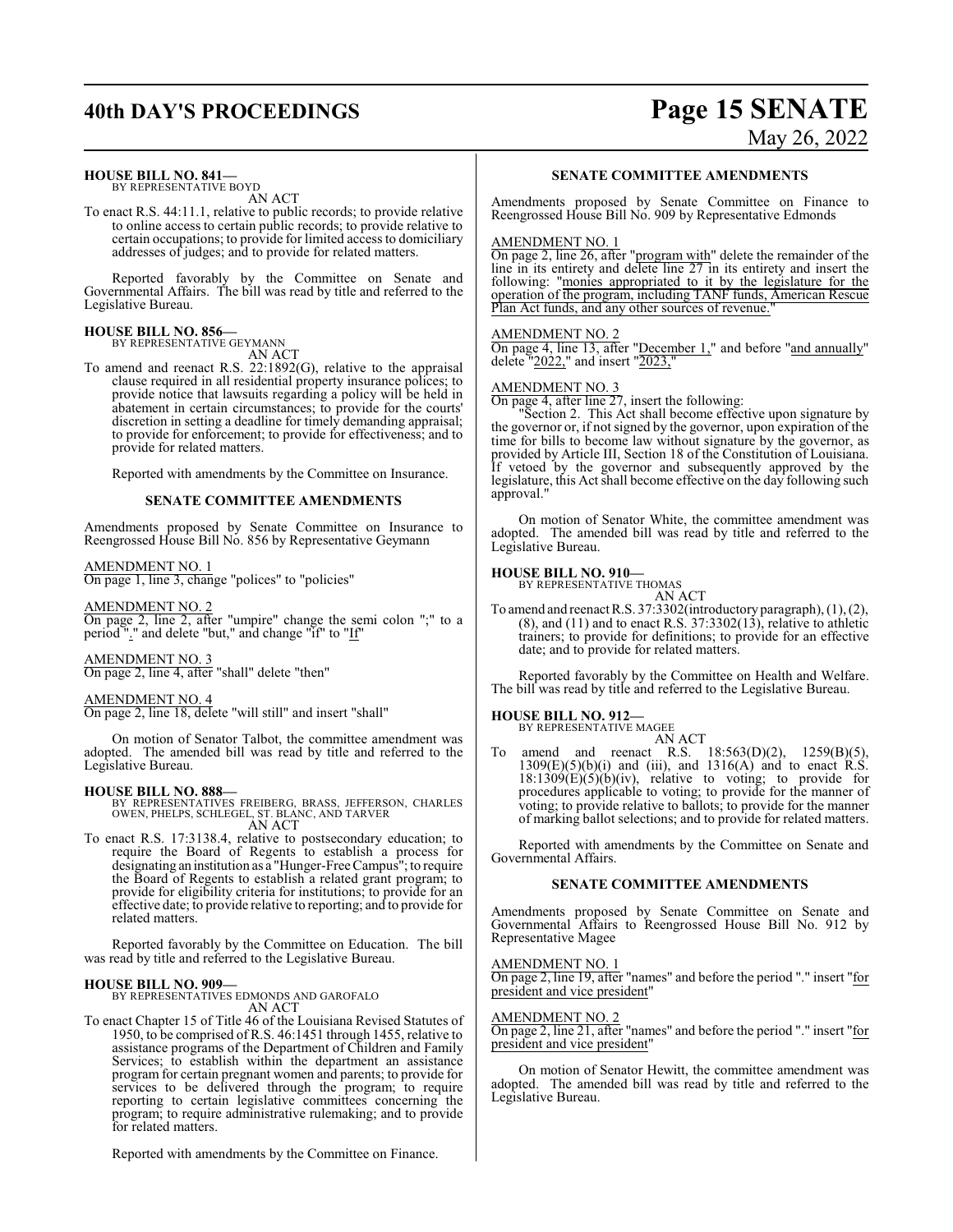## **HOUSE BILL NO. 918—**

BY REPRESENTATIVE WHEAT AN ACT

To amend and reenact R.S. 40:1667.1(B)(1), 1667.3(A) through (D), 1667.4, and 1667.6(A) and to enact R.S. 40:1667.11, relative to supplemental pay for certain law enforcement officers; to provide relative to prior service for purposes of the period of service requirement; to provide relative to disbursement of funds; to provide for the board of review; to provide relative to eligibility for supplemental pay; and to provide for related matters.

Reported favorably by the Committee on Finance. The bill was read by title and referred to the Legislative Bureau.

## **HOUSE BILL NO. 924—** BY REPRESENTATIVE EDMONDS

AN ACT

To enact R.S. 18:1353(C)(5), relative to the powers and duties of the secretary of state; to provide relative to voting; to provide for a post-election audit; to provide for policies and procedures relative to post-election audits; to provide for effectiveness; and to provide for related matters.

Reported favorably by the Committee on Senate and Governmental Affairs. The bill was read by title and referred to the Legislative Bureau.

## **HOUSE BILL NO. 933—** BY REPRESENTATIVE STAGNI

AN ACT

To amend and reenact R.S. 40:2009.25 and to repeal R.S. 36:259(B)(28) and R.S. 40:2009.1, relative to nursing homes licensed by the Louisiana Department of Health; to provide relative to emergency preparedness among nursing homes; to provide requirements and standards for nursing home emergency preparedness plans; to provide procedures for and schedules by which nursing homes shall develop and submit such plans; to provide for duties of the Louisiana Department of Health and local offices of emergency preparedness with respect to nursing home emergency preparedness; to provide relative to sites to which nursing home residents may be evacuated; to revise laws creating and providing for the Nursing Home Emergency Preparedness Review Committee within the Louisiana Department of Health; to repeal laws creating and providing for a nursing home advisory committee within the Louisiana Department of Health; to provide for limitation of liability; to require promulgation of administrative rules; to provide for an effective date; and to provide for related matters.

Reported favorably by the Committee on Health and Welfare. The bill was read by title and referred to the Legislative Bureau.

## **HOUSE BILL NO. 935—** BY REPRESENTATIVE BOYD

AN ACT

To amend and reenact R.S. 22:1667(A), relative to catastrophe claims adjusters; to require training; to require registration of certain individuals; to require certification; to provide for an effective date; and to provide for related matters.

Reported with amendments by the Committee on Insurance.

## **SENATE COMMITTEE AMENDMENTS**

Amendments proposed by Senate Committee on Insurance to Engrossed House Bill No. 935 by Representative Boyd

## AMENDMENT NO. 1

On page 2, line 5, change "commission" to "commissioner"

On motion of Senator Talbot, the committee amendment was adopted. The amended bill was read by title and referred to the Legislative Bureau.

## **Page 16 SENATE 40th DAY'S PROCEEDINGS**

## **HOUSE BILL NO. 958—**

BY REPRESENTATIVE DUSTIN MILLER AN ACT

To enact Part II-E of Chapter 11 of Title 40 of the Louisiana Revised Statutes of 1950, to be comprised of R.S. 40:2120.11 through 2120.24, relative to the licensure and regulation of nurse staffing agencies by the Louisiana Department of Health; to provide for definitions; to provide for the licensure and registration of nurse staffing agencies; to provide for the protection of public rights to health care; to provide for licensed and certified personnel in healthcare facilities; to provide for applicability provisions for prospective agencies; to provide for regulations and grounds for issuance, renewal, and denial of a license; to establish standards for the operation of nurse staffing agencies; to provide for penalty provisions; to provide for rulemaking requirements; to provide for fees; and to provide for related matters.

Reported with amendments by the Committee on Health and Welfare.

## **SENATE COMMITTEE AMENDMENTS**

Amendments proposed by Senate Committee on Health and Welfare to Re-Reengrossed House Bill No. 958 by Representative Dustin Miller

## AMENDMENT NO. 1

On page 4, line 6, delete "six" and insert "twelve"

## AMENDMENT NO. 2

On page 4, line 8, delete "six" and insert "twelve"

## AMENDMENT NO. 3

On page 7, delete lines 5 through 10 and insert the following: "H.(1) Except as provided in Paragraph (2) of this Subsection, a nurse staffing agency shall not require, in any contract with a nurse staffing agency employee or contracted staff or a facility to which the employee or staff is assigned, the payment of a fee if the employee

or contracted staff is hired as a permanent employee of the facility. (2)(a) A nurse staffing agency may require the payment of a fee if the fee is payable solely by the facility and the contract with the facility specifies that the amount will be reduced pro-rata based on the length of time the nurse staffing agency employee or contracted staff performs services for the facility while in the employment of the nurse staffing agency. The fee shall be reduced to zero over a period of time not to exceed eighteen weeks from the date of the nurse staffing agency's initial assignment of the employee or contracted staff to the facility.

(b) A nurse staffing agency shall not charge a fee if a nurse staffing agency employee or contracted staff was employed by a facility as a permanent employee less than thirty days immediately preceding the agency's initial assignment of the employee or contracted staff to the facility.

On motion of Senator Fred Mills, the committee amendment was adopted. The amended bill was read by title and recommitted to the Committee on Finance.

**HOUSE BILL NO. 968—**<br>BY REPRESENTATIVES PHELPS, ADAMS, BOYD, ROBBY CARTER,<br>CORMIER, DUPLESSIS, FISHER, GLOVER, GREEN, HUGHES,<br>JEFFERSON, JENKINS, JORDAN, LAFLEUR, LANDRY, LYONS,<br>NEWELL, PIERRE, SELDERS, WHITE, AND WILLARD

To amend and reenact R.S. 36:259(B)(13) and R.S. 44:4.1(B)(26) and to enact Part XIII of Chapter 5-B of Title 40 of the Louisiana Revised Statutes of 1950, to be comprised of R.S. 40:1125.1, 1125.11 through 1125.16, 1125.21, and 1125.31 through 1125.33, relative to sickle cell disease; to provide for the establishment of a state sickle cell disease registry; to provide for the purpose of the registry; to provide for duties of the Louisiana Department of Health with respect to operation of the registry; to authorize access to data in the registry; to provide for a public records exception; to require promulgation of administrative rules with respect to the registry; to provide for the redesignation and reorganization of certain laws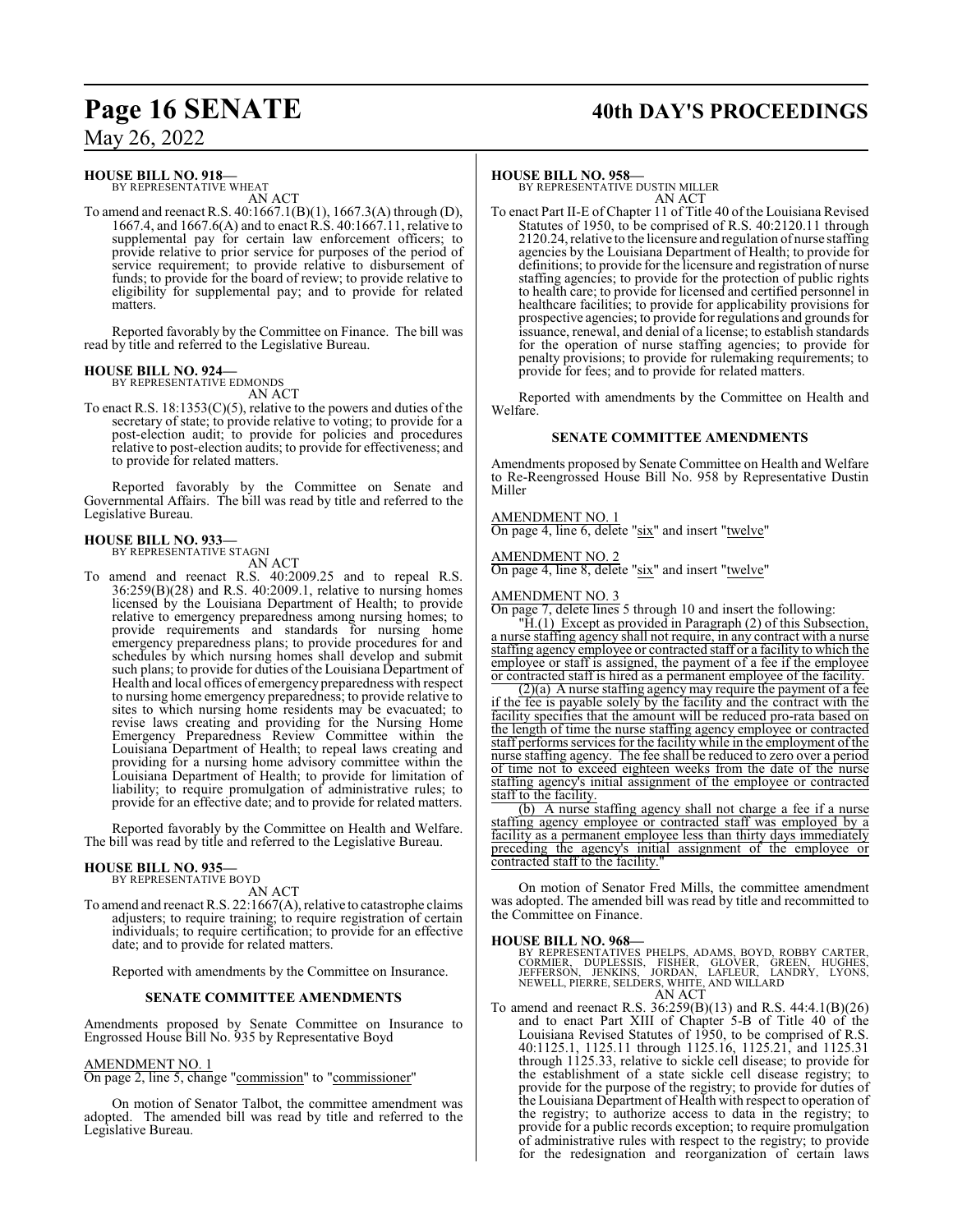## **40th DAY'S PROCEEDINGS Page 17 SENATE**

# May 26, 2022

pertaining to sickle cell disease; to provide for a short title; and to provide for related matters.

Reported favorably by the Committee on Health and Welfare. The bill was read by title and recommitted to the Committee on Finance.

## **HOUSE BILL NO. 977—** BY REPRESENTATIVE HARRIS

AN ACT

To amend and reenact R.S.  $17:47(A)(1)$ ,  $500(B)(1)$ , amend and reenact R.S.  $17:47(A)(1)$ ,  $500(B)(1)$ ,  $1201(A)(1)$ (introductory paragraph) and (2), and  $1206(A)(1)$ , relative to sick leave for teachers, school employees, and school bus operators; to allow the use of sick leave for special circumstances; and to provide for related matters.

Reported favorably by the Committee on Education. The bill was read by title and referred to the Legislative Bureau.

#### **HOUSE BILL NO. 978—** BY REPRESENTATIVE MIGUEZ

AN ACT

To enact R.S. 38:2216.1 and R.S. 39:1602.2, relative to public contracts; to prohibit certain discriminatory practices with respect to firearm associations, retailers, and manufacturers; to provide for definitions; to provide restrictions on applicability; and to provide for related matters.

Reported favorably by the Committee on Finance. The bill was read by title and referred to the Legislative Bureau.

#### **HOUSE BILL NO. 980—** BY REPRESENTATIVE FREEMAN

AN ACT

To amend and reenact R.S. 42:441(3), 442, 443(D), 444(introductory paragraph), 445(A) and (B), and 446 and to repeal R.S. 42:441(4), relative to the state employee leave transfer program; to provide for qualification for the state employee leave transfer program; to provide relative to parental leave; and to provide for related matters.

Reported favorably by the Committee on Senate and Governmental Affairs. The bill was read by title and referred to the Legislative Bureau.

## **HOUSE BILL NO. 981—**

BY REPRESENTATIVES DUPLESSIS, BEAULLIEU, AND SCHLEGEL AN ACT

To enact R.S. 17:271.1 and 3996(B)(67), relative to curricula; to require the provision of mental health instruction to public school students; to provide relative to content of the instruction; to provide for incorporation of the instruction into an existing required course; to provide relative to the mental health component of the state content standards for health education; and to provide for related matters.

Reported favorably by the Committee on Education. The bill was read by title and referred to the Legislative Bureau.

### **HOUSE BILL NO. 1012—** BY REPRESENTATIVE LYONS

AN ACT

To enact Part VI of Chapter 5-E of Title 40 of the Louisiana Revised Statutes of 1950, to be comprised of R.S. 40:1257.1 through 1257.4, relative to the medical assistance program of this state known commonly as Medicaid; to provide relative to Medicaidfunded non-emergency medical transportation services; to provide for duties of the Louisiana Department of Health with respect to such services; to provide for standards for such services; to require promulgation of administrative rules; and to provide for related matters.

Reported favorably by the Committee on Health and Welfare. The bill was read by title and referred to the Legislative Bureau.

### **HOUSE BILL NO. 1039—**

BY REPRESENTATIVES MCKNIGHT AND DAVIS AN ACT

To amend and reenact R.S. 40:1664.9(J) through (N) and to enact R.S. 40:1664.9(O), relative to life safetyand property protection systems; to provide for the electronic tagging of such systems using a Quick Response code decal or hanging tag; to provide for collecting a fee to obtain a Quick Response code decal or hanging tag; to provide for effectiveness; and to provide for related matters.

Reported with amendments by the Committee on Commerce, Consumer Protection, and International Affairs.

## **SENATE COMMITTEE AMENDMENTS**

Amendments proposed by Senate Committee on Commerce, Consumer Protection and International Affairs to Reengrossed House Bill No. 1039 by Representative McKnight

AMENDMENT NO. 1 On page 1, line 13, delete "(1)"

AMENDMENT NO. 2 On page 1, delete lines 17 through 20

AMENDMENT NO. 3 On page 5, between lines 2 and 3 insert: " \* \* \*"

On motion of Senator Ward, the committee amendment was adopted. The amended bill was read by title and referred to the Legislative Bureau.

**HOUSE BILL NO. 1048—** BY REPRESENTATIVE MCKNIGHT

AN ACT

To amend and reenact R.S. 51:922 and to enact R.S. 51:938.2, relative to economic development; to provide for the Department of Economic Development; to add to the stated purposes of the Department of Economic Development; to require a continuous programdesigned to attract manufacturers; to provide for incentives; to provide for economic growth; to provide for workforce development; to provide for job creation; to provide for wages; to provide for community investment; to provide for quality of life; to provide for additional duties for the Department of Economic Development; to make technical changes; and to provide for related matters.

Reported favorably by the Committee on Commerce, Consumer Protection, and International Affairs. The bill was read by title and referred to the Legislative Bureau.

## **HOUSE BILL NO. 1052—** BY REPRESENTATIVE LANDRY

- AN ACT
- To enact R.S. 29:726.7, relative to the Hazard Mitigation Revolving Loan Fund; to establish the Hazard Mitigation Revolving Loan Fund; to provide for the administration of the fund; to provide for deposits, interest, and unexpended monies in the fund; to provide definitions; to specify how funds may be disbursed and for what types of activity; to provide for annual reporting and audits; to provide relative to repayment of loans and waiver in certain circumstances; and to provide for related matters.

Reported with amendments by the Committee on Finance.

## **SENATE COMMITTEE AMENDMENTS**

Amendments proposed by Senate Committee on Finance to Reengrossed House Bill No. 1052 by Representative Landry

## AMENDMENT NO. 1

On page 2, line 19, after "uses." delete "Monies in or credited to" and insert "Subject to legislative appropriation, monies in"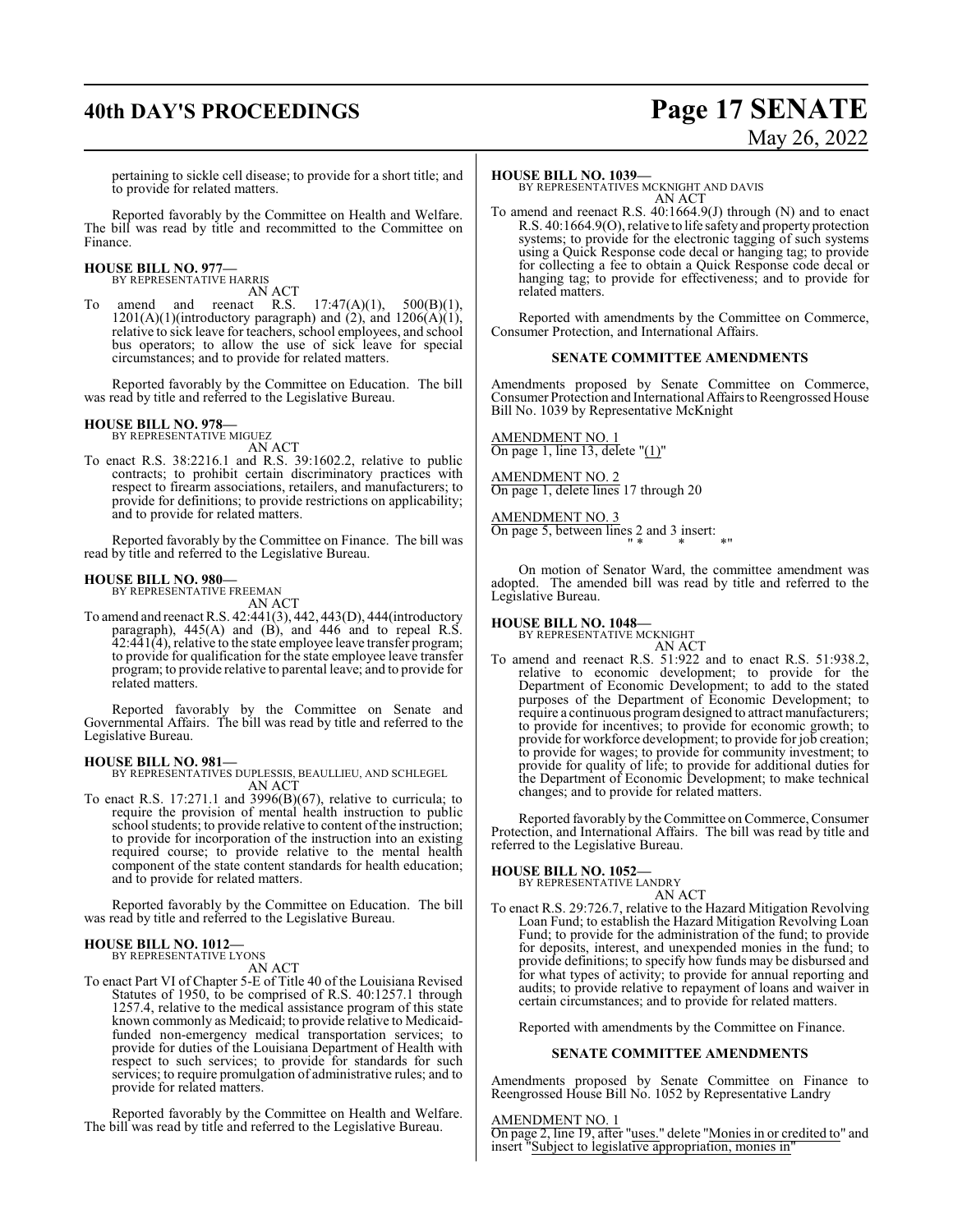## **Page 18 SENATE 40th DAY'S PROCEEDINGS**

May 26, 2022

## AMENDMENT NO. 2

On page 3, delete line 1, and insert the following: "(2) Zoning, land use, floodplain management, and hazard mitigation planning changes.

On motion of Senator White, the committee amendment was adopted. The amended bill was read by title and referred to the Legislative Bureau.

## **HOUSE BILL NO. 1062— (Substitute for House Bill No. 597**

**Representative Freeman)**<br>BY REPRESENTATIVES FREEMAN, BEAULLIEU, COUSSAN,<br>DUPLESSIS, EDMONSTON, EMERSON, FRIEMAN, GLOVER, HARRIS,<br>HORTON, JEFFERSON, JENKINS, TRAVIS JOHNSON, LAFLEUR,<br>LARVADAIN, LYONS, GREGORY MILLER, NEWEL PIERRE, SCHAMERHORN, AND SEABAUGH

AN ACT

To amend and reenact R.S. 37:43 and to enact R.S. 49:953(C)(3) and  $963(F)$  and (G), relative to occupational licensing; to allow an interested person to request review of a regulation issued by an occupational licensing board; to provide definitions; to allowfor petition; to provide for procedure; to provide for judicial review; and to provide for related matters.

Reported with amendments by the Committee on Commerce, Consumer Protection, and International Affairs.

## **SENATE COMMITTEE AMENDMENTS**

Amendments proposed by Senate Committee on Commerce, Consumer Protection and International Affairs to Reengrossed House Bill No. 1062 by Representative Freeman

AMENDMENT NO. 1

On page 3, line 12, after "objective" and before the period "." insert "or a financial, tax, or accounting objective"

On motion of Senator Ward, the committee amendment was adopted. The amended bill was read by title and referred to the Legislative Bureau.

## **HOUSE BILL NO. 1065— (Substitute for House Bill No. 680 by Representative Newell)** BY REPRESENTATIVE NEWELL

AN ACT

To amend and reenact R.S. 18:535(B) and to enact R.S. 18:536(C), relative to polling places locations; to provide for notice of location and changes to polling locations; to provide for an effective date; and to provide for related matters.

Reported favorably by the Committee on Senate and Governmental Affairs. The bill was read by title and referred to the Legislative Bureau.

#### **HOUSE BILL NO. 1066— (Substitute for House Bill No. 711 by Representative Turner)** BY REPRESENTATIVE TURNER

AN ACT

To amend and reenact R.S. 37:1316, to enact R.S. 37:1326(A)(10), and to repeal R.S.  $37:1315(A)(7)$  and  $(B)(2)$ , relative to recommendations on discipline by the Clinical Laboratory Personnel Committee; to provide for receipt and disbursement provisions; to provide for additional violations in accordance with the Louisiana Clinical Laboratory Personnel Law; and to provide for related matters.

Reported favorably by the Committee on Health and Welfare. The bill was read by title and referred to the Legislative Bureau.

## **HOUSE BILL NO. 1068— (Substitute for House Bill No. 255 by Representative Hilferty)**

BY REPRESENTATIVE HILFERTY AN ACT

To amend and reenact Section 6 of Act 110 of the 2020 Regular Session of the Legislature of Louisiana, relative to the assessment, collection, and distribution of certain court costs

and fees in the parish of Orleans; to provide for the termination date of existing law; to provide for an effective date; and to provide for related matters.

Reported favorably by the Committee on Finance. The bill was read by title and referred to the Legislative Bureau.

## **HOUSE BILL NO. 1073— (Substitute for House Bill No. 801**

**by Representative GOUDEAU)**<br>COUSSAN, DESHOTEL, DEVILLIER, ECALA, BOURRIAQUE, BUTLER,<br>FISHER, GAROFALO, GREEN, HARRIS, HORTON, HUVAL, MIKE<br>JOHNSON, LACOMBE, MCKNIGHT, MCMAHEN, NEWELL, ORGERON,<br>PIERRE, ROMERO, STAGNI, STEFA AN ACT

To enact Part II-B of Chapter 21 of Title 37 of the Louisiana Revised Statutes of 1950, to

be comprised of R.S. 37:1891 through 1896, relative to scrap metal recyclers; to provide for the sale and purchase of catalytic converters; to provide definitions; to provide for fees; to provide for licensing requirements; to provide for record keeping; to provide for exceptions; to provide for fines and penalties; and to provide for related matters.

Reported with amendments by the Committee on Commerce, Consumer Protection, and International Affairs.

## **SENATE COMMITTEE AMENDMENTS**

Amendments proposed by Senate Committee on Commerce, Consumer Protection and International Affairs to Reengrossed House Bill No. 1073 by Representative Goudeau

## AMENDMENT NO. 1

On page 4, line 3, after " $(1)$ " delete the remainder of the line and delete line 4 and insert "A dealer licensed by the Louisiana Motor Vehicle Commission."

On motion of Senator Ward, the committee amendment was adopted. The amended bill was read by title and referred to the Legislative Bureau.

## **HOUSE BILL NO. 1074— (Substitute for House Bill No. 559 by Representative Edmonds)**<br>BY REPRESENTATIVE EDMONDS

AN ACT

To enact R.S. 18:1317, relative to absentee by mail ballots; to provide for administrative rules for curing and rejection of deficient ballots; to provide for an effective date; and to provide for related matters.

Reported favorably by the Committee on Senate and Governmental Affairs. The bill was read by title and referred to the Legislative Bureau.

## **HOUSE BILL NO. 1079— (Substitute for House Bill No. 950 by Representative Boyd)**<br>BY REPRESENTATIVE BOYD

AN ACT

To enact R.S. 6:1085.1, relative to residential mortgage lenders; to provide for authority of the commissioner of the office of financial institutions; to provide for failure of a originator or broker to adhere to reasonable standards; to provide for continuing education in certain circumstances; and to provide for related matters.

Reported favorably by the Committee on Commerce, Consumer Protection, and International Affairs. The bill was read by title and referred to the Legislative Bureau.

## **HOUSE BILL NO. 1080— (Substitute for House Bill No. 1038 by Representative Deshotel)**<br>BY REPRESENTATIVE DESHOTEL



To amend and reenact R.S.  $44:4.1(B)(35)$  and R.S. 51:2370.2(introductory paragraph), (2), and (16), 2370.3(A) and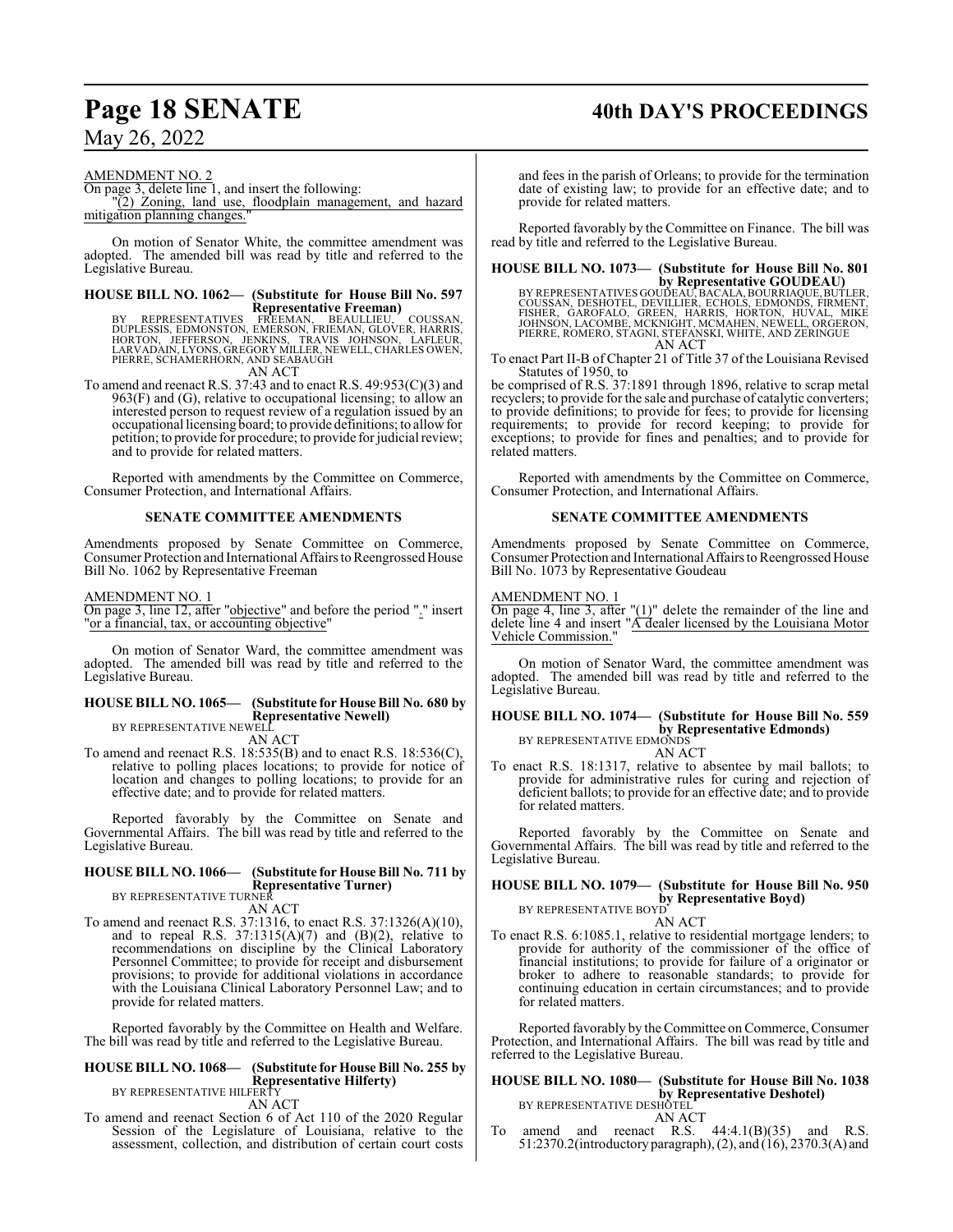## **40th DAY'S PROCEEDINGS Page 19 SENATE**

# May 26, 2022

(E), 2370.4(A)(introductory paragraph) and (12), (B), and  $(C)(1)$ , 2370.5(A), (B)(introductory paragraph), (D), (E), (H), (I), and (J), 2370.9, 2370.13, and 2370.16 and to enact R.S.  $\overline{51:}2370.\overline{3(H)}$  and (I), relative to broadband; to provide for the GUMBO grant program; to provide for definitions; to provide for mapping; to provide for description of service; to provide for protest; to authorize certain reports; to adjust the administrative fee; to provide for public records exceptions; to make technical changes; and to provide for related matters.

Reported with amendments by the Committee on Commerce, Consumer Protection, and International Affairs.

## **SENATE COMMITTEE AMENDMENTS**

Amendments proposed by Senate Committee on Commerce, Consumer Protection and International Affairs to Reengrossed House Bill No. 1080 by Representative Deshotel

## AMENDMENT NO. 1

On page 1, line 3, change "2370.3(A) and (E)" to "2370.3"

## AMENDMENT NO. 2

On page 1, line 5, delete "and to enact R.S. 51:2370.3(H) and (I)"

## AMENDMENT NO. 3

On page 1, line 7, after "mapping;" and before "to provide" insert "to provide for privately- funded broadband deployment; to require performance bonds under certain circumstances; to authorize objections by local governing authorities;"

#### AMENDMENT NO. 4

On page 2, line 4, change "2370.3(A) and (E)" to "2370.3"

#### AMENDMENT NO. 5

On page 2, line 7, delete "and R.S. 51:2370.3(H) and (I) are hereby enacted"

## AMENDMENT NO. 6

On page 2, line 22, after "hundred" delete "Mbps" and insert "megabits per second" and after "twenty" delete "Mbps" and insert "megabits per second"

## AMENDMENT NO. 7

On page 2, line 29, after "service" and before "may" insert "using wireline technology"

## AMENDMENT NO. 8

On page 3, delete lines 5 through 12 in their entirety and insert in lieu thereof the following:

"B.(1) A provider with firm plans to privately fund broadband deployment within eighteen months may qualify the area for protection by submitting to the office, within sixty days of the close of the application period, a listing of the census blocks, shapefile areas, individual addresses, or portions thereof, comprising the privately-funded project areas meeting this requirement. A provider seeking to qualify the area for protection pursuant to this Subsection shall also provide the office with evidence of plans to deploy within eighteen months, which shall include detailed project plans, which shall include detailed project plans, schedules, detailed budgets, or executive affidavits. Providers that block competitive bidding for GUMBO funding through credible evidence of intent to build shall be required to sign a commitment with penalties for failure to execute.

(2) A provider seeking to privately fund broadband deployment in accordance with this Subsection is required to construct and provide deployable broadband service within the eighteen-month period to at least eighty percent of the designated locations.

(3)(a) The office shall require any provider seeking to privately fund broadband deployment in accordance with this Subsection to furnish a bond to guarantee the faithful performance of work.

(b) The performance bond required by this Paragraph shall be in an amount equal to the cost of construction and deployment.

(4) If a provider fails to perform as required by this Subsection and the performance bond is due, the provider shall be ineligible for any state-administered federal grant program designated for broadband development services.

 $(5)(a)$  A local governing authority may submit, in writing, to the office an objection to any provider that seeks to bid to deploy broadband services in the local governing authority's area if the provider has received a letter grade rating of "D" or "F" from the Better Business Bureau.

(b) At the request of the local governing authority that submits an objection in accordance with this Paragraph, a provider shall be ineligible to bid to deploy broadband services.

In future program years, the deadline for submitting the census blocks, shapefile areas, individual addresses, or portions thereof shall be established by the office, but shall not be less than sixty days prior to the beginning date of the application period. This will enable the office to update maps and advise applicants as to the unserved areas of the state that are ineligible for consideration in that program year.

C. D. The office shall only utilize the data to update maps of census blocks, shapefile areas, individual addresses, or portions thereof and to reflect the census blocks, shapefile areas, individual addresses, or portions thereof as being served.

D. E. In no instance shall an applicant be required to provide any data beyond that which it is required to provide to the Federal Communications Commission pursuant to The Broadband Deployment Accuracy and Technological Availability Act pursuant to 47 U.S.C. 641 et seq.

E. F. Failure on the part of a provider to submit the listing of census blocks, shapefile areas, individual addresses, or portions thereof by the deadline shall result in those areas being ineligible for exclusion under the GUMBO programduring the upcoming program year. A provider using wireline technology that has facilities in the area or that intends to deploy broadband service within twenty-four months, as a result of receiving public funds specifically for broadband deployment or upon providing the office with evidence of firm plans to privately fund deployment, shall be able to protest ineligibility.

F. G. The office shall use the provided census blocks, shapefile areas, individual addresses, or portions thereof only for mapping of unserved areas.

G. H. Upon expiration of the twenty-four month reservation period described in Subsection  $E F$  of this Section, a provider that has received a reservation of census blocks, shapefile areas, individual addresses, or portions thereof shall submit written documentation by April thirtieth of the year following the program year that the initiation of activity related to broadband infrastructure will or has begun in the census blocks, shapefile areas, individual addresses, or portions thereof, that have been deemed ineligible by the office due to the existence of a federally-funded project area."

## AMENDMENT NO. 9

On page 3, line 13, change "H.(1)" to "I.(1)"

AMENDMENT NO. 10 On page 3, line 15, change "parish by parish" to "parish-by-parish"

AMENDMENT NO. 11 On page 4, delete lines 8 through 12

AMENDMENT NO. 12 On page 4, line 13, change "(5)" to "(4)"

AMENDMENT NO. 13 On page 4, line 17, change " $(6)$ " to " $(5)$ "

## AMENDMENT NO. 14

On page 4, line 22, change "(7)" to "(6)"

## AMENDMENT NO. 15

On page 4, line 26, change " $I(1)$ " to " $J(1)$ "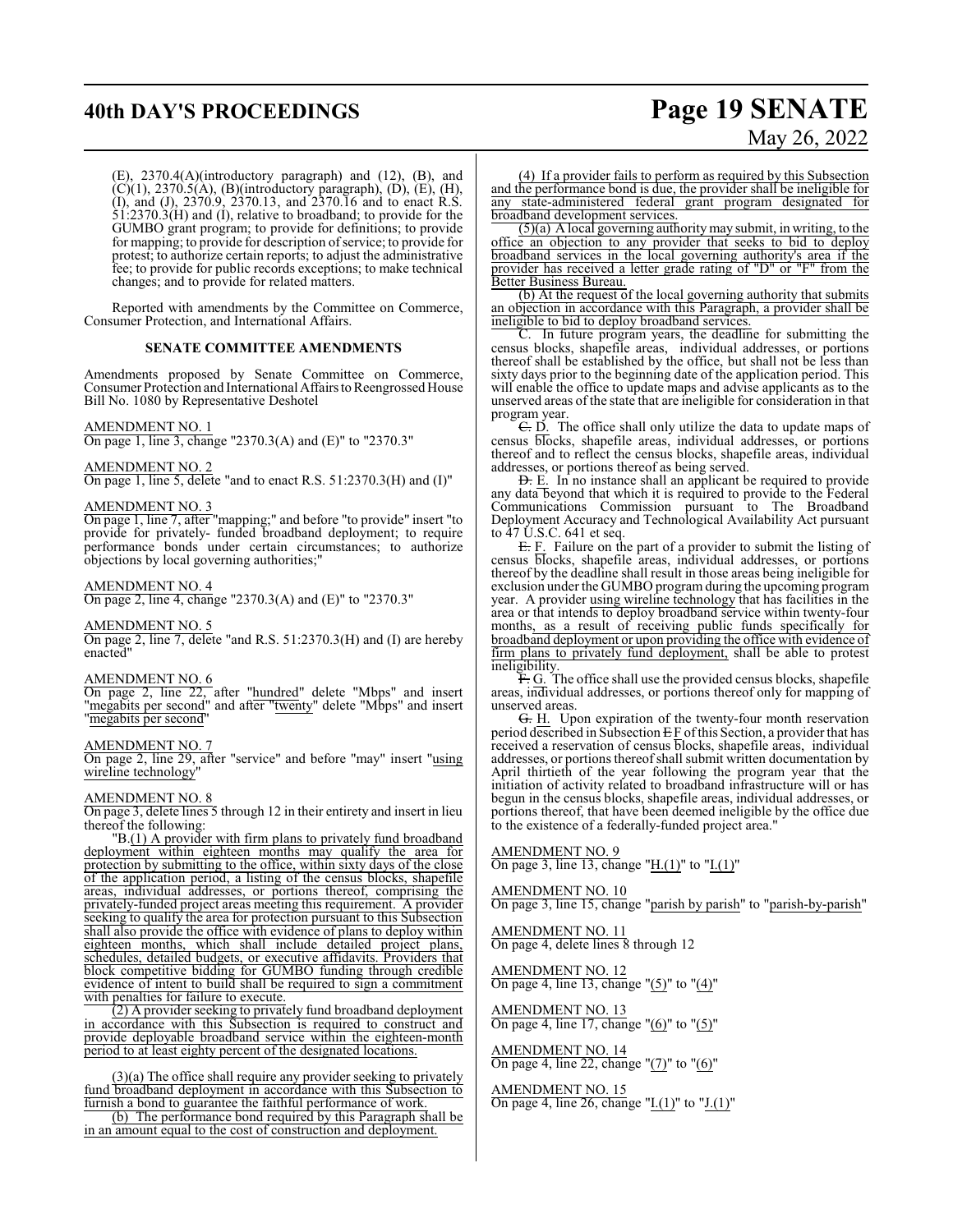## **Page 20 SENATE 40th DAY'S PROCEEDINGS**

AMENDMENT NO. 16 On page 5, line 3, change "Subsection H" to "Subsection I"

AMENDMENT NO. 17

On page 5, line 10, change "Subsection H" to "Subsection I"

AMENDMENT NO. 18

On page 6, line 2, after "can," and before "in fact," insert "to the best of his knowledge"

AMENDMENT NO. 19

On page 6, line 11, change "unserved," to "unserved by a broadband service,

AMENDMENT NO. 20 On page 7, line 17, change "seven" to "ten"

On motion of Senator Ward, the committee amendment was adopted. The amended bill was read by title and referred to the Legislative Bureau.

#### **HOUSE BILL NO. 1082— (Substitute for House Bill No. 720 by Representative Gaines)** BY REPRESENTATIVE GAINES

AN ACT

To enact R.S.  $18:401.2(B)(5)$  and  $401.4$ , relative to election procedures; to provide for election procedures during a state of emergency; to provide to changes of polling places; to provide relative to emergency plans; to provide for an effective date; and to provide for related matters.

Reported favorably by the Committee on Senate and Governmental Affairs. The bill was read by title and referred to the Legislative Bureau.

## **HOUSE BILL NO. 1083— (Substitute for House Bill No. 41 by Representative Newell)** BY REPRESENTATIVE NEWELL

AN ACT

To amend and reenact R.S. 17:111(A), R.S. 23:332(A)(1) and (2),  $(B)$ ,  $(C)(1)$  and  $(2)$ ,  $(D)$ ,  $(E)$ ,  $(F)(1)$  and  $(2)$ , and  $(H)(3)$  and  $(4)$ , R.S. 51:2232(5), 2236(A), 2602(A), 2606(A)(1) through (5), 2607(A), and 2608 and to enact R.S. 23:332(I) and R.S.  $51:22\overline{32(11)}$  and  $260\overline{3(13)}$ , relative to discrimination; to provide relative to discrimination based on hairstyle; to provide relative to discrimination in education, employment, public accommodations, and housing opportunities; to provide for definitions; and to provide for related matters.

Reported favorably by the Committee on Commerce, Consumer Protection, and International Affairs. The bill was read by title and referred to the Legislative Bureau.

## **Rules Suspended**

Senator Carter asked for and obtained a suspension of the rules to advance to:

## **Senate Resolutions on Second Reading Reported by Committees**

### **SENATE RESOLUTION NO. 129—** BY SENATOR HEWITT

A RESOLUTION

To urge and request the Nursing Supply and Demand Council to study and make recommendations to improve statewide nurse retention in response to the nursing workforce shortage.

Reported favorably by the Committee on Health and Welfare.

The resolution was read by title. On motion of Senator Hewitt, the Senate Resolution was adopted.

# **SENATE RESOLUTION NO. 131—**<br>BY SENATOR CATHEY<br>A RESOLUTION

To create and provide for the Study Commission on Maternal Health and Wellbeing to research and make recommendations on connecting pregnant women and new mothers, particularly in rural and underserved areas, with resources for the health and wellbeing of the mother and child.

Reported favorably by the Committee on Health and Welfare.

## **Floor Amendments**

Senator Cathey proposed the following amendments.

## **SENATE FLOOR AMENDMENTS**

Amendments proposed by Senator Cathey to Original Senate Resolution No. 131 by Senator Cathey

## AMENDMENT NO. 1

On page 2, between lines 24 and 25, insert the following:

"(7) A representative of the Louisiana Chapter of the March of Dimes appointed by the Louisiana state director of operations.

(8) The director of Health Policy and Governmental Affairs, Louisiana Primary Care Association, or her designee.

(9) A representative of Covered: Doula and Therapy Services in Shreveport appointed by its founder.

(10) A representative from the New Orleans Maternal Child Health Coalition appointed by the co-conveners.

(11) The parent educator for Madison and Tensas parishes, Louisiana Department of Health, bureau of family health, or her designee."

On motion of Senator Cathey, the amendments were adopted.

The resolution was read by title. On motion of Senator Cathey, the amended Senate Resolution was adopted.

## **SENATE RESOLUTION NO. 140—**

BY SENATOR STINE A RESOLUTION

To urge and request the Commissioner of Insurance to study the issue of insurers failing to timely pay property damage claims after a presidentially or gubernatoriallydeclared disaster or emergency.

Reported favorably by the Committee on Insurance.

The resolution was read by title. On motion of Senator Stine, the Senate Resolution was adopted.

#### **SENATE RESOLUTION NO. 144—** BY SENATOR BARROW

## A RESOLUTION

To urge and request the Commissioner of Insurance to develop outreach initiatives to assist seniors and special needs individuals to ensure they have an understanding of the property damage claims process and of how an insurer is required to treat them fairly and free from unfair or deceptive acts or practices that may occur after a presidentially or gubernatorially declared disaster or emergency.

Reported favorably by the Committee on Insurance.

The resolution was read by title. On motion of Senator Barrow, the Senate Resolution was adopted.

## **Rules Suspended**

Senator Fesi asked for and obtained a suspension of the rules to advance to: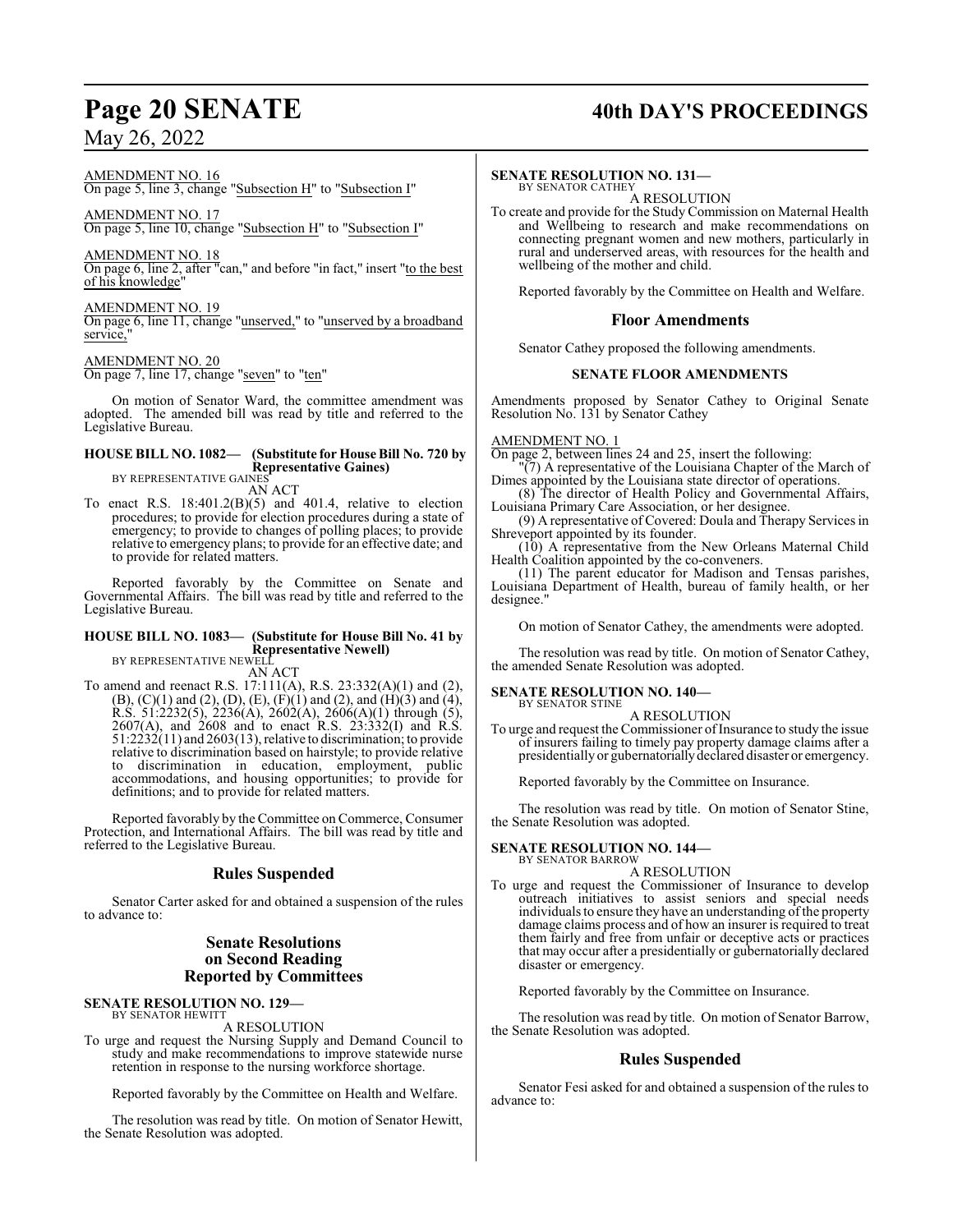## **40th DAY'S PROCEEDINGS Page 21 SENATE**

# May 26, 2022

## **Senate Concurrent Resolutions on Second Reading Reported by Committees**

**SENATE CONCURRENT RESOLUTION NO. 55—** BY SENATOR FESI

## A CONCURRENT RESOLUTION

To memorialize the Congress of the United States and urge and request the Federal Reserve Board, the Office of the Comptroller of the Currency, the Federal Deposit Insurance Corporation, the Consumer Financial Protection Bureau, the National Credit Union Administration, and the office of financial institutions to refrain from enacting or adopting laws, rules, regulations, or guidance that restricts the ability of banks, savings and loan associations, savings banks, credit unions, trust companies, or payment processors from offering products or services to the fossil fuel industry.

Reported favorably by the Committee on Commerce, Consumer Protection, and International Affairs.

The resolution was read by title. Senator Fesi moved to adopt the Senate Concurrent Resolution.

## **ROLL CALL**

The roll was called with the following result:

### YEAS

| Mr. President | Fields      | Mills, R. |
|---------------|-------------|-----------|
| Abraham       | Foil        | Mizell    |
| Allain        | Harris      | Morris    |
| Barrow        | Henry       | Peacock   |
| Bernard       | Hewitt      | Pope      |
| Boudreaux     | Jackson     | Reese     |
| Bouie         | Lambert     | Talbot    |
| Cathey        | Luneau      | Ward      |
| Cloud         | McMath      | White     |
| Connick       | Milligan    | Womack    |
| Fesi          | Mills, F.   |           |
| Total - 32    |             |           |
|               | <b>NAYS</b> |           |
|               |             |           |

| Total - 0 |  |  |
|-----------|--|--|
|           |  |  |

## ABSENT

| Carter    | Price | <b>Stine</b> |
|-----------|-------|--------------|
| Hensgens  | Smith | Tarver       |
| Total - 6 |       |              |

The Chair declared the Senate had adopted the Senate Concurrent Resolution and ordered it sent to the House.

## **Rules Suspended**

Senator Reese asked for and obtained a suspension of the rules to advance to:

## **House Concurrent Resolutions on Second Reading Reported by Committees**

**HOUSE CONCURRENT RESOLUTION NO. 13—**<br>BY REPRESENTATIVES CHARLES OWEN, EDMONSTON, MIKE<br>JOHNSON, AND SEABAUGH

A CONCURRENT RESOLUTION

To encourage the Congress of the United States and the President of the United States to take proactive measures to stand firmly against the totalitarian efforts of the world Marxist/communist movement and to protect the citizens of our great state and this nation from the leviathan and evil that is the Chinese Communist Party.

Reported favorably by the Committee on Senate and Governmental Affairs.

The resolution was read by title. Senator Reese moved to concur in the House Concurrent Resolution.

## **ROLL CALL**

The roll was called with the following result:

| Mr. President | Foil        | Mizell  |
|---------------|-------------|---------|
| Abraham       | Henry       | Morris  |
| Allain        | Hensgens    | Peacock |
| Barrow        | Hewitt      | Pope    |
| Bernard       | Jackson     | Reese   |
| Bouie         | Lambert     | Smith   |
| Cathey        | Luneau      | Stine   |
| Cloud         | McMath      | Talbot  |
| Connick       | Milligan    | Ward    |
| Fesi          | Mills, F.   | White   |
| Fields        | Mills, R.   | Womack  |
| Total - 33    |             |         |
|               | <b>NAYS</b> |         |
| Total - 0     |             |         |

## ABSENT

| Boudreaux | Harris | Tarver |
|-----------|--------|--------|
| Carter    | Price  |        |
| Total - 5 |        |        |

The Chair declared the Senate concurred in the House Concurrent Resolution and ordered it returned to the House.

#### **HOUSE CONCURRENT RESOLUTION NO. 15—** BY REPRESENTATIVE CORMIER

A CONCURRENT RESOLUTION

To urge and request the Board of Regents to purchase chest compression devices for certain public universities throughout the state.

Reported with amendments by the Committee on Education.

## **SENATE COMMITTEE AMENDMENTS**

Amendments proposed by Senate Committee on Education to Engrossed House Concurrent Resolution No. 15 by Representative Cormier

## AMENDMENT NO. 1

On page 1, delete lines 2 and 3, and insert the following:

"To urge and request each public postsecondary education management board to purchase at least one chest compression device for each institution under its management."

## AMENDMENT NO. 2

On page 1, line 11, after "arrest" change ";" to "and"

## AMENDMENT NO. 3

On page 1, delete lines 16-21, on page 2 delete lines 1-9, and insert the following: "urge and request each public postsecondary education management board to purchase at least one chest compression device for each institution under its management."

## AMENDMENT NO. 4

On page 2, delete line 16, and insert the following: "president of each public postsecondary education management board."

On motion of Senator Fields, the committee amendment was adopted.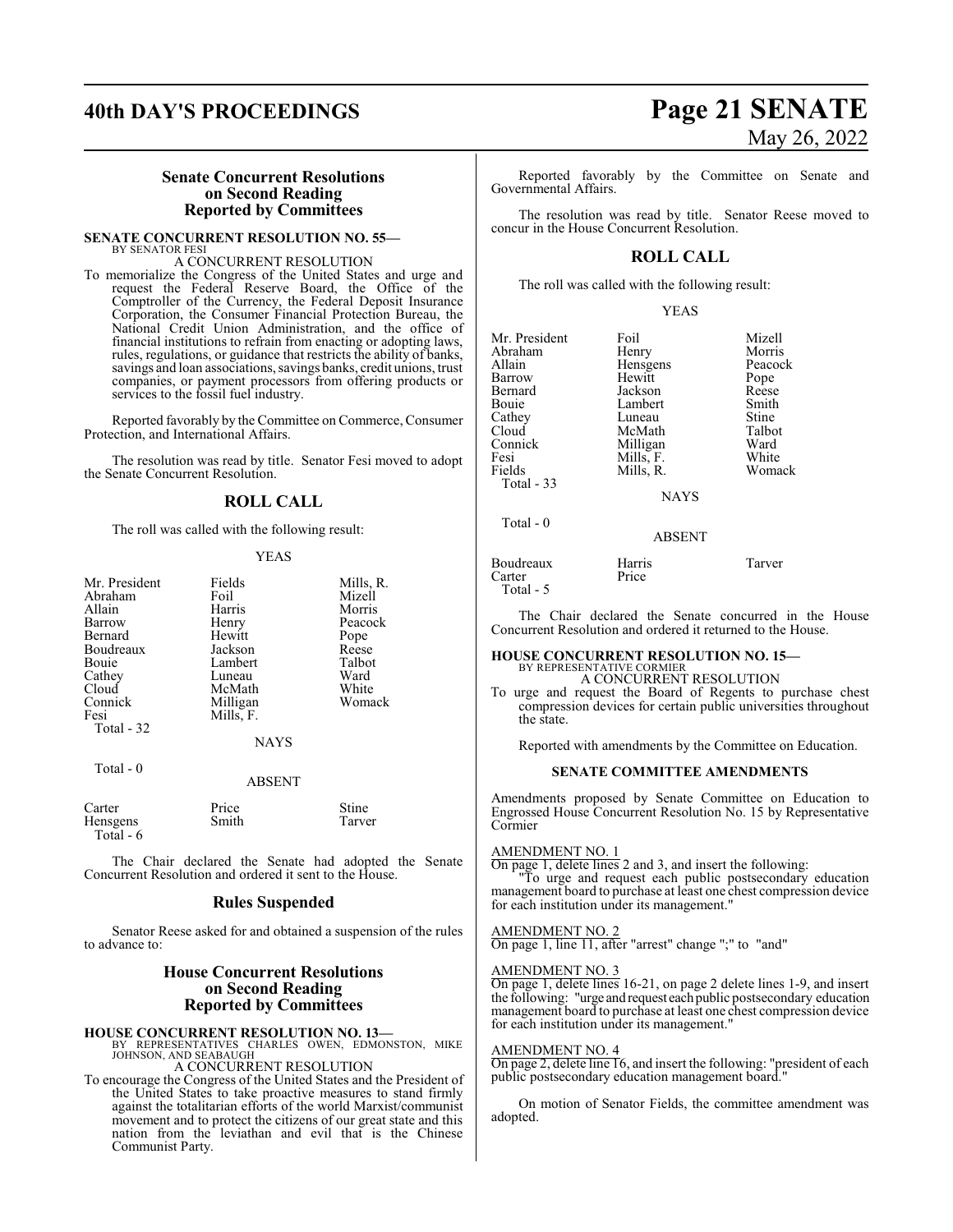The resolution was read by title. Senator Connick moved to concur in the amended House Concurrent Resolution.

## **ROLL CALL**

The roll was called with the following result:

### YEAS

| Mr. President     | Fields      | Mills, R. |
|-------------------|-------------|-----------|
| Abraham           | Foil        | Mizell    |
| Allain            | Harris      | Morris    |
| Barrow            | Henry       | Peacock   |
| Bernard           | Hensgens    | Pope      |
| Boudreaux         | Hewitt      | Reese     |
| Bouie             | Jackson     | Smith     |
| Carter            | Lambert     | Stine     |
| Cathey            | Luneau      | Talbot    |
| Cloud             | McMath      | Ward      |
| Connick           | Milligan    | White     |
| Fesi              | Mills, F.   | Womack    |
| Total - 36        |             |           |
|                   | <b>NAYS</b> |           |
| $T - 1 - \Lambda$ |             |           |

Total - 0

Price Tarver

Total - 2

The Chair declared the Senate had concurred in the amended House Concurrent Resolution and ordered it returned to the House.

ABSENT

## **HOUSE CONCURRENT RESOLUTION NO. 23—**

BY REPRESENTATIVE HARRIS A CONCURRENT RESOLUTION

To approve the formula that was developed by the State Board of Elementary and Secondary Education pursuant to Article VIII, Section 13(B) of the Constitution of Louisiana to determine the cost of a minimum foundation program of education in all public elementary and secondary schools as well as to equitably allocate the funds to parish and city school systems and that was adopted by the board on March 9, 2022.

Reported favorably by the Committee on Education. The concurrent resolution was read by title and referred to the Legislative Bureau.

## **HOUSE CONCURRENT RESOLUTION NO. 37—**

BY REPRESENTATIVE AMEDEE A CONCURRENT RESOLUTION

To direct the state Department of Education to publish certain student enrollment information on its website each year.

Reported with amendments by the Committee on Education.

## **SENATE COMMITTEE AMENDMENTS**

Amendments proposed by Senate Committee on Education to Engrossed House Concurrent Resolution No. 37 by Representative Amedee

AMENDMENT NO. 1

On page 1, line 2, change "direct" to "urge and request"

AMENDMENT NO. 2

On page 1, line 18, change "direct" to "urge and request"

On motion of Senator Fields, the committee amendment was adopted.

The resolution was read by title. Senator Fesi moved to concur in the amended House Concurrent Resolution.

## **Page 22 SENATE 40th DAY'S PROCEEDINGS**

## **ROLL CALL**

The roll was called with the following result:

## YEAS

| Mr. President<br>Abraham<br>Allain<br>Barrow<br>Bernard<br>Boudreaux<br>Bouie<br>Carter<br>Cathey<br>Cloud<br>Connick<br>Fesi<br>Total - 36 | Fields<br>Foil<br>Harris<br>Henry<br>Hewitt<br>Jackson<br>Lambert<br>Luneau<br>McMath<br>Milligan<br>Mills, F.<br>Mills, R.<br><b>NAYS</b> | Mizell<br>Morris<br>Peacock<br>Pope<br>Price<br>Reese<br>Smith<br>Stine<br>Talbot<br>Ward<br>White<br>Womack |
|---------------------------------------------------------------------------------------------------------------------------------------------|--------------------------------------------------------------------------------------------------------------------------------------------|--------------------------------------------------------------------------------------------------------------|
|                                                                                                                                             |                                                                                                                                            |                                                                                                              |
| Total $-0$                                                                                                                                  | <b>ABSENT</b>                                                                                                                              |                                                                                                              |
|                                                                                                                                             |                                                                                                                                            |                                                                                                              |

Hensgens Tarver Total - 2

The Chair declared the Senate had concurred in the amended House Concurrent Resolution and ordered it returned to the House.

## **HOUSE CONCURRENT RESOLUTION NO. 65—** BY REPRESENTATIVE ECHOLS

A CONCURRENT RESOLUTION

To urge and request the Louisiana Alzheimer's Coalition to submit its Alzheimer's state plan to the office of the governor, speaker of the House of Representatives, president of the Senate, chairman of the House Committee on Health and Welfare, and chairman of the Senate Committee on Health and Welfare no later than March 31, 2023.

Reported favorably by the Committee on Health and Welfare.

The resolution was read by title. Senator Fred Mills moved to concur in the House Concurrent Resolution.

## **ROLL CALL**

The roll was called with the following result:

### YEAS

| Mr. President<br>Abraham<br>Allain<br>Barrow<br>Bernard<br>Boudreaux<br>Bouie<br>Carter<br>Cathey<br>Cloud<br>Connick<br>Fesi<br>Total $-36$ | Fields<br>Foil<br>Harris<br>Henry<br>Hensgens<br>Hewitt<br>Jackson<br>Lambert<br>Luneau<br>McMath<br>Milligan<br>Mills, F. | Mills, R.<br>Mizell<br>Morris<br>Peacock<br>Pope<br>Price<br>Reese<br>Smith<br>Stine<br>Ward<br>White<br>Womack |
|----------------------------------------------------------------------------------------------------------------------------------------------|----------------------------------------------------------------------------------------------------------------------------|-----------------------------------------------------------------------------------------------------------------|
|                                                                                                                                              | <b>NAYS</b>                                                                                                                |                                                                                                                 |
| Total $-0$                                                                                                                                   | <b>ABSENT</b>                                                                                                              |                                                                                                                 |
|                                                                                                                                              |                                                                                                                            |                                                                                                                 |

Talbot Tarver Total - 2

The Chair declared the Senate concurred in the House Concurrent Resolution and ordered it returned to the House.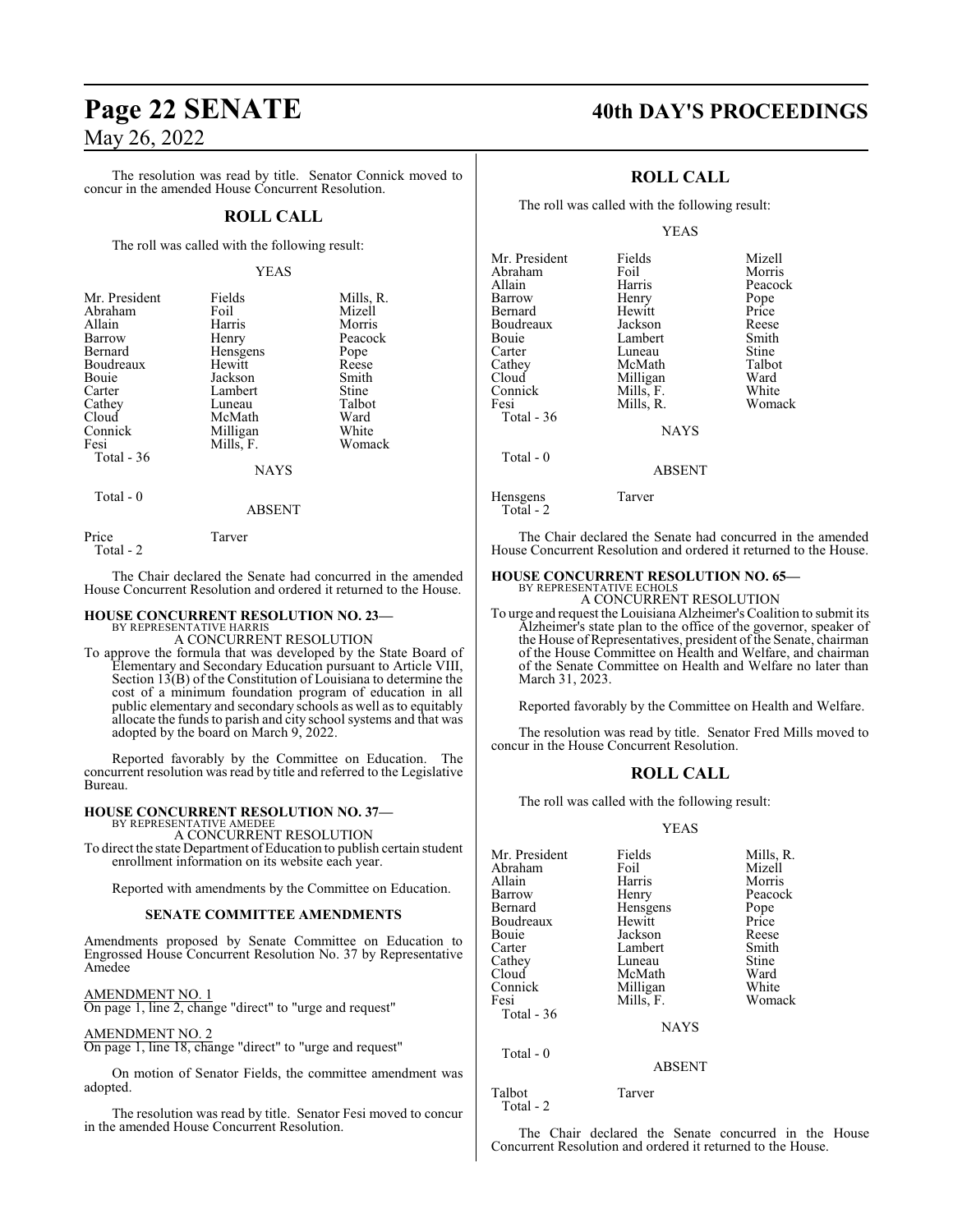## **40th DAY'S PROCEEDINGS Page 23 SENATE**

## **HOUSE CONCURRENT RESOLUTION NO. 69—**

BY REPRESENTATIVES BRASS, CORMIER, EDMONSTON, FIRMENT,<br>FREIBERG, GADBERRY, HORTON, LARVADAIN, MARINO, PIERRE,<br>SCHAMERHORN, AND SELDERS

A CONCURRENT RESOLUTION

To urge and request the State Board of Elementary and Secondary Education, the state Department of Education, the Louisiana Community and Technical College System, and the Louisiana Workforce Commission to collaborate to establish an industrybased credential offered through dual enrollment for the classroom instruction portion of commercial driver's license training.

Reported with amendments by the Committee on Education.

## **SENATE COMMITTEE AMENDMENTS**

Amendments proposed by Senate Committee on Education to Engrossed House Concurrent Resolution No. 69 by Representative Brass

AMENDMENT NO. 1 On page 3, delete lines 3 and 4

AMENDMENT NO. 2 On page 3, line 12, change "charges" to "requests"

On motion of Senator Fields, the committee amendment was adopted.

The resolution was read by title. Senator Price moved to concur in the amended House Concurrent Resolution.

## **ROLL CALL**

The roll was called with the following result:

## YEAS

| Mr. President | Foil      | Mizell  |
|---------------|-----------|---------|
| Abraham       | Harris    | Morris  |
| Allain        | Henry     | Peacock |
| Barrow        | Hensgens  | Pope    |
| Bernard       | Hewitt    | Price   |
| Boudreaux     | Jackson   | Reese   |
| <b>Bouje</b>  | Lambert   | Smith   |
| Carter        | Luneau    | Stine   |
| Cathey        | McMath    | Talbot  |
| Cloud         | Milligan  | Ward    |
| Fesi          | Mills, F. | White   |
| Fields        | Mills, R. | Womack  |
| Total $-36$   |           |         |
|               | NAYS      |         |

Total - 0

Total - 2

Connick Tarver

### ABSENT

The Chair declared the Senate had concurred in the amended House Concurrent Resolution and ordered it returned to the House.

## **HOUSE CONCURRENT RESOLUTION NO. 83—** BY REPRESENTATIVE GAROFALO

A CONCURRENT RESOLUTION

To create the Louisiana All-Payer Claims Database Task Force to study and make recommendations regarding the implementation of an all-payer claims database to facilitate the aggregation and use of health insurance and government health benefits claims data in Louisiana.

Reported favorably by the Committee on Insurance.

# May 26, 2022

The resolution was read by title. Senator Talbot moved to concur in the House Concurrent Resolution.

## **ROLL CALL**

The roll was called with the following result:

## YEAS

| Mr. President                                              | Foil                                                                  | Morris                  |
|------------------------------------------------------------|-----------------------------------------------------------------------|-------------------------|
| Abraham                                                    | Harris                                                                | Peacock                 |
| Allain                                                     | Henry                                                                 | Pope                    |
| Barrow                                                     | Hensgens                                                              | Price                   |
| Bernard                                                    | Hewitt                                                                | Reese                   |
| Boudreaux                                                  | Jackson                                                               | Smith                   |
| Bouie                                                      | Lambert                                                               | Stine                   |
| Cathey<br>Cloud<br>Connick<br>Fesi<br>Fields<br>Total - 37 | McMath<br>Milligan<br>Mills, F.<br>Mills, R.<br>Mizell<br><b>NAYS</b> | Ward<br>White<br>Womack |

Reese<br>Smith Womack

ABSENT

Tarver Total - 1

Total - 0

The Chair declared the Senate concurred in the House Concurrent Resolution and ordered it returned to the House.

## **HOUSE CONCURRENT RESOLUTION NO. 84—** BY REPRESENTATIVES KERNER AND BOURRIAQUE

A CONCURRENT RESOLUTION

To memorialize the United States Congress to take such actions as are necessaryto reviewand reformthe National Flood Insurance Program's pricing methodology known as Risk Rating 2.0.

Reported favorably by the Committee on Insurance.

The resolution was read by title. Senator Connick moved to concur in the House Concurrent Resolution.

## **ROLL CALL**

The roll was called with the following result:

## YEAS

| Mr. President<br>Abraham<br>Allain<br>Barrow<br>Bernard<br>Boudreaux<br>Bouie<br>Carter<br>Cathey<br>Cloud<br>Connick<br>Fesi | Foil<br>Harris<br>Henry<br>Hensgens<br>Hewitt<br>Jackson<br>Lambert<br>Luneau<br>McMath<br>Milligan<br>Mills, F.<br>Mills, R. | Morris<br>Peacock<br>Pope<br>Price<br>Reese<br>Smith<br>Stine<br>Talbot<br>Ward<br>White<br>Womack |
|-------------------------------------------------------------------------------------------------------------------------------|-------------------------------------------------------------------------------------------------------------------------------|----------------------------------------------------------------------------------------------------|
| Fields<br>Total - 37<br>Total - 0                                                                                             | Mizell<br><b>NAYS</b><br><b>ABSENT</b>                                                                                        |                                                                                                    |

Tarver Total - 1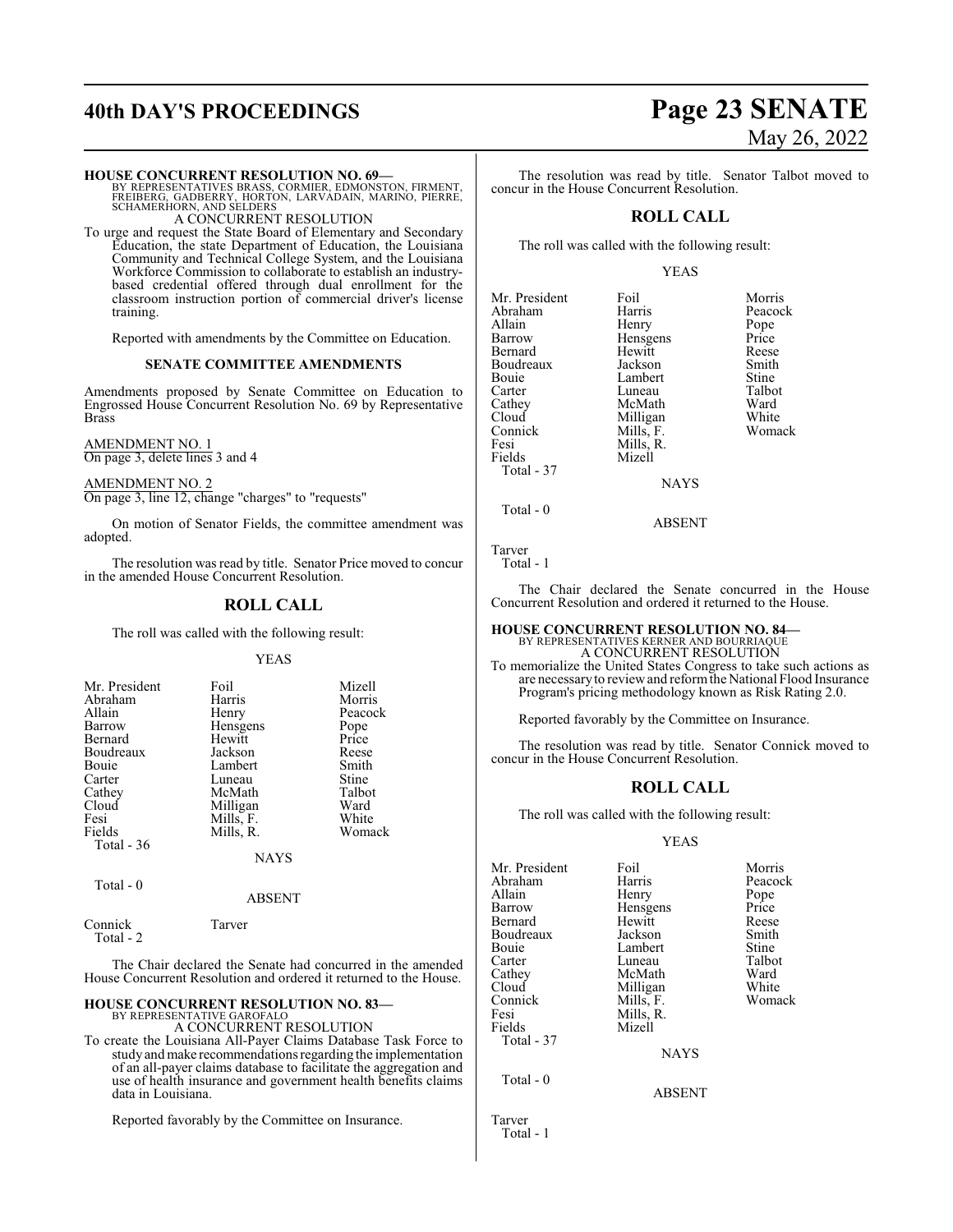The Chair declared the Senate concurred in the House Concurrent Resolution and ordered it returned to the House.

## **HOUSE CONCURRENT RESOLUTION NO. 88—**

BY REPRESENTATIVE ECHOLS A CONCURRENT RESOLUTION

To request the Louisiana Department of Health to utilize increased collections from pharmacy rebates to reimburse pharmacists to acquire prescription drugs and then to increase rates for primary care providers in the Medicaid program.

Reported with amendments by the Committee on Health and Welfare.

## **SENATE COMMITTEE AMENDMENTS**

Amendments proposed by Senate Committee on Health and Welfare to Engrossed House Concurrent Resolution No. 88 by Representative Echols

## AMENDMENT NO. 1

On page 1, line 4, after "providers" insert "and pharmacists"

## AMENDMENT NO. 2

On page 1, between lines 4 and 5, insert the following:

"WHEREAS, pharmacists are highly educated healthcare professionals who provide convenient, high-quality healthcare services, including medication management therapy, immunizations, long-acting injectable medications, disease management, point-of-care testing, and patient assessments and screenings to a great number of patients; and

WHEREAS, Louisiana pharmacists work in partnership with other healthcare entities and providers to improve patient outcomes and public health in this state; and

WHEREAS, funds are paid to the state in the form of a prescription drug rebate through the Medicaid drug rebate program as a result of outpatient prescription drugs dispensed by pharmacists to Medicaid patients; and"

### AMENDMENT NO. 3

On page 1, line 11, after "primary care" delete the remainder of the line and insert "and pharmacy services are a vital component of any healthcare system and are"

### AMENDMENT NO. 4

On page 1, line 13, after "primary care" insert "providers and pharmacists"

### AMENDMENT NO. 5

On page 2, line 11, after "and then" insert ", if funds remain,"

On motion of Senator Fred Mills, the committee amendment was adopted.

The resolution was read by title. Senator Fred Mills moved to concur in the amended House Concurrent Resolution.

## **ROLL CALL**

The roll was called with the following result:

## YEAS

| Mr. President | Foil      | Morris        |
|---------------|-----------|---------------|
| Abraham       | Harris    | Peacock       |
| Allain        | Henry     |               |
| Barrow        | Hensgens  | Pope<br>Price |
| Bernard       | Hewitt    | Reese         |
| Boudreaux     | Jackson   | Smith         |
| Bouie         | Lambert   | <b>Stine</b>  |
| Carter        | Luneau    | Talbot        |
| Cathey        | McMath    | Ward          |
| Cloud         | Milligan  | White         |
| Connick       | Mills, F. | Womack        |

## Fesi Mills, R.<br>Fields Mizell Mizell Total - 37 **NAYS**

Total - 0

Tarver Total - 1

The Chair declared the Senate had concurred in the amended House Concurrent Resolution and ordered it returned to the House.

ABSENT

## **HOUSE CONCURRENT RESOLUTION NO. 89—**

## BY REPRESENTATIVE DUSTIN MILLER A CONCURRENT RESOLUTION

To urge and request the Louisiana Department of Insurance to conduct a study concerning health insurance coverage for therapies and treatments for pediatric acute-onset neuropsychiatric syndrome (PANS); pediatric autoimmune neuropsychiatric disorders associated with streptococcal (strep) infections (PANDAS); and PANS and PANDAS considered as types of autoimmune encephalitis (AE).

Reported favorably by the Committee on Insurance.

The resolution was read by title. Senator Boudreaux moved to concur in the House Concurrent Resolution.

## **ROLL CALL**

The roll was called with the following result:

### YEAS

| Mr. President | Foil        | Morris  |
|---------------|-------------|---------|
| Abraham       | Harris      | Peacock |
| Allain        | Henry       | Pope    |
| Barrow        | Hensgens    | Price   |
| Bernard       | Hewitt      | Reese   |
| Boudreaux     | Jackson     | Smith   |
| Bouie         | Lambert     | Stine   |
| Carter        | Luneau      | Talbot  |
| Cathey        | McMath      | Ward    |
| Cloud         | Milligan    | White   |
| Connick       | Mills, F.   | Womack  |
| Fesi          | Mills, R.   |         |
| Fields        | Mizell      |         |
| Total - 37    |             |         |
|               | <b>NAYS</b> |         |
|               |             |         |

Total - 0

ABSENT

```
Tarver
  Total - 1
```
The Chair declared the Senate concurred in the House Concurrent Resolution and ordered it returned to the House.

## **HOUSE CONCURRENT RESOLUTION NO. 90—**

BY REPRESENTATIVE STEFANSKI A CONCURRENT RESOLUTION

To urge and request the State Board of Election Supervisors to study andmake recommendations regarding extending the time period between the primary and general election and to make recommendations regarding ways to accomplish the election of congressmen in Louisiana on federal election day.

Reported favorably by the Committee on Senate and Governmental Affairs.

The resolution was read by title. Senator Hewitt moved to concur in the House Concurrent Resolution.

## Page 24 SENATE 40th DAY'S PROCEEDINGS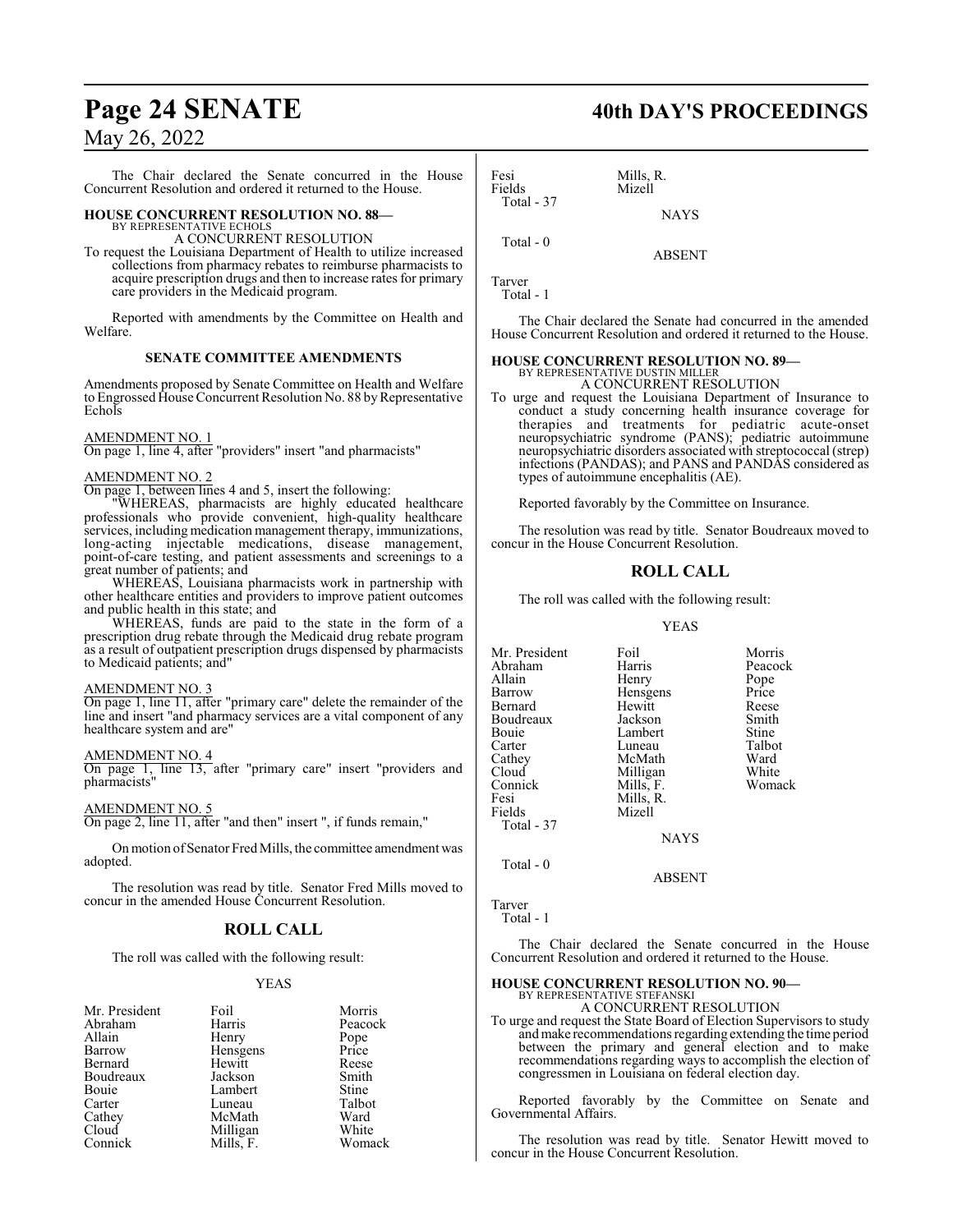## **ROLL CALL**

The roll was called with the following result:

#### YEAS

| Mr. President | Foil      | Morris  |
|---------------|-----------|---------|
| Abraham       | Harris    | Peacock |
| Allain        | Henry     | Pope    |
| Barrow        | Hensgens  | Price   |
| Bernard       | Hewitt    | Reese   |
| Boudreaux     | Jackson   | Smith   |
| Bouie         | Lambert   | Stine   |
| Carter        | Luneau    | Talbot  |
| Cathey        | McMath    | Ward    |
| Cloud         | Milligan  | White   |
| Connick       | Mills, F. | Womack  |
| Fesi          | Mills, R. |         |
| Fields        | Mizell    |         |
| Total - 37    |           |         |
|               | NAYS      |         |

 $Total - 0$ 

ABSENT

Tarver

Total - 1

The Chair declared the Senate concurred in the House Concurrent Resolution and ordered it returned to the House.

## **HOUSE CONCURRENT RESOLUTION NO. 93—**

BY REPRESENTATIVE EMERSON A CONCURRENT RESOLUTION

To commend and honor the pregnancy care centers of Louisiana; to encourage Congress and federal and state government agencies to grant assistance to pregnancy care centers for medical equipment and abstinence education in a manner that does not compromise the centers' mission or religious integrity; and to express the sense of the legislature regarding actions of any national, state, or local groups attempting to prevent pregnancy care centers from effectively serving women and men facing unplanned pregnancies.

Reported favorably by the Committee on Health and Welfare.

The resolution was read by title. Senator Mizell moved to concur in the House Concurrent Resolution.

## **ROLL CALL**

The roll was called with the following result:

### YEAS

| Mr. President | Foil        | Morris  |
|---------------|-------------|---------|
| Abraham       | Harris      | Peacock |
| Allain        | Henry       | Pope    |
| Barrow        | Hensgens    | Price   |
| Bernard       | Hewitt      | Reese   |
| Bouie         | Jackson     | Smith   |
| Carter        | Lambert     | Stine   |
| Cathey        | Luneau      | Talbot  |
| Cloud         | McMath      | Ward    |
| Connick       | Milligan    | White   |
| Fesi          | Mills, F.   | Womack  |
| Fields        | Mizell      |         |
| Total - 35    |             |         |
|               | <b>NAYS</b> |         |

Total - 0

## **40th DAY'S PROCEEDINGS Page 25 SENATE** May 26, 2022

### ABSENT

Boudreaux Mills, R. Tarver Total - 3

The Chair declared the Senate concurred in the House Concurrent Resolution and ordered it returned to the House.

## **HOUSE CONCURRENT RESOLUTION NO. 94—** BY REPRESENTATIVE DUPLESSIS A CONCURRENT RESOLUTION

To urge and request the Department of Children and Family Services and the Louisiana Department of Health, jointly, to study the feasibility, best structure, and potential return on investment of a program to provide children born in Louisiana whose birth was covered or eligible for coverage by Medicaid with a trust that, at maturity, can be used to fund the child's postsecondary education in this state, the purchase of a home in this state, or formation of a business in this state; and to report the findings of the study to the legislature.

Reported favorably by the Committee on Health and Welfare.

The resolution was read by title and returned to the Calendar, subject to call.

## **HOUSE CONCURRENT RESOLUTION NO. 99—**

BY REPRESENTATIVE BAGLEY A CONCURRENT RESOLUTION

To urge and request the Louisiana Department of Health to fully utilize the National Association of State Procurement Officials' ValuePoint process to procure Medicaid management information system components and services.

Reported favorably by the Committee on Health and Welfare.

The resolution was read by title. Senator Fred Mills moved to concur in the House Concurrent Resolution.

## **ROLL CALL**

The roll was called with the following result:

YEAS

| Mr. President | Foil          | Morris  |
|---------------|---------------|---------|
| Abraham       | Harris        | Peacock |
| Allain        | Henry         | Pope    |
| Barrow        | Hensgens      | Price   |
| Bernard       | Hewitt        | Reese   |
| Boudreaux     | Jackson       | Smith   |
| Bouie         | Lambert       | Stine   |
| Carter        | Luneau        | Talbot  |
| Cathey        | McMath        | Ward    |
| Cloud         | Milligan      | White   |
| Connick       | Mills, F.     | Womack  |
| Fesi          | Mills, R.     |         |
| Fields        | Mizell        |         |
| Total $-37$   |               |         |
|               |               |         |
|               | <b>NAYS</b>   |         |
|               |               |         |
| Total $-0$    |               |         |
|               | <b>ABSENT</b> |         |
|               |               |         |

Tarver Total - 1

The Chair declared the Senate concurred in the House Concurrent Resolution and ordered it returned to the House.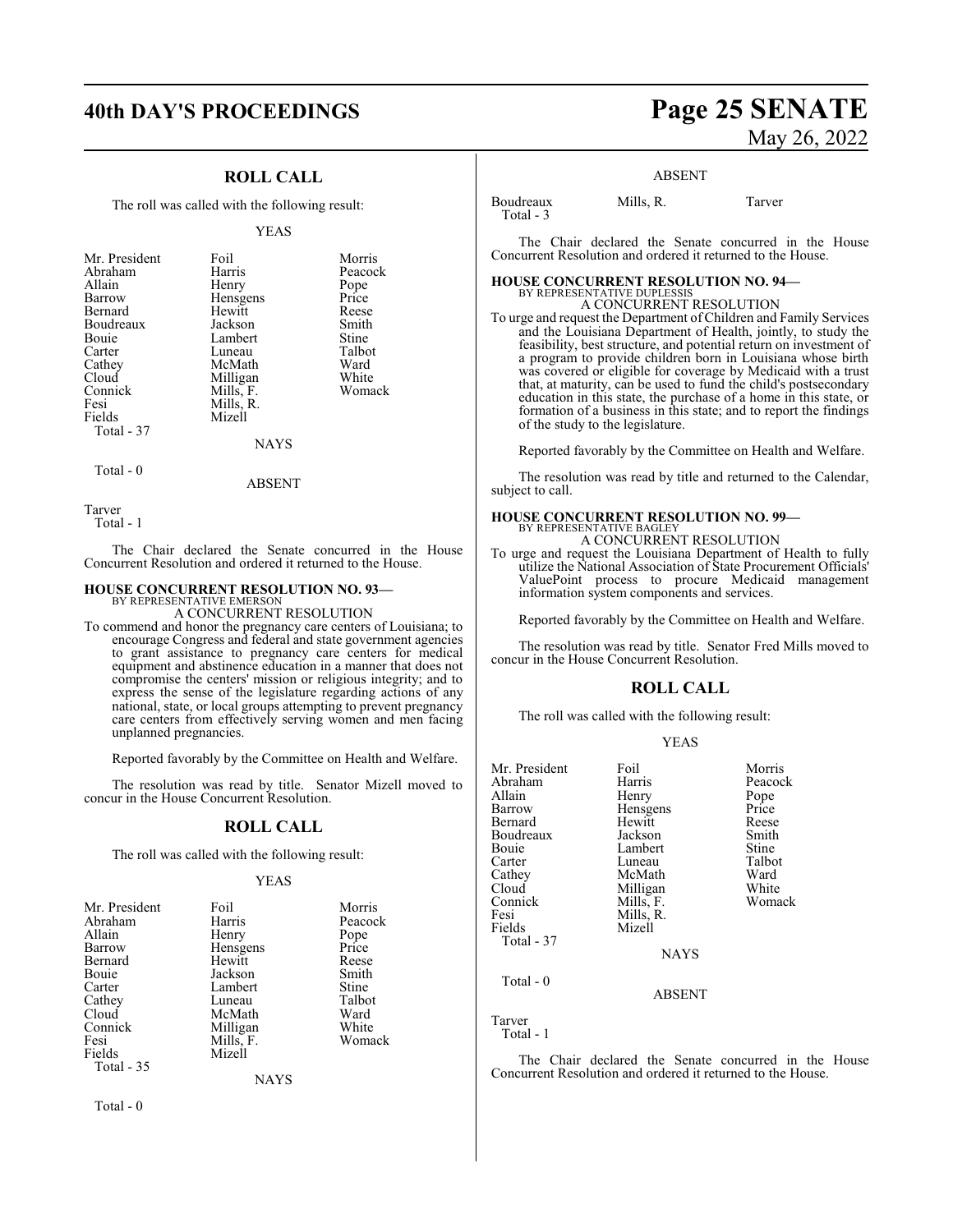## **HOUSE CONCURRENT RESOLUTION NO. 115—**

BY REPRESENTATIVE SCHEXNAYDER A CONCURRENT RESOLUTION

To memorialize the United States Congress to support the partnership between nonprofit organizations and the federal government.

Reported favorably by the Committee on Commerce, Consumer Protection, and International Affairs.

The resolution was read by title. Senator Price moved to concur in the House Concurrent Resolution.

## **ROLL CALL**

The roll was called with the following result:

## YEAS

| Mr. President<br>Abraham<br>Allain<br>Barrow<br>Bernard<br>Boudreaux<br>Bouie<br>Carter<br>Cathey<br>Cloud<br>Connick<br>Fesi | Fields<br>Foil<br>Harris<br>Henry<br>Hensgens<br>Hewitt<br>Jackson<br>Lambert<br>Luneau<br>McMath<br>Milligan<br>Mills, F. | Mills, R.<br>Morris<br>Peacock<br>Pope<br>Price<br>Reese<br>Smith<br>Stine<br>Talbot<br>Ward<br>White<br>Womack |
|-------------------------------------------------------------------------------------------------------------------------------|----------------------------------------------------------------------------------------------------------------------------|-----------------------------------------------------------------------------------------------------------------|
| Total - 36                                                                                                                    | <b>NAYS</b>                                                                                                                |                                                                                                                 |
| Total - 0                                                                                                                     |                                                                                                                            |                                                                                                                 |

### ABSENT

Mizell Tarver Total - 2

The Chair declared the Senate concurred in the House Concurrent Resolution and ordered it returned to the House.

## **Rules Suspended**

Senator Mizell asked for and obtained a suspension of the rules to advance to:

## **House Bills and Joint Resolutions on Third Reading and Final Passage**

## **Bagneris Rule**

Senator Mizell moved to invoke the rule to temporarily pass over controversial House Bills on Third Reading and Final Passage with the intention of taking them up later, in their regular order and to suspend the rules to specifically start with House Bill No. 17.

Without objection, so ordered.

**HOUSE BILL NO. 17—** BY REPRESENTATIVES DEVILLIER AND ROMERO AN ACT

To enact R.S. 11:1145.5, relative to the Louisiana School Employees' Retirement System; to provide for a benefit increase; to provide for eligibility and funding; to provide for payment and timing of the benefit increase; and to provide for related matters.

The bill was read by title. Senator Price moved the final passage of the bill.

## **Page 26 SENATE 40th DAY'S PROCEEDINGS**

## **ROLL CALL**

The roll was called with the following result:

## YEAS

| Mr. President     | Fields        | Mizell  |
|-------------------|---------------|---------|
| Abraham           | Foil          | Morris  |
| Allain            | Harris        | Peacock |
| Barrow            | Henry         | Pope    |
| Bernard           | Hensgens      | Price   |
| Boudreaux         | Hewitt        | Reese   |
| Bouie             | Lambert       | Smith   |
| Carter            | Luneau        | Stine   |
| Cathey            | McMath        | Talbot  |
| Cloud             | Milligan      | Ward    |
| Connick           | Mills, F.     | White   |
| Fesi              | Mills, R.     | Womack  |
| <b>Total - 36</b> |               |         |
|                   | <b>NAYS</b>   |         |
| Total $-0$        |               |         |
|                   | <b>ABSENT</b> |         |
|                   |               |         |

Jackson Tarver

Total - 2

The Chair declared the bill was passed and ordered it returned to the House. Senator Price moved to reconsider the vote by which the bill was passed and laid the motion on the table.

**HOUSE BILL NO. 21—** BY REPRESENTATIVE BACALA AN ACT

To enact R.S. 11:2225.5 and to repeal R.S. 11:2225(A)(7), relative to the Municipal Police Employees' Retirement System; to establish a funding deposit account; to provide for source of funding therefor; to authorize the board of trustees to adjust employer contribution rates; to provide for cost-of-living adjustments; to provide for funding, eligibility, and payment of cost-of-living adjustments; to provide for payment of system liabilities; and to provide for related matters.

The bill was read by title. Senator Peacock moved the final passage of the bill.

## **ROLL CALL**

The roll was called with the following result:

## YEAS

| Mr. President | Foil          | Morris  |
|---------------|---------------|---------|
| Abraham       | Harris        | Peacock |
| Allain        | Henry         | Pope    |
| Barrow        | Hensgens      | Price   |
| Bernard       | Hewitt        | Reese   |
| Boudreaux     | Jackson       | Smith   |
| Bouie         | Lambert       | Stine   |
| Carter        | Luneau        | Talbot  |
| Cathey        | McMath        | Ward    |
| Cloud         | Milligan      | White   |
| Connick       | Mills, F.     | Womack  |
| Fesi          | Mills, R.     |         |
| Fields        | Mizell        |         |
| Total - 37    |               |         |
|               | <b>NAYS</b>   |         |
| Total - 0     |               |         |
|               | <b>ABSENT</b> |         |
| Tarver        |               |         |
| Total - 1     |               |         |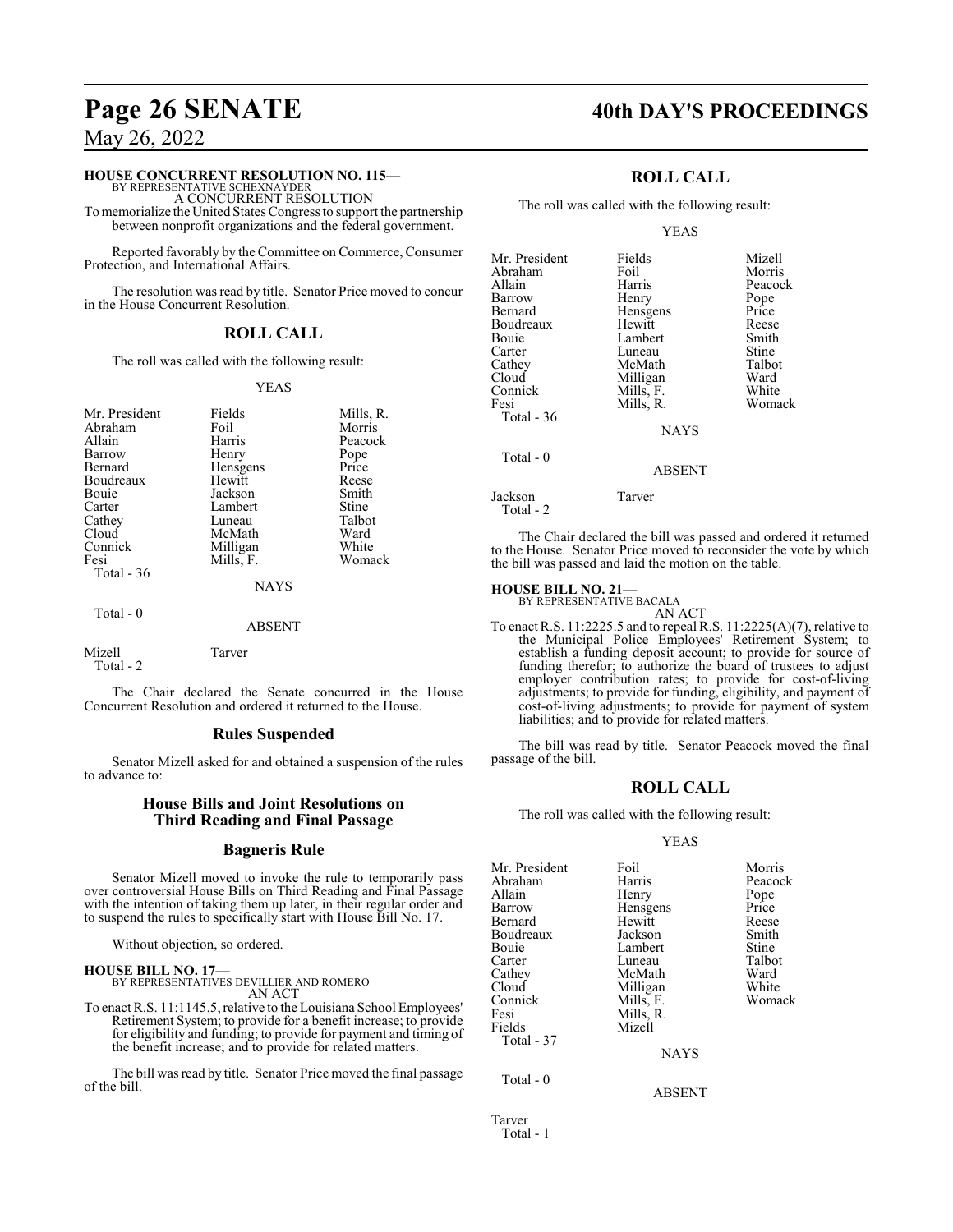## **40th DAY'S PROCEEDINGS Page 27 SENATE**

The Chair declared the bill was passed and ordered it returned to the House. Senator Peacock moved to reconsider the vote by which the bill was passed and laid the motion on the table.

### **HOUSE BILL NO. 55—** BY REPRESENTATIVE BUTLER

AN ACT

To amend and reenact R.S. 40:1250.31(A)(1), relative to the medical assistance program of this state known as Medicaid; to provide for Medicaid coverage of dental care for certain persons with developmental or intellectual disabilities; to extend Medicaid coverage for dental care to certain Medicaid enrollees who reside in intermediate care facilities for people with developmental disabilities; to provide for an effective date; and to provide for related matters.

The bill was read by title. Senator Foil moved the final passage of the bill.

## **ROLL CALL**

The roll was called with the following result:

## YEAS

| Mr. President | Foil        | Morris  |
|---------------|-------------|---------|
| Abraham       | Harris      | Peacock |
| Allain        | Henry       | Pope    |
| Barrow        | Hensgens    | Price   |
| Bernard       | Hewitt      | Reese   |
| Boudreaux     | Jackson     | Smith   |
| Bouie         | Lambert     | Stine   |
| Carter        | Luneau      | Talbot  |
| Cathey        | McMath      | Ward    |
| Cloud         | Milligan    | White   |
| Connick       | Mills, F.   | Womack  |
| Fesi          | Mills, R.   |         |
| Fields        | Mizell      |         |
| Total - 37    |             |         |
|               | <b>NAYS</b> |         |
| Total - 0     |             |         |
|               | ABSENT      |         |

Tarver

Total - 1

The Chair declared the bill was passed and ordered it returned to the House. Senator Foil moved to reconsider the vote by which the bill was passed and laid the motion on the table.

#### **HOUSE BILL NO. 72—** BY REPRESENTATIVE MAGEE

AN ACT

To amend and reenact R.S. 40:1496(F), relative to Terrebonne Parish Fire Protection District Number Six; to provide for membership of its board of commissioners; to provide for an effective date; and to provide for related matters.

The bill was read by title. Senator Fesi moved the final passage of the bill.

## **ROLL CALL**

The roll was called with the following result:

### YEAS

| Mr. President | Fields  | Mizell        |
|---------------|---------|---------------|
| Abraham       | Foil    | Morris        |
| Allain        | Harris  | Peacock       |
| Barrow        | Henry   | Pope<br>Price |
| Bernard       | Hewitt  |               |
| Boudreaux     | Jackson | Reese         |

# May 26, 2022

| Bouie<br>Carter<br>Cathey<br>Cloud<br>Connick<br>Fesi<br>Total - 36 | Lambert<br>Luneau<br>McMath<br>Milligan<br>Mills, F.<br>Mills, R. | Smith<br>Stine<br>Talbot<br>Ward<br>White<br>Womack |
|---------------------------------------------------------------------|-------------------------------------------------------------------|-----------------------------------------------------|
|                                                                     | <b>NAYS</b>                                                       |                                                     |
| Total $-0$                                                          | <b>ABSENT</b>                                                     |                                                     |
| Hensgens<br>Total - 2                                               | Tarver                                                            |                                                     |

The Chair declared the bill was passed and ordered it returned to the House. Senator Fesi moved to reconsider the vote by which the bill was passed and laid the motion on the table.

## **HOUSE BILL NO. 63—**

BY REPRESENTATIVE FREEMAN AN ACT

To amend and reenact R.S. 39:51.1(B)(1), relative to nongovernmental entity funding request forms; to exempt certain entities from providing certain information on the request form; and to provide for related matters.

The bill was read by title. Senator Barrow moved the final passage of the bill.

## **ROLL CALL**

The roll was called with the following result:

### YEAS

| Mr. President | Fields        | Mizell  |
|---------------|---------------|---------|
| Abraham       | Foil          | Morris  |
| Allain        | Harris        | Peacock |
| Barrow        | Henry         | Pope    |
| Bernard       | Hensgens      | Price   |
| Boudreaux     | Hewitt        | Reese   |
| Bouie         | Lambert       | Smith   |
| Carter        | Luneau        | Stine   |
| Cathey        | McMath        | Talbot  |
| Cloud         | Milligan      | Ward    |
| Connick       | Mills, F.     | White   |
| Fesi          | Mills, R.     | Womack  |
| Total - 36    |               |         |
|               | <b>NAYS</b>   |         |
| Total - 0     |               |         |
|               | <b>ABSENT</b> |         |
|               |               |         |

Jackson Tarver Total - 2

The Chair declared the bill was passed and ordered it returned to the House. Senator Barrow moved to reconsider the vote by which the bill was passed and laid the motion on the table.

**HOUSE BILL NO. 78—**

BY REPRESENTATIVE ZERINGUE

AN ACT To amend and reenact R.S.  $24:513(A)(2)$  and  $(3)$  and R.S.  $39:75(A)(3)$ ,  $80(A)$  and  $(B)(1)($ introductory paragraph),  $1302(3)(i)$ , and  $1538(E)$  and to repeal R.S.  $24:513(J)(1)(c)(v)$ , relative to certain annual state financial reports; to provide definitions; to provide requirements; to provide for resolution in the event of conflict with other provisions of law; to provide an effective date; and to provide for related matters.

The bill was read by title. Senator Henry moved the final passage of the bill.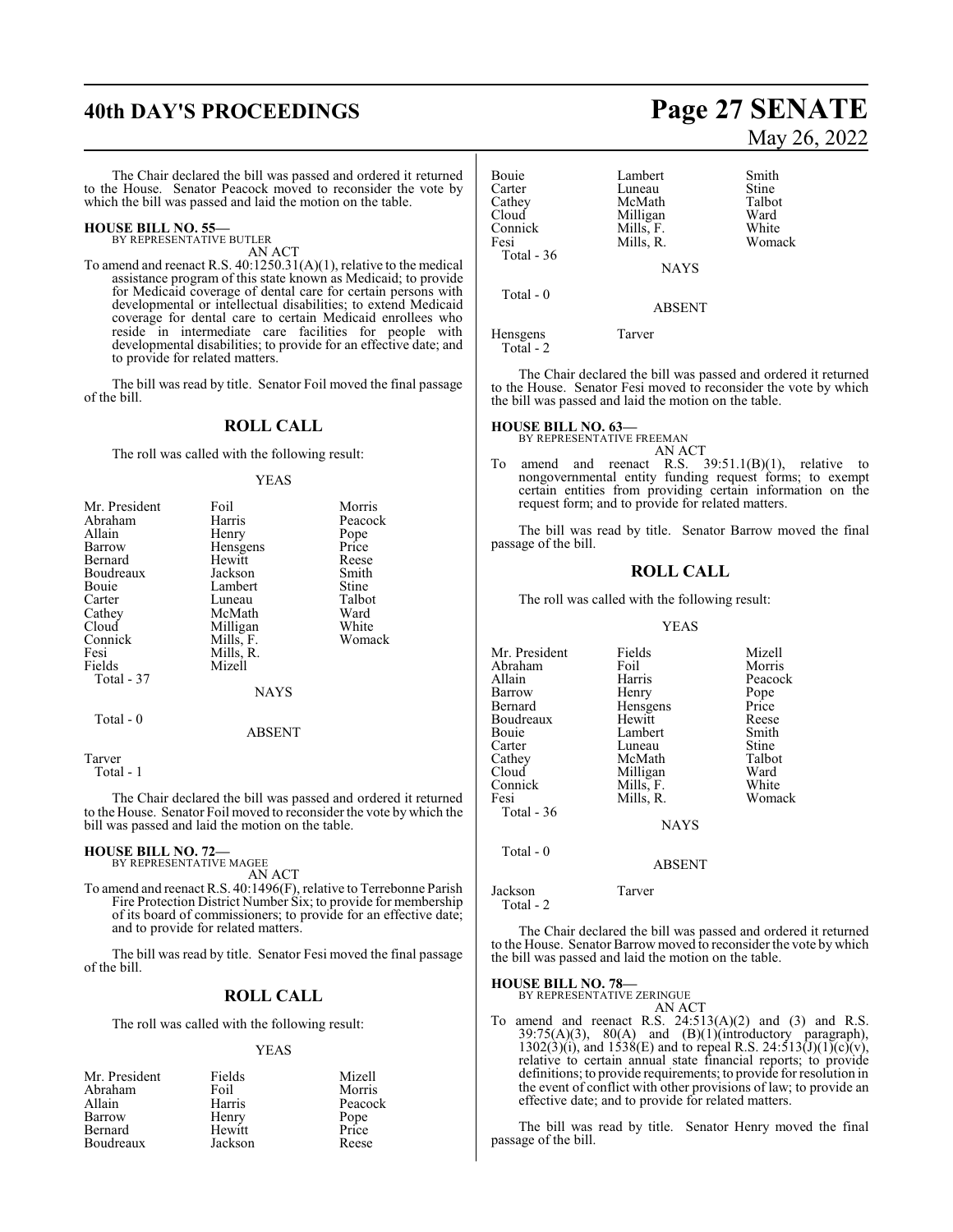## **ROLL CALL**

The roll was called with the following result:

### YEAS

| Mr. President<br>Allain<br>Barrow<br>Bernard<br>Boudreaux<br>Bouie<br>Cathey<br>Cloud<br>Connick<br>Fesi<br>Fields<br>Foil<br>Total $-35$ | Harris<br>Henry<br>Hensgens<br>Hewitt<br>Jackson<br>Lambert<br>Luneau<br>McMath<br>Milligan<br>Mills, F.<br>Mills, R.<br>Mizell | Morris<br>Peacock<br>Pope<br>Price<br>Reese<br>Smith<br>Stine<br>Talbot<br>Ward<br>White<br>Womack |
|-------------------------------------------------------------------------------------------------------------------------------------------|---------------------------------------------------------------------------------------------------------------------------------|----------------------------------------------------------------------------------------------------|
|                                                                                                                                           | <b>NAYS</b>                                                                                                                     |                                                                                                    |
| Total - 0                                                                                                                                 | <b>ARSENT</b>                                                                                                                   |                                                                                                    |

|                      | 1111111 |        |
|----------------------|---------|--------|
| Abraham<br>Total - 3 | Carter  | Tarver |

The Chair declared the bill was passed and ordered it returned to the House. Senator Henry moved to reconsider the vote by which the bill was passed and laid the motion on the table.

## **HOUSE BILL NO. 129—**

BY REPRESENTATIVES NELSON AND HUGHES AN ACT

To amend and reenact R.S. 32:57.1(A) and (B) and to enact R.S.  $32:57.1(D)$ , relative to failure to honor a written promise to appear; to provide relative to notification to the arrested person by the Department of Public Safety and Corrections; to provide relative to the suspension of an operator's license of an arrested person; to provide relative to the payment of fines; to provide relative to payment for suspension when incarcerated; and to provide for related matters.

The bill was read by title. Senator Reese moved the final passage of the bill.

## **ROLL CALL**

The roll was called with the following result:

## YEAS

| Mr. President<br>Abraham | Fields<br>Foil | Mizell<br>Morris |
|--------------------------|----------------|------------------|
| Allain                   | Harris         | Peacock          |
| Barrow                   | Henry          | Pope             |
| Bernard                  | Hensgens       | Price            |
| Boudreaux                | Hewitt         | Reese            |
| Bouie                    | Jackson        | Smith            |
| Carter                   | Lambert        | Stine            |
| Cathey                   | Luneau         | Talbot           |
| Cloud                    | McMath         | Ward             |
| Connick                  | Milligan       | White            |
| Fesi                     | Mills, F.      | Womack           |
| Total $-36$              |                |                  |
|                          | <b>NAYS</b>    |                  |
| Total $-0$               |                |                  |
|                          | <b>ABSENT</b>  |                  |
| Mills, R.<br>Total - 2   | Tarver         |                  |

## **Page 28 SENATE 40th DAY'S PROCEEDINGS**

The Chair declared the bill was passed and ordered it returned to the House. Senator Reese moved to reconsider the vote by which the bill was passed and laid the motion on the table.

**HOUSE BILL NO. 150—** BY REPRESENTATIVE ST. BLANC

AN ACT To amend and reenact R.S. 34:322.1(C) and (E) and 2472(B), relative to the Morgan City Harbor and Terminal District and certain port commissions; to extend the length of the term of commissioners; to provide for the domicile and regular meeting place of certain port commissions; and to provide for related matters.

The bill was read by title. Senator Allain moved the final passage of the bill.

## **ROLL CALL**

The roll was called with the following result:

## YEAS

| Mr. President | Fields        | Mills, R. |
|---------------|---------------|-----------|
| Abraham       | Foil          | Mizell    |
| Allain        | Harris        | Morris    |
| Barrow        | Henry         | Peacock   |
| Bernard       | Hensgens      | Pope      |
| Boudreaux     | Hewitt        | Price     |
| Bouie         | Jackson       | Reese     |
| Carter        | Lambert       | Smith     |
| Cathey        | Luneau        | Talbot    |
| Cloud         | McMath        | Ward      |
| Connick       | Milligan      | White     |
| Fesi          | Mills, F.     | Womack    |
| Total - 36    |               |           |
|               | <b>NAYS</b>   |           |
| Total - 0     |               |           |
|               | <b>ABSENT</b> |           |
|               |               |           |

Stine Tarver Total - 2

The Chair declared the bill was passed and ordered it returned to the House. Senator Allain moved to reconsider the vote by which the bill was passed and laid the motion on the table.

## **HOUSE BILL NO. 155—** BY REPRESENTATIVE FISHER

AN ACT To enact R.S. 47:2238.9, relative to property adjudicated to the city of Monroe; to provide relative to the city's authority and procedures relating to the acquisition and disposition of such property; and to provide for related matters.

The bill was read by title. Senator Jackson moved the final passage of the bill.

## **ROLL CALL**

The roll was called with the following result:

## YEAS

| Mr. President | Foil     | Morris       |
|---------------|----------|--------------|
| Abraham       | Harris   | Peacock      |
| Allain        | Henry    | Pope         |
| Barrow        | Hensgens | Price        |
| Bernard       | Hewitt   | Reese        |
| Boudreaux     | Jackson  | Smith        |
| Bouie         | Lambert  | <b>Stine</b> |
| Carter        | Luneau   | Talbot       |
| Cathey        | McMath   | Ward         |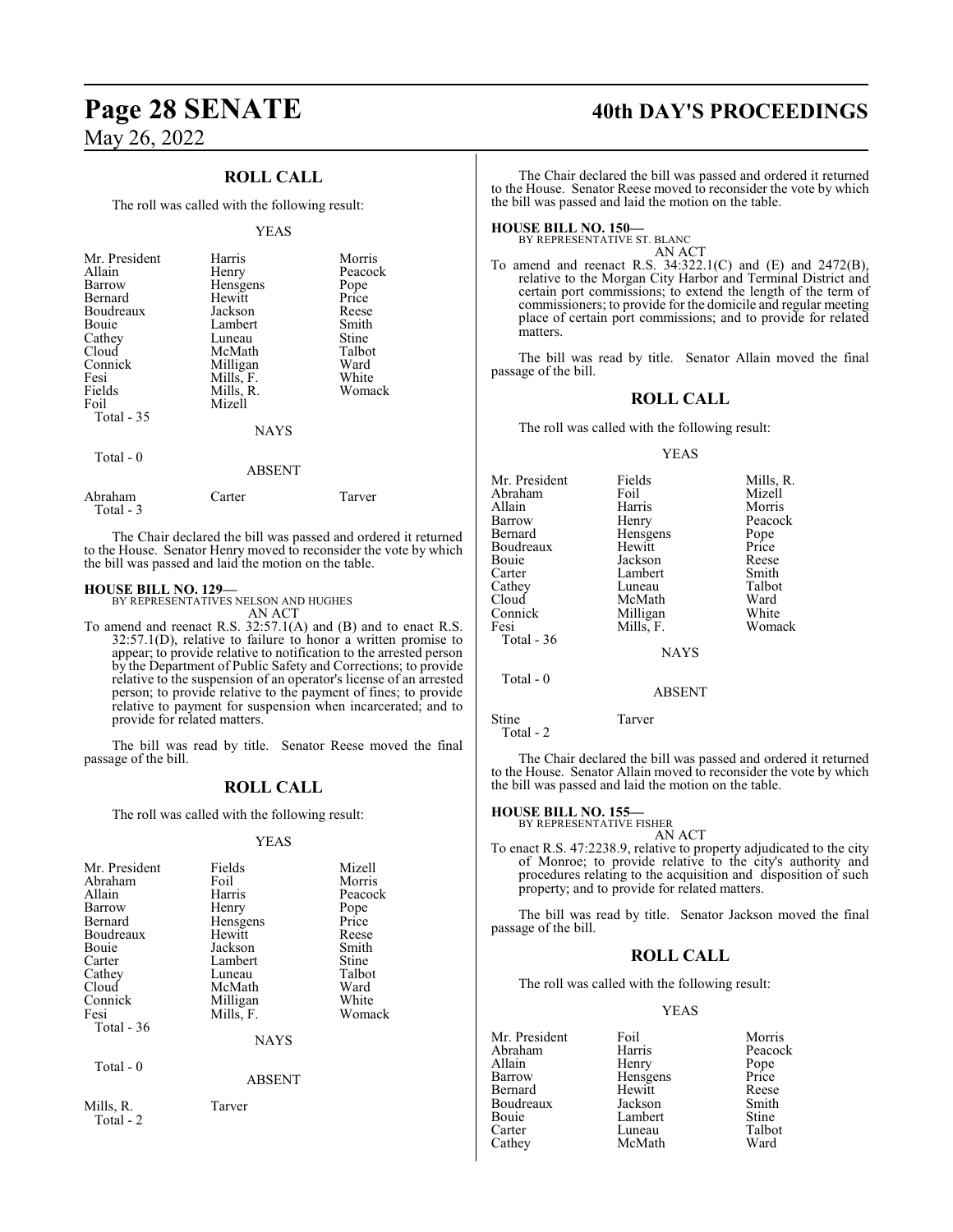Cloud Milligan White<br>
Connick Mills, F. Womack Connick Mills, F.<br>Fesi Mills, R. Fesi Mills, R.<br>Fields Mizell Total - 37

Mizell

NAYS

Total - 0

ABSENT

Tarver Total - 1

The Chair declared the bill was passed and ordered it returned to the House. Senator Jackson moved to reconsider the vote by which the bill was passed and laid the motion on the table.

## **HOUSE BILL NO. 237—** BY REPRESENTATIVE JENKINS

AN ACT

To amend and reenact Item (g)(4)(b) of Paragraph 22 of Article XIV, Section 15.1 ofthe 1921 Constitution ofLouisiana, as amended, continued as a statute pursuant to Article X, Section 18 of the 1974 Constitution of Louisiana, and R.S. 33:2492(7)(d)(ii) and to repeal R.S. 33:2552(7)(d)(ii), relative to the municipal fire and police civil service; to provide relative to the administration of tests by the state examiner; to make certain provisions applicable only to the city of Shreveport; and to provide for related matters.

The bill was read by title. Senator Bouie moved the final passage of the bill.

## **ROLL CALL**

The roll was called with the following result:

YEAS

| Mr. President | Fields    | Mizell  |
|---------------|-----------|---------|
| Abraham       | Foil      | Morris  |
| Allain        | Henry     | Peacock |
| Barrow        | Hensgens  | Pope    |
| Bernard       | Hewitt    | Price   |
| Boudreaux     | Jackson   | Reese   |
| Bouie         | Lambert   | Smith   |
| Carter        | Luneau    | Stine   |
| Cathey        | McMath    | Talbot  |
| Cloud         | Milligan  | Ward    |
| Connick       | Mills, F. | White   |
| Fesi          | Mills, R. | Womack  |
| Total - 36    |           |         |
|               | NAYS      |         |

Total - 0

### ABSENT

| Harris    | Tarver |
|-----------|--------|
| Total - 2 |        |

The Chair declared the bill was passed and ordered it returned to the House. Senator Bouie moved to reconsider the vote by which the bill was passed and laid the motion on the table.

## **HOUSE BILL NO. 244—** BY REPRESENTATIVE MINCEY

AN ACT

To enact R.S. 17:154.1(C) and 1945.3 and to repeal Subpart H of Part III of Chapter 1 of Title 17, comprised of R.S. 17:341 through 348, relative to public school calendars; to require public school governing authorities to determine school calendars; to provide relative to the powers and duties of the State Board of Elementary and Secondary Education and the state Department of Education with respect to school calendars; and to provide for related matters.

## **40th DAY'S PROCEEDINGS Page 29 SENATE** May 26, 2022

White Womack

The bill was read by title. Senator Pope moved the final passage of the bill.

## **ROLL CALL**

The roll was called with the following result:

## YEAS

| Mr. President<br>Abraham<br>Allain<br>Barrow<br>Bernard<br>Boudreaux<br><b>Bouje</b><br>Carter<br>Cathey<br>Cloud<br>Connick<br>Fesi<br>Fields<br>Total - 37 | Foil<br>Harris<br>Henry<br>Hensgens<br>Hewitt<br>Jackson<br>Lambert<br>Luneau<br>McMath<br>Milligan<br>Mills, F.<br>Mills, R.<br>Mizell<br><b>NAYS</b> | Morris<br>Peacock<br>Pope<br>Price<br>Reese<br>Smith<br>Stine<br>Talbot<br>Ward<br>White<br>Womack |
|--------------------------------------------------------------------------------------------------------------------------------------------------------------|--------------------------------------------------------------------------------------------------------------------------------------------------------|----------------------------------------------------------------------------------------------------|
| Total - 0                                                                                                                                                    |                                                                                                                                                        |                                                                                                    |

ABSENT

Tarver

Total - 1

The Chair declared the bill was passed and ordered it returned to the House. Senator Pope moved to reconsider the vote by which the bill was passed and laid the motion on the table.

## **HOUSE BILL NO. 245—** BY REPRESENTATIVE MINCEY

AN ACT

To enact Children's Code Articles 1432(D) and 1433(F) and R.S. 17:184, relative to information required for a minor to be taken from school into protective custody; to require that certain information be provided to a school administrator; and to provide for related matters.

The bill was read by title. Senator Pope moved the final passage of the bill.

## **ROLL CALL**

The roll was called with the following result:

## YEAS

| Mr. President | Foil          | Mizell  |
|---------------|---------------|---------|
| Abraham       | Harris        | Morris  |
|               |               |         |
| Allain        | Henry         | Peacock |
| Barrow        | Hensgens      | Pope    |
| Bernard       | Hewitt        | Price   |
| Boudreaux     | Jackson       | Reese   |
| Bouie         | Lambert       | Smith   |
| Carter        | Luneau        | Stine   |
| Cloud         | McMath        | Talbot  |
| Connick       | Milligan      | Ward    |
| Fesi          | Mills, F.     | White   |
| Fields        | Mills, R.     | Womack  |
| Total $-36$   |               |         |
|               | <b>NAYS</b>   |         |
| Total - 0     |               |         |
|               | <b>ABSENT</b> |         |
|               |               |         |

Cathey Tarver Total - 2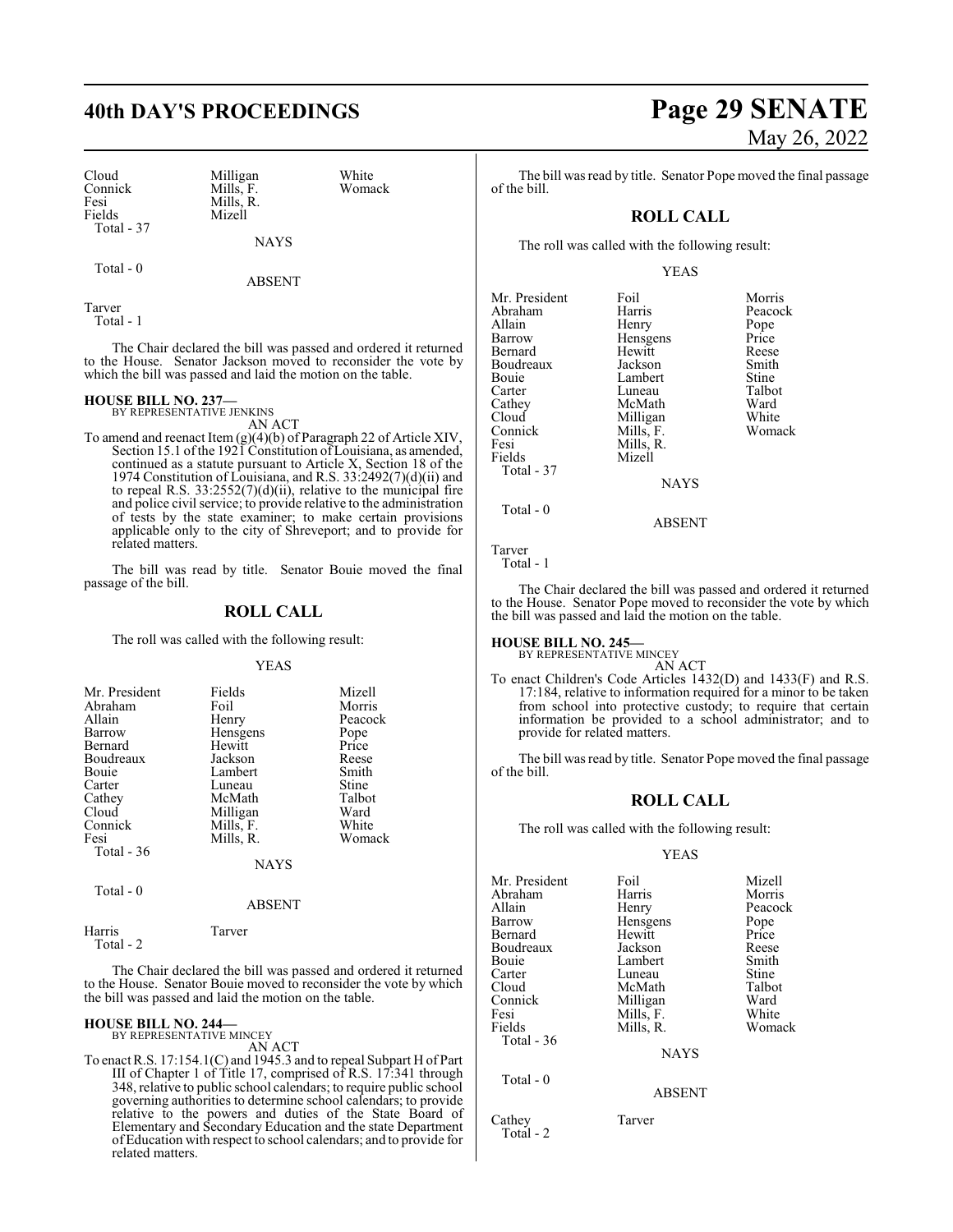The Chair declared the bill was passed and ordered it returned to the House. Senator Pope moved to reconsider the vote by which the bill was passed and laid the motion on the table.

## **HOUSE BILL NO. 263—** BY REPRESENTATIVE MINCEY

AN ACT

To enact R.S. 17:81(BB), relative to the powers and duties of public school governing authorities; to require public schools and school districtsto establish student check-out policies; to require a periodic review of such policies; and to provide for related matters.

The bill was read by title. Senator Pope moved the final passage of the bill.

## **ROLL CALL**

The roll was called with the following result:

## YEAS

| Mr. President | Fields      | Mizell  |
|---------------|-------------|---------|
| Abraham       | Foil        | Morris  |
| Allain        | Harris      | Peacock |
| Barrow        | Henry       | Pope    |
| Bernard       | Hensgens    | Price   |
| Boudreaux     | Hewitt      | Reese   |
| Bouie         | Lambert     | Smith   |
| Carter        | Luneau      | Stine   |
| Cathey        | McMath      | Talbot  |
| Cloud         | Milligan    | Ward    |
| Connick       | Mills, F.   | White   |
| Fesi          | Mills, R.   | Womack  |
| Total $-36$   |             |         |
|               | <b>NAYS</b> |         |
| $Total - 0$   |             |         |

## ABSENT

Jackson Tarver Total - 2

The Chair declared the bill was passed and ordered it returned to the House. Senator Pope moved to reconsider the vote by which the bill was passed and laid the motion on the table.

**HOUSE BILL NO. 270—** BY REPRESENTATIVE STAGNI AN ACT

To enact R.S. 33:4712.24, relative to the naming of public buildings by the city of Kenner; to authorize the governing authority of the city of Kenner to name the Kenner council on aging building in honor of a living person; to provide for an effective date; and to provide for related matters.

The bill was read by title. Senator Smith moved the final passage of the bill.

## **ROLL CALL**

The roll was called with the following result:

## YEAS

| Mr. President | Foil     | Mizell        |
|---------------|----------|---------------|
| Abraham       | Harris   | Morris        |
| Allain        | Henry    | Peacock       |
| Barrow        | Hensgens |               |
| Bernard       | Hewitt   | Pope<br>Price |
| Boudreaux     | Jackson  | Reese         |
| Bouie         | Lambert  | Smith         |
| Carter        | Luneau   | Stine         |
| Cathey        | McMath   | Talbot        |

## **Page 30 SENATE 40th DAY'S PROCEEDINGS**

| Cloud<br>Fesi<br>Fields<br>Total $-36$ | Milligan<br>Mills, F.<br>Mills, R. | Ward<br>White<br>Womack |
|----------------------------------------|------------------------------------|-------------------------|
|                                        | <b>NAYS</b>                        |                         |
| Total $-0$                             | <b>ABSENT</b>                      |                         |
| Connick                                | Tarver                             |                         |

Total - 2

The Chair declared the bill was passed and ordered it returned to the House. Senator Smith moved to reconsider the vote by which the bill was passed and laid the motion on the table.

## **HOUSE BILL NO. 301—** BY REPRESENTATIVE EDMONDS

AN ACT

To enact R.S. 32:413(E), relative to the designation of duplicate on a driver's license; to provide for the issuance of a duplicate driver's license; to prohibit a duplicate designation on a driver's license; and to provide for related matters.

The bill was read by title. Senator Pope moved the final passage of the bill.

## **ROLL CALL**

The roll was called with the following result:

## YEAS

| Mr. President | Foil        | Mizell  |
|---------------|-------------|---------|
| Abraham       | Harris      | Morris  |
| Allain        | Henry       | Peacock |
| Barrow        | Hensgens    | Pope    |
| Bernard       | Hewitt      | Price   |
| Boudreaux     | Jackson     | Reese   |
| Bouie         | Lambert     | Smith   |
| Carter        | Luneau      | Stine   |
| Cathey        | McMath      | Talbot  |
| Cloud         | Milligan    | Ward    |
| Fesi          | Mills, F.   | White   |
| Fields        | Mills, R.   | Womack  |
| Total $-36$   |             |         |
|               | <b>NAYS</b> |         |
| Total - 0     |             |         |
|               | ABSENT      |         |

Connick Tarver

Total - 2

The Chair declared the bill was passed and ordered it returned to the House. Senator Pope moved to reconsider the vote by which the bill was passed and laid the motion on the table.

## **HOUSE BILL NO. 315—**

BY REPRESENTATIVES TURNER AND EDMONSTON AN ACT

To enact R.S. 17:1960.1, relative to students with disabilities; relative to public school governing authorities; relative to certain publicly funded programs; to create the Blind and Visually Impaired Child's Bill of Rights; and to provide for related matters.

The bill was read by title. Senator Fields moved the final passage of the bill.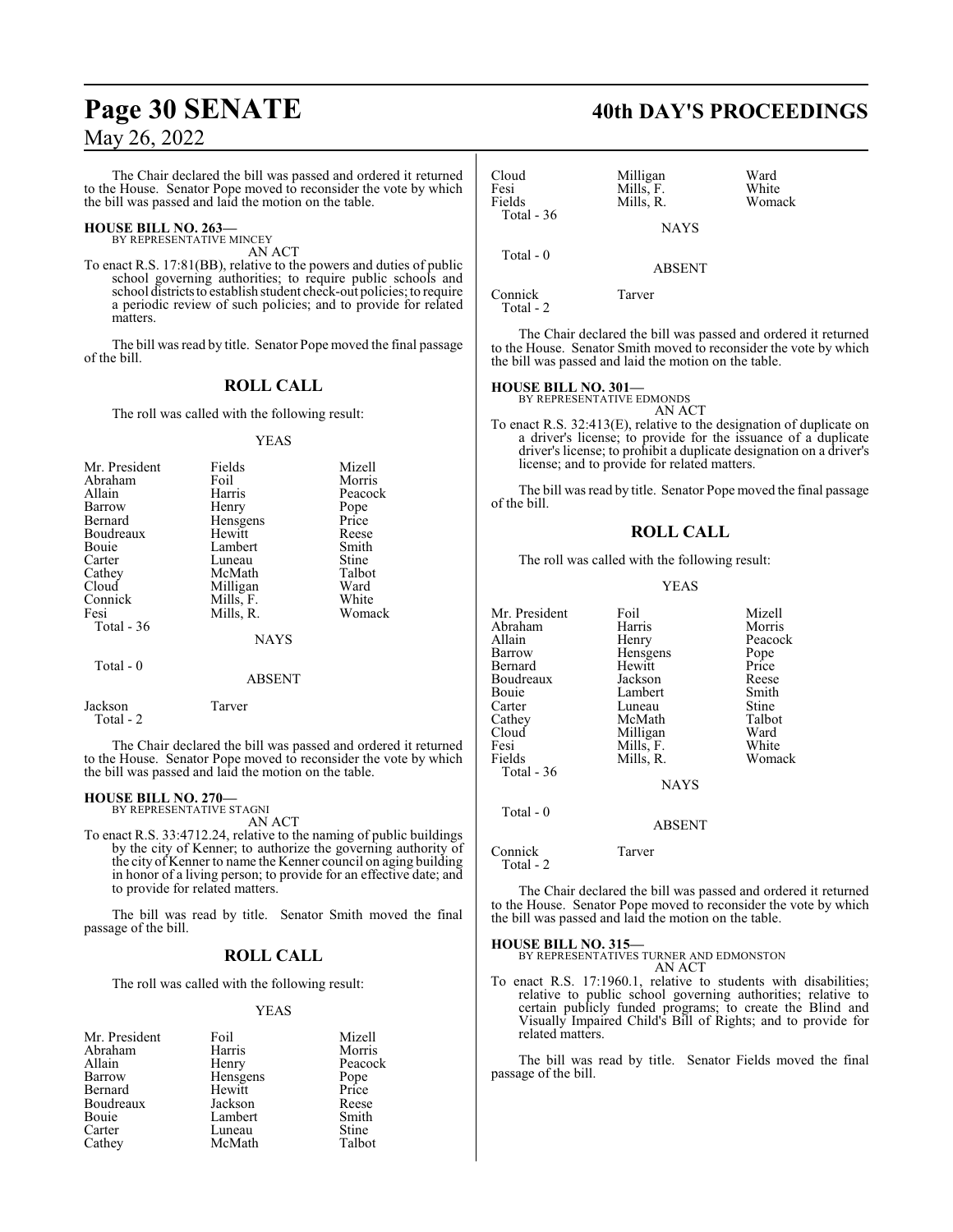## **ROLL CALL**

The roll was called with the following result:

#### YEAS

| Mr. President<br>Abraham<br>Allain<br>Barrow<br>Bernard<br>Boudreaux<br>Bouie<br>Carter<br>Cathey<br>Cloud<br>Connick<br>Fesi<br>Fields<br>Total - 37 | Foil<br>Harris<br>Henry<br>Hensgens<br>Hewitt<br>Jackson<br>Lambert<br>Luneau<br>McMath<br>Milligan<br>Mills, F.<br>Mills, R.<br>Mizell | Morris<br>Peacock<br>Pope<br>Price<br>Reese<br>Smith<br>Stine<br>Talbot<br>Ward<br>White<br>Womack |
|-------------------------------------------------------------------------------------------------------------------------------------------------------|-----------------------------------------------------------------------------------------------------------------------------------------|----------------------------------------------------------------------------------------------------|
|                                                                                                                                                       | NAYS                                                                                                                                    |                                                                                                    |

Total - 0

ABSENT

Tarver

Total - 1

The Chair declared the bill was passed and ordered it returned to the House. Senator Fields moved to reconsider the vote by which the bill was passed and laid the motion on the table.

## **HOUSE BILL NO. 324—** BY REPRESENTATIVE ORGERON

Jackson Tarver

Total - 2

AN ACT

To amend and reenact R.S. 56:421(B)(5), (8), (13), and (14) and 421(C) and to enact R.S.  $56:421(B)(15)$ , relative to the composition of the Oyster Task Force; to provide for members appointed by the Louisiana Oyster Dealers and Growers Association; and to provide for related matters.

The bill was read by title. Senator Hensgens moved the final passage of the bill.

## **ROLL CALL**

The roll was called with the following result:

### YEAS

| Mr. President<br>Abraham<br>Allain<br>Barrow<br><b>Bernard</b><br>Boudreaux | Fields<br>Foil<br>Harris<br>Henry<br>Hensgens<br>Hewitt           | Mizell<br>Morris<br>Peacock<br>Pope<br>Price<br>Reese |
|-----------------------------------------------------------------------------|-------------------------------------------------------------------|-------------------------------------------------------|
| Bouie<br>Carter<br>Cathey<br>Cloud<br>Connick<br>Fesi<br>Total - 36         | Lambert<br>Luneau<br>McMath<br>Milligan<br>Mills, F.<br>Mills, R. | Smith<br>Stine<br>Talbot<br>Ward<br>White<br>Womack   |
| Total - 0                                                                   | <b>NAYS</b>                                                       |                                                       |
|                                                                             | <b>ABSENT</b>                                                     |                                                       |

The Chair declared the bill was passed and ordered it returned to the House. Senator Hensgens moved to reconsider the vote by which the bill was passed and laid the motion on the table.

## **40th DAY'S PROCEEDINGS Page 31 SENATE** May 26, 2022

## **HOUSE BILL NO. 345—**

BY REPRESENTATIVE ORGERON AN ACT

To amend and reenact R.S. 17:426(A), relative to toll exemptions for certain school personnel; to provide an exemption from tolls on the Louisiana Highway 1 Bridge for teachers, school bus drivers, and other school employees; to provide for effectiveness; and to provide for related matters.

The bill was read by title. Senator Connick moved the final passage of the bill.

## **ROLL CALL**

The roll was called with the following result:

## YEAS

| Mr. President | Fields        | Mills, R. |
|---------------|---------------|-----------|
| Abraham       | Foil          | Mizell    |
| Allain        | Harris        | Morris    |
| Barrow        | Henry         | Peacock   |
| Bernard       | Hensgens      | Pope      |
| Boudreaux     | Hewitt        | Price     |
| Bouie         | Jackson       | Reese     |
| Carter        | Lambert       | Smith     |
| Cathey        | Luneau        | Stine     |
| Cloud         | McMath        | Talbot    |
| Connick       | Milligan      | Ward      |
| Fesi          | Mills, F.     | Womack    |
| Total $-36$   |               |           |
|               | <b>NAYS</b>   |           |
| Total - 0     |               |           |
|               | <b>ABSENT</b> |           |
| Tarver        | White         |           |

Total - 2

The Chair declared the bill was passed and ordered it returned to the House. Senator Connick moved to reconsider the vote by which the bill was passed and laid the motion on the table.

## **HOUSE BILL NO. 326—** BY REPRESENTATIVE STEFANSKI

AN ACT

To enact R.S. 4:218.1, relative to horse racing; to provide relative to historical horse racing; to provide relative to license fees; to authorize the Louisiana State Racing Commission to collect a license fee on historical horse racing; and to provide for related matters.

The bill was read by title. Senator Smith moved the final passage of the bill.

## **ROLL CALL**

The roll was called with the following result:

## YEAS

| Mr. President | Foil      | Mizell  |
|---------------|-----------|---------|
| Abraham       | Harris    | Morris  |
| Allain        | Henry     | Peacock |
| Barrow        | Hensgens  | Pope    |
| Bernard       | Hewitt    | Price   |
| Bouie         | Jackson   | Reese   |
| Carter        | Lambert   | Smith   |
| Cathev        | Luneau    | Stine   |
| Cloud         | McMath    | Talbot  |
| Connick       | Milligan  | Ward    |
| Fesi          | Mills, F. | White   |
| Fields        | Mills, R. | Womack  |
| Total - 36    |           |         |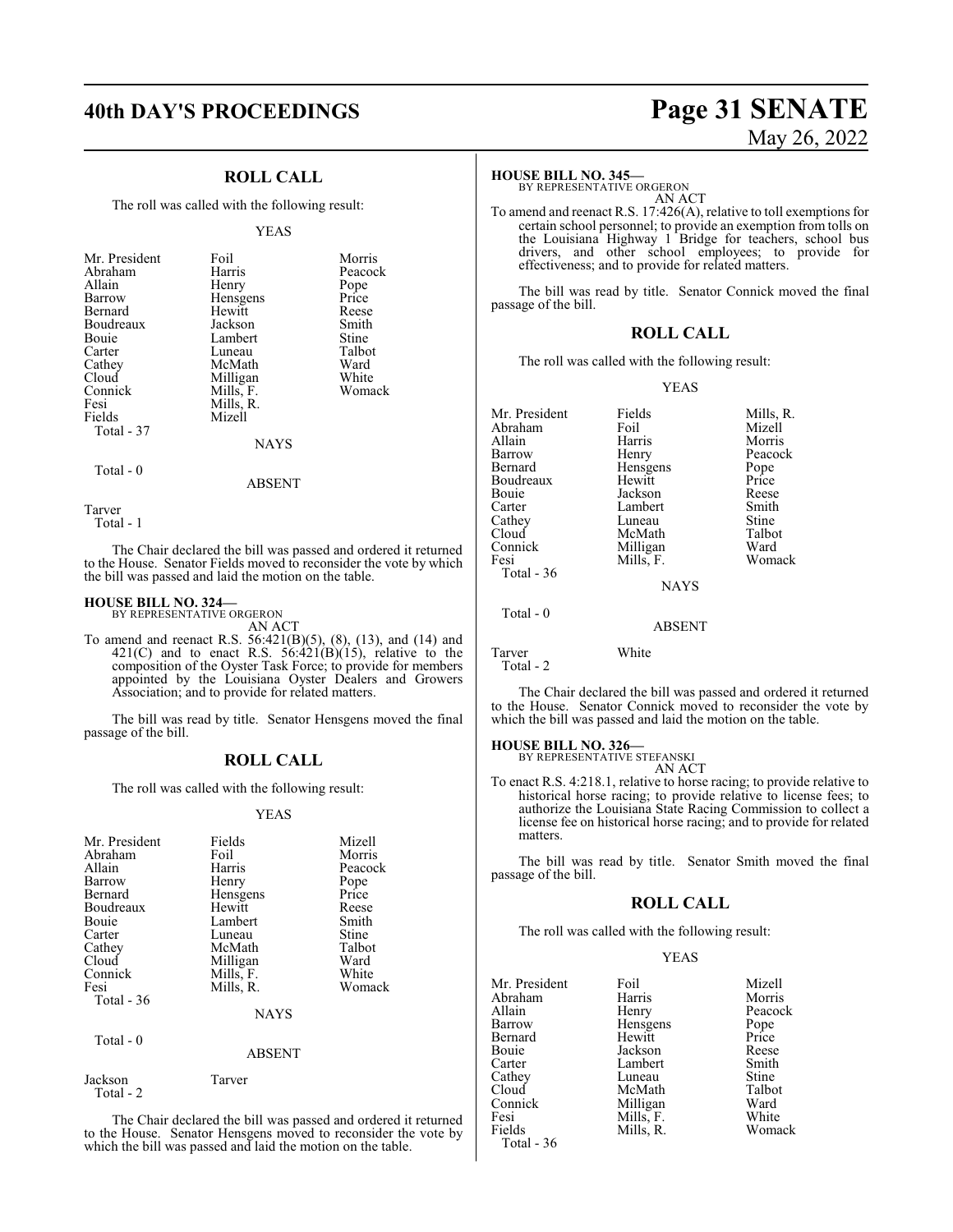## NAYS

## Total - 0

## ABSENT

Boudreaux Tarver Total - 2

The Chair declared the bill was passed and ordered it returned to the House. Senator Smith moved to reconsider the vote by which the bill was passed and laid the motion on the table.

## **HOUSE BILL NO. 349—** BY REPRESENTATIVE BRYANT

AN ACT

To amend and reenact R.S. 17:493(D), relative to the removal of school bus operators; to provide for appeals of disciplinary actions under certain circumstances; to provide for effectiveness; and to provide for related matters.

The bill was read by title. Senator Boudreaux moved the final passage of the bill.

## **ROLL CALL**

The roll was called with the following result:

## YEAS

| Mr. President | Foil        | Mizell  |
|---------------|-------------|---------|
| Abraham       | Harris      | Morris  |
| Allain        | Henry       | Peacock |
| Barrow        | Hensgens    | Pope    |
| Bernard       | Hewitt      | Price   |
| Boudreaux     | Jackson     | Reese   |
| Bouie         | Lambert     | Smith   |
| Carter        | Luneau      | Stine   |
| Cloud         | McMath      | Talbot  |
| Connick       | Milligan    | Ward    |
| Fesi          | Mills, F.   | White   |
| Fields        | Mills, R.   | Womack  |
| Total $-36$   |             |         |
|               | <b>NAYS</b> |         |
| Total - 0     |             |         |
|               | 1.72777     |         |

### ABSENT

Cathey Tarver Total - 2

The Chair declared the bill was passed and ordered it returned to the House. Senator Boudreaux moved to reconsider the vote by which the bill was passed and laid the motion on the table.

**HOUSE BILL NO. 363—** BY REPRESENTATIVES BRYANT, FREEMAN, JEFFERSON, AND CHARLES OWEN

AN ACT

To amend and reenact R.S. 17:3902(B)(5), relative to the evaluation of teachers and administrators; to require that student learning targets used to inform the student growth component of an evaluation be developed in a meeting of each person being evaluated and his evaluator; to prohibit such targets not developed in this manner from being used in evaluations; and to provide for related matters.

The bill was read by title. Senator Boudreaux moved the final passage of the bill.

## **Page 32 SENATE 40th DAY'S PROCEEDINGS**

## **ROLL CALL**

The roll was called with the following result:

YEAS

| Mr. President | Foil        | Morris  |
|---------------|-------------|---------|
| Abraham       | Harris      | Peacock |
| Allain        | Henry       | Pope    |
| Barrow        | Hensgens    | Price   |
| Bernard       | Hewitt      | Reese   |
| Boudreaux     | Jackson     | Smith   |
| Bouie         | Lambert     | Stine   |
| Carter        | Luneau      | Talbot  |
| Cathey        | McMath      | Ward    |
| Cloud         | Milligan    | White   |
| Connick       | Mills, F.   | Womack  |
| Fesi          | Mills, R.   |         |
| Fields        | Mizell      |         |
| Total - 37    |             |         |
|               | <b>NAYS</b> |         |
| Total - 0     |             |         |

Tarver Total - 1

The Chair declared the bill was passed and ordered it returned to the House. Senator Boudreaux moved to reconsider the vote by which the bill was passed and laid the motion on the table.

ABSENT

## **HOUSE BILL NO. 308—**

BY REPRESENTATIVE JEFFERSON

AN ACT

To amend and reenact R.S. 23:1592(F), relative to unemployment compensation benefits; to provide for an increase in the minimum weekly benefit amount; and to provide for related matters.

The bill was read by title. Senator Luneau moved the final passage of the bill.

## **ROLL CALL**

The roll was called with the following result:

## YEAS

| Foil          | Mizell  |
|---------------|---------|
| Harris        | Morris  |
| Henry         | Peacock |
| Hensgens      | Pope    |
| Hewitt        | Price   |
| Jackson       | Reese   |
| Lambert       | Smith   |
| Luneau        | Stine   |
| McMath        | Talbot  |
| Milligan      | Ward    |
| Mills, F.     | White   |
| Mills, R.     | Womack  |
|               |         |
| <b>NAYS</b>   |         |
|               |         |
| <b>ABSENT</b> |         |
| Tarver        |         |
|               |         |

Total - 2

The Chair declared the bill was passed and ordered it returned to the House. Senator Luneau moved to reconsider the vote by which the bill was passed and laid the motion on the table.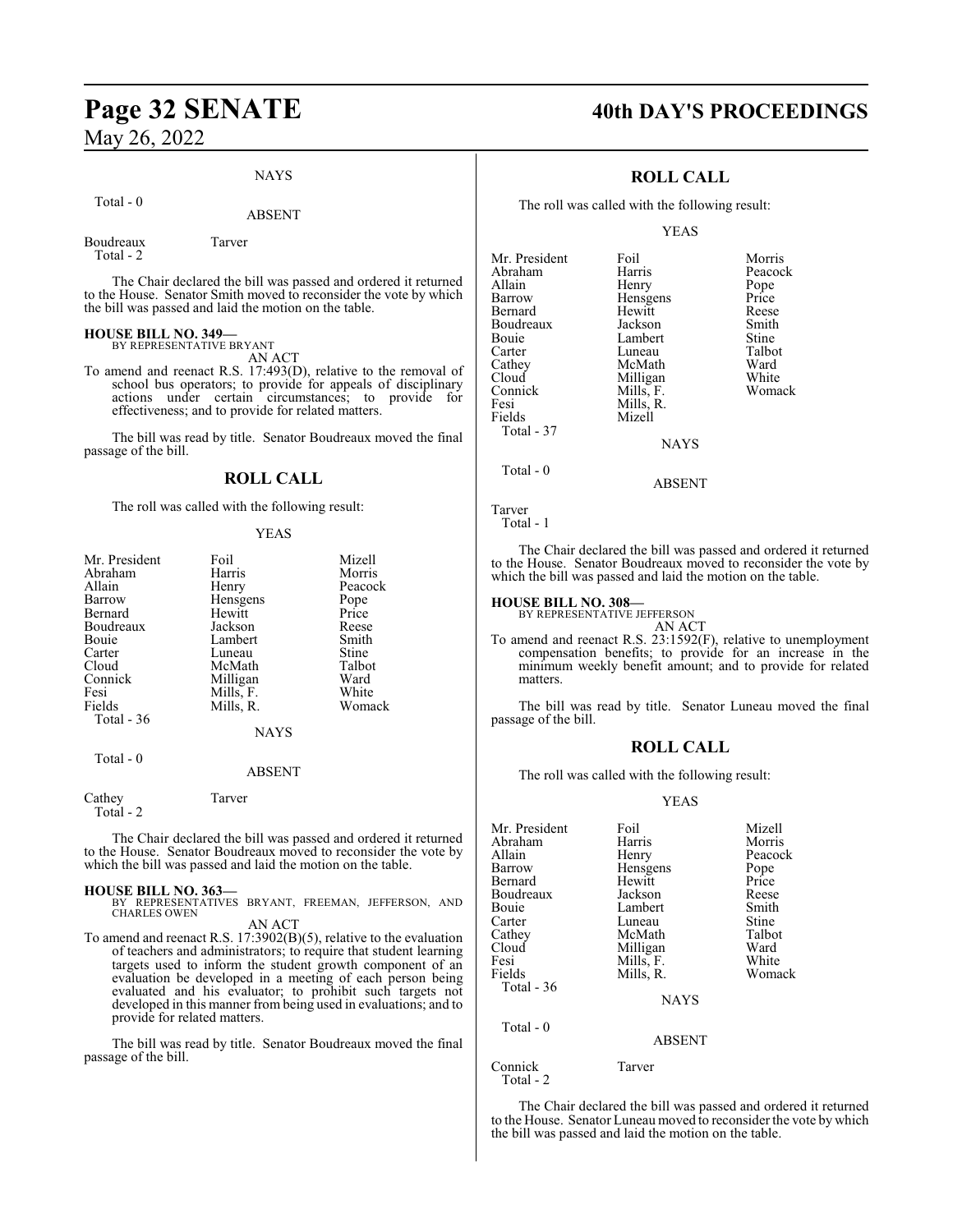## **40th DAY'S PROCEEDINGS Page 33 SENATE**

#### **HOUSE BILL NO. 421—**

BY REPRESENTATIVE GREGORY MILLER AN ACT

To amend and reenact R.S. 38:304(A), relative to the requirements for a levee commissioner; to provide relative to the language and education requirement for a levee commissioner; and to provide for related matters.

The bill was read by title. Senator Price moved the final passage of the bill.

## **ROLL CALL**

The roll was called with the following result:

## YEAS

| Mr. President | Foil          | Morris  |
|---------------|---------------|---------|
| Abraham       | Harris        | Peacock |
| Allain        | Henry         | Pope    |
| Barrow        | Hensgens      | Price   |
| Bernard       | Hewitt        | Reese   |
| Boudreaux     | Jackson       | Smith   |
| Bouie         | Lambert       | Stine   |
| Carter        | Luneau        | Talbot  |
| Cathey        | McMath        | Ward    |
| Cloud         | Milligan      | White   |
| Connick       | Mills, F.     | Womack  |
| Fesi          | Mills, R.     |         |
| Fields        | Mizell        |         |
| Total - 37    |               |         |
|               | <b>NAYS</b>   |         |
| Total $-0$    |               |         |
|               | <b>ABSENT</b> |         |

Tarver

Total - 1

The Chair declared the bill was passed and ordered it returned to the House. Senator Price moved to reconsider the vote by which the bill was passed and laid the motion on the table.

## **HOUSE BILL NO. 455—** BY REPRESENTATIVE MINCEY

AN ACT

To amend and reenact R.S. 17:11(A), relative to approval of nonpublic schools; to provide for teacher qualifications; to provide for the powers and duties of the State Board of Elementary and SecondaryEducation; and to provide for related matters.

The bill was read by title. Senator Pope moved the final passage of the bill.

## **ROLL CALL**

The roll was called with the following result:

## YEAS

| Mr. President | Foil      | Morris  |
|---------------|-----------|---------|
| Abraham       | Harris    | Peacock |
| Allain        | Henry     | Pope    |
| Barrow        | Hensgens  | Price   |
| Bernard       | Hewitt    | Reese   |
| Boudreaux     | Jackson   | Smith   |
| Bouie         | Lambert   | Stine   |
| Carter        | Luneau    | Talbot  |
| Cathey        | McMath    | Ward    |
| Cloud         | Milligan  | White   |
| Connick       | Mills, F. | Womack  |
| Fesi          | Mills, R. |         |
| Fields        | Mizell    |         |

# May 26, 2022

Total - 37

Total - 0

Tarver

Total - 1

The Chair declared the bill was passed and ordered it returned to the House. Senator Pope moved to reconsider the vote by which the bill was passed and laid the motion on the table.

**NAYS** 

ABSENT

## **HOUSE BILL NO. 469—** BY REPRESENTATIVE TRAVIS JOHNSON

AN ACT

To enact Chapter 33 of Title 25 of the Louisiana Revised Statutes of 1950, to be comprised ofR.S. 25:1301 through 1306, relative to the "Delta Bike Trail Commission"; to create and provide with respect to the Delta Bike Trail Commission; to provide for the membership of the commission; to provide for the duties and responsibilities of the commission; and to provide for related matters.

The bill was read by title. Senator Smith moved the final passage of the bill.

## **ROLL CALL**

The roll was called with the following result:

### YEAS

| Mr. President | Foil        | Morris  |
|---------------|-------------|---------|
| Abraham       | Harris      | Peacock |
| Allain        | Henry       | Pope    |
| Barrow        | Hensgens    | Price   |
| Bernard       | Hewitt      | Reese   |
| Boudreaux     | Jackson     | Smith   |
| Bouie         | Lambert     | Stine   |
| Carter        | Luneau      | Talbot  |
| Cathey        | McMath      | Ward    |
| Cloud         | Milligan    | White   |
| Connick       | Mills, F.   | Womack  |
| Fesi          | Mills, R.   |         |
| Fields        | Mizell      |         |
| Total - 37    |             |         |
|               | <b>NAYS</b> |         |
| Total - 0     |             |         |
|               | ABSENT      |         |

Tarver

Total - 1

The Chair declared the bill was passed and ordered it returned to the House. Senator Smith moved to reconsider the vote by which the bill was passed and laid the motion on the table.

## **HOUSE BILL NO. 470—**

BY REPRESENTATIVE MCKNIGHT

AN ACT To enact R.S. 17:3914(N), relative to personally identifiable information of public school students; to require the disclosure ofsocial security numbers of certain students; to provide for the sharing of information with the Louisiana Workforce Commission; and to provide for related matters.

The bill was read by title. Senator Jackson moved the final passage of the bill.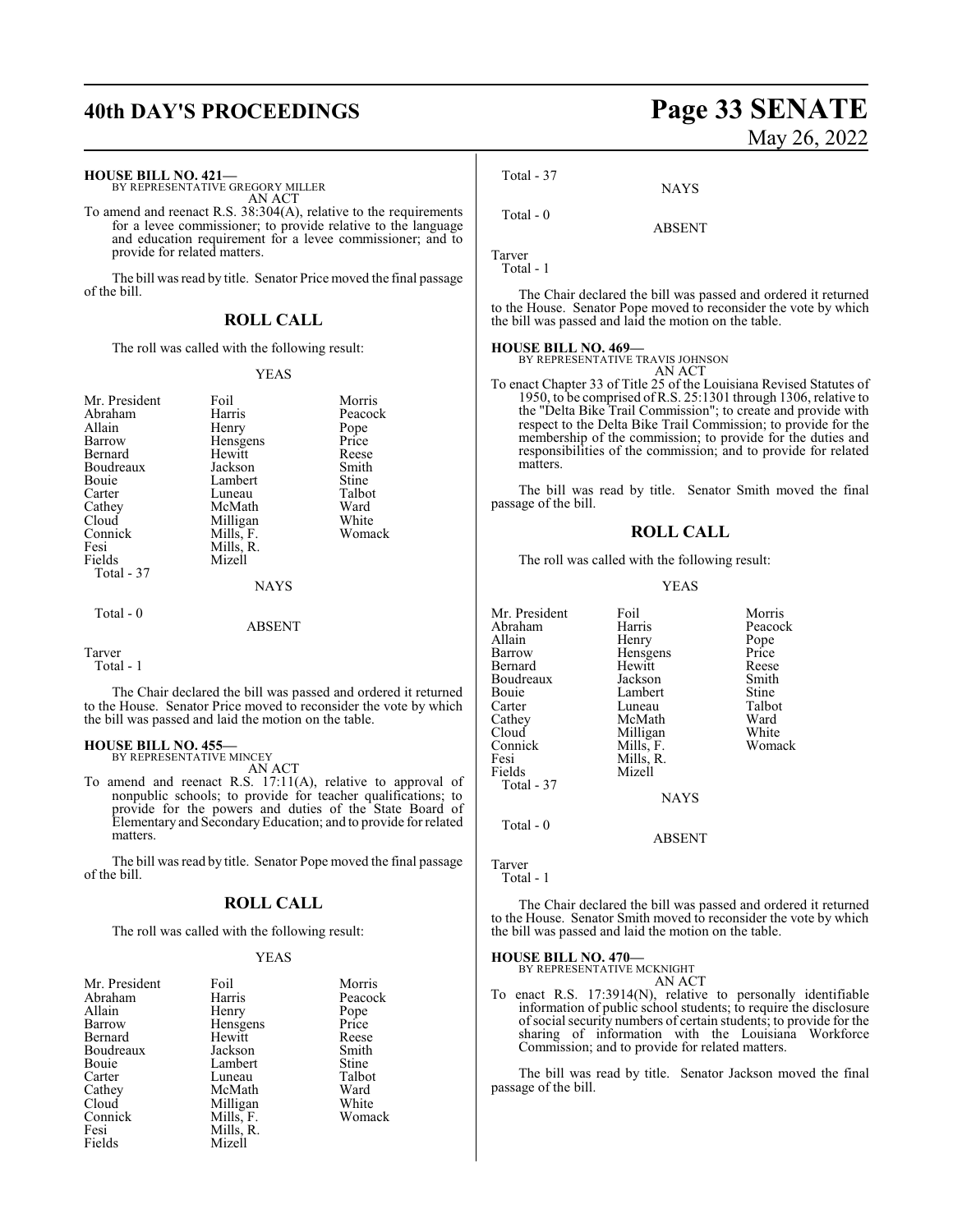## **ROLL CALL**

The roll was called with the following result:

### YEAS

| Mr. President<br>Abraham<br>Barrow | Foil<br>Harris<br>Henry | Morris<br>Peacock<br>Pope |
|------------------------------------|-------------------------|---------------------------|
| Bernard                            | Hewitt                  | Price                     |
| Boudreaux                          | Jackson                 | Reese                     |
| <b>Bouje</b>                       | Lambert                 | Smith                     |
| Carter                             | Luneau                  | Stine                     |
| Cathey                             | McMath                  | Talbot                    |
| Cloud                              | Milligan                | Ward                      |
| Connick                            | Mills, F.               | White                     |
| Fesi                               | Mills, R.               | Womack                    |
| Fields                             | Mizell                  |                           |
| Total - 35                         |                         |                           |
|                                    | <b>NAYS</b>             |                           |

Total - 0

## ABSENT

| Allain    | Hensgens | Tarver |
|-----------|----------|--------|
| Total - 3 |          |        |

The Chair declared the bill was passed and ordered it returned to the House. Senator Jackson moved to reconsider the vote by which the bill was passed and laid the motion on the table.

## **HOUSE BILL NO. 477—**

- BY REPRESENTATIVES COUSSAN, BISHOP, GEYMANN, TRAVIS JOHNSON, CHARLES OWEN, ST. BLANC, AND ZERINGUE AN ACT
- To amend and reenact R.S. 16:51(A)(1), (5), (7), (14), (15), (16), (18), (19), (21), (24), (29), (32), (36), and (37), relative to assistant district attorneys; to provide for additional assistant district attorneys for certain judicial districts; to provide for an effective date; and to provide for related matters.

The bill was read by title. Senator Foil moved the final passage of the bill.

## **ROLL CALL**

The roll was called with the following result:

## YEAS

| Mr. President             | Fields                       | Mizell  |
|---------------------------|------------------------------|---------|
| Abraham                   | Foil                         | Morris  |
| Allain                    | Harris                       | Peacock |
| <b>Barrow</b>             | Henry                        | Pope    |
| Bernard                   | Hensgens                     | Price   |
| Boudreaux                 | Hewitt                       | Reese   |
| <b>Bouje</b>              | Lambert                      | Smith   |
| Carter                    | Luneau                       | Stine   |
| Cathey                    | McMath                       | Talbot  |
| Cloud                     | Milligan                     | Ward    |
| Connick                   | Mills, F.                    | White   |
| Fesi                      | Mills, R.                    | Womack  |
| Total $-36$<br>Total $-0$ | <b>NAYS</b><br><b>ABSENT</b> |         |

Jackson Tarver Total - 2

The Chair declared the bill was passed and ordered it returned to the House. Senator Foil moved to reconsider the vote by which the bill was passed and laid the motion on the table.

## **Page 34 SENATE 40th DAY'S PROCEEDINGS**

### **HOUSE BILL NO. 495—**

BY REPRESENTATIVES SCHLEGEL, ADAMS, AMEDEE, BACALA,<br>BRASS,CORMIER,DAVIS,DEVILLIER,FREEMAN,FREIBERG,GREEN,<br>HARRIS, HODGES, JEFFERSON, MIKE JOHNSON, MCFARLAND,<br>NEWELL, CHARLES OWEN,PIERRE,SELDERS,ST.BLANC,TARVER, THOMPSON, AND WRIGHT AN ACT

To amend and reenact R.S. 17:282.4(C)(1)(introductory paragraph) and (c) and  $286(A)$  and to enact R.S. 17:282.4(G) and (H), relative to suicide prevention and violence in schools; to require training on related topics for certain students; to provide for requirements of the state Department of Education; to require formation of student organizations; to provide for effectiveness; and to provide for related matters.

The bill was read by title. Senator Fields moved the final passage of the bill.

## **ROLL CALL**

The roll was called with the following result:

## YEAS

| Mr. President<br>Abraham<br>Barrow<br>Bernard<br>Boudreaux<br>Bouie<br>Carter | Foil<br>Harris<br>Henry<br>Hensgens<br>Hewitt<br>Lambert<br>Luneau    | Morris<br>Peacock<br>Pope<br>Price<br>Reese<br>Smith<br>Stine |
|-------------------------------------------------------------------------------|-----------------------------------------------------------------------|---------------------------------------------------------------|
| Cathey<br>Cloud<br>Connick<br>Fesi<br>Fields<br>Total - 35                    | McMath<br>Milligan<br>Mills, F.<br>Mills, R.<br>Mizell<br><b>NAYS</b> | Talbot<br>Ward<br>White<br>Womack                             |
| Total - 0                                                                     | <b>ABSENT</b>                                                         |                                                               |
| Allain                                                                        | Jackson                                                               | Tarver                                                        |

Total - 3

The Chair declared the bill was passed and ordered it returned to the House. Senator Fields moved to reconsider the vote by which the bill was passed and laid the motion on the table.

## **HOUSE BILL NO. 509—**

BY REPRESENTATIVE MINCEY

AN ACT To enact R.S. 17:420, relative to public school teachers; to require the state Department of Education to maintain a database and to report to the legislative education committees on training that professional teachers are required to complete; and to provide for related matters.

The bill was read by title. Senator Pope moved the final passage of the bill.

## **ROLL CALL**

The roll was called with the following result:

## YEAS

Mr. President Fields Mills, R.<br>Abraham Foil Mizell Abraham Foil<br>Allain Harris Allain **Harris** Peacock<br>
Barrow Henry Pope Barrow Henry Pope<br>Bernard Hensgens Price Boudreaux Hewitt Reese Bouie Jackson Smith Lambert

Hensgens Price<br>Hewitt Reese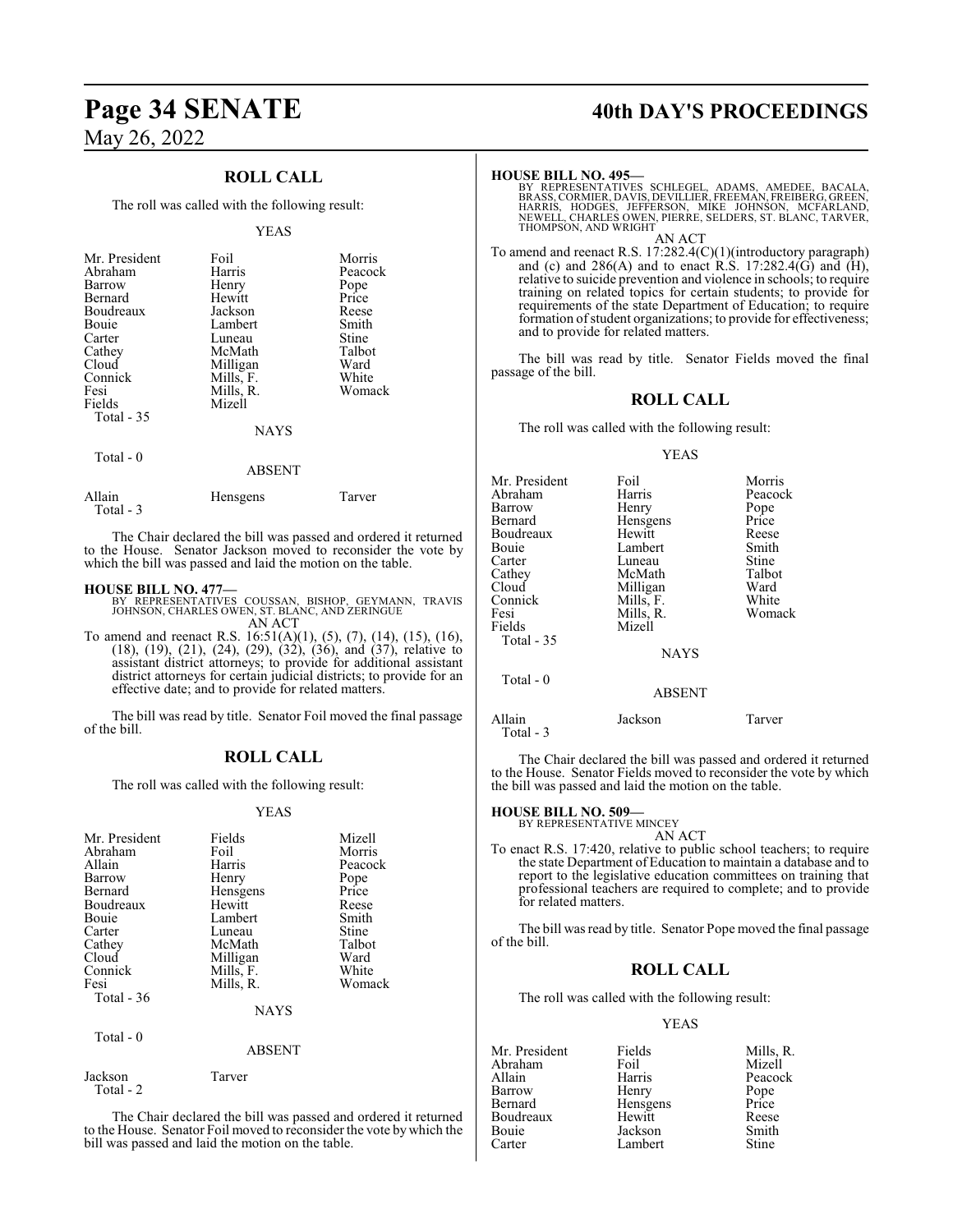| Cathey            |  |
|-------------------|--|
| Cloud             |  |
| Connick           |  |
| Fesi              |  |
| <b>Total - 36</b> |  |

Luneau Talbot<br>McMath Ward McMath Ward<br>
Milligan White Milligan White<br>
Mills F Womack Mills, F.

NAYS

Total - 0

ABSENT

Morris Tarver Total - 2

The Chair declared the bill was passed and ordered it returned to the House. Senator Pope moved to reconsider the vote by which the bill was passed and laid the motion on the table.

## **HOUSE BILL NO. 510—** BY REPRESENTATIVE MINCEY

AN ACT

To enact R.S. 17:420, relative to public school teachers; to provide relative to the effectiveness of requirements for training of professional teachers; and to provide for related matters.

The bill was read by title. Senator Pope moved the final passage of the bill.

## **ROLL CALL**

The roll was called with the following result:

## YEAS

| Mr. President<br>Abraham<br>Allain<br>Barrow<br>Bernard<br>Carter<br>Cathey<br>Cloud<br>Fesi<br>Foil<br>Harris<br><b>Total - 33</b> | Henry<br>Hensgens<br>Hewitt<br>Jackson<br>Lambert<br>Luneau<br>McMath<br>Milligan<br>Mills, F.<br>Mills, R.<br>Mizell<br><b>NAYS</b> | Morris<br>Peacock<br>Pope<br>Price<br>Reese<br>Smith<br>Stine<br>Talbot<br>Ward<br>White<br>Womack |
|-------------------------------------------------------------------------------------------------------------------------------------|--------------------------------------------------------------------------------------------------------------------------------------|----------------------------------------------------------------------------------------------------|
| Total $-0$                                                                                                                          | <b>ABSENT</b>                                                                                                                        |                                                                                                    |
| Boudreaux<br>Bouie<br>Total - 5                                                                                                     | Connick<br>Fields                                                                                                                    | Tarver                                                                                             |

The Chair declared the bill was passed and ordered it returned to the House. Senator Pope moved to reconsider the vote by which the bill was passed and laid the motion on the table.

### **HOUSE BILL NO. 512—**

BY REPRESENTATIVES ZERINGUE, FIRMENT, FISHER, GADBERRY, LARVADAIN, MCFARLAND, ROMERO, TARVER, THOMPSON, AND WHITE

AN ACT

To amend and reenact R.S. 32:1306(C)(1)(c) and 1311(E)(2) and (3) and to repeal R.S.  $32:1306(C)(5)$ , relative to an annual commercial motor vehicle inspection; to repeal provisions relative to the annual fee or charge along with the percentage retained by the inspector and the percentage transferred to certain offices for a commercial motor vehicle inspection; to exempt commercial vehicles from the required one-year or twoyear certificates ofinspection; and to provide forrelated matters.

The bill was read by title. Senator Reese moved the final passage of the bill.

## **40th DAY'S PROCEEDINGS Page 35 SENATE** May 26, 2022

## **ROLL CALL**

The roll was called with the following result:

YEAS

| Mr. President | Foil        | Mizell  |
|---------------|-------------|---------|
| Abraham       | Harris      | Morris  |
|               |             |         |
| Allain        | Henry       | Peacock |
| Barrow        | Hensgens    | Pope    |
| Bernard       | Hewitt      | Price   |
| Boudreaux     | Jackson     | Reese   |
| Bouie         | Lambert     | Smith   |
| Carter        | Luneau      | Stine   |
| Cathey        | McMath      | Talbot  |
| Cloud         | Milligan    | Ward    |
| Connick       | Mills, F.   | White   |
| Fesi          | Mills, R.   | Womack  |
| Total - 36    |             |         |
|               | <b>NAYS</b> |         |
|               |             |         |

Fields Tarver

Total - 2

Total - 0

The Chair declared the bill was passed and ordered it returned to the House. Senator Reese moved to reconsider the vote by which the bill was passed and laid the motion on the table.

ABSENT

**HOUSE BILL NO. 587—** BY REPRESENTATIVES HILFERTY AND WILLARD

AN ACT To amend and reenact R.S.  $38:330.12.1(C)(5)$  and (7), relative to the composition of the Lakefront Management Authority Board; to provide relative to the appointment of authority members; and to provide for related matters.

The bill was read by title. Senator Harris moved the final passage of the bill.

## **ROLL CALL**

The roll was called with the following result:

### YEAS

| Mr. President<br>Abraham<br>Allain<br>Barrow<br>Bernard<br>Bouie<br>Carter<br>Cathey<br>Cloud<br>Connick<br>Fesi<br>Foil<br>Total $-35$<br>Total - 0 | Harris<br>Henry<br>Hensgens<br>Hewitt<br>Jackson<br>Lambert<br>Luneau<br>McMath<br>Milligan<br>Mills, F.<br>Mills, R.<br>Mizell<br><b>NAYS</b> | Morris<br>Peacock<br>Pope<br>Price<br>Reese<br>Smith<br>Stine<br>Talbot<br>Ward<br>White<br>Womack |
|------------------------------------------------------------------------------------------------------------------------------------------------------|------------------------------------------------------------------------------------------------------------------------------------------------|----------------------------------------------------------------------------------------------------|
|                                                                                                                                                      | <b>ABSENT</b>                                                                                                                                  |                                                                                                    |
| Boudreaux<br>Total - 3                                                                                                                               | Fields                                                                                                                                         | Tarver                                                                                             |

The Chair declared the bill was passed and ordered it returned to the House. Senator Harris moved to reconsider the vote by which the bill was passed and laid the motion on the table.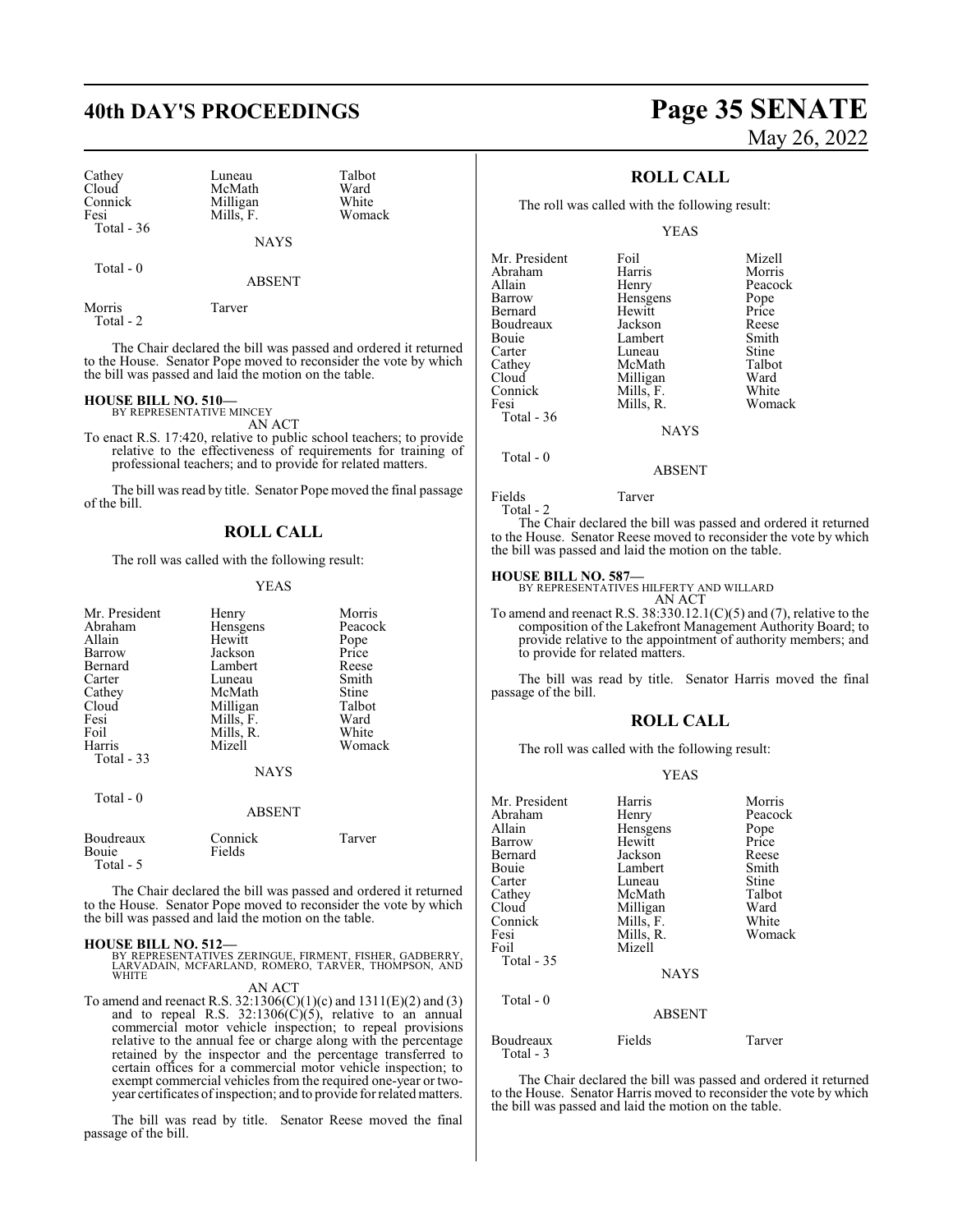## **Page 36 SENATE 40th DAY'S PROCEEDINGS**

## May 26, 2022

## **HOUSE BILL NO. 622—**

BY REPRESENTATIVE BEAULLIEU AN ACT

To amend and reenact R.S. 23:1605(D) through (G) and to enact R.S.  $23:1605$  (C)(5), (H), and (I), relative to unemployment compensation; to require the Louisiana Workforce Commission to conduct certain checks with respect to unemployment compensation; to require the recovery of overpayments; and to provide for related matters.

The bill was read by title. Senator Reese moved the final passage of the bill.

## **ROLL CALL**

The roll was called with the following result:

### YEAS

| Mr. President    | Harris        | Morris  |
|------------------|---------------|---------|
| Abraham          | Henry         | Peacock |
| Allain           | Hensgens      | Pope    |
| Barrow           | Hewitt        | Price   |
| Bernard          | Jackson       | Reese   |
| Bouie            | Lambert       | Smith   |
| Carter           | Luneau        | Stine   |
| Cathey           | McMath        | Talbot  |
| Cloud            | Milligan      | Ward    |
| Connick          | Mills, F.     | White   |
| Fesi             | Mills, R.     | Womack  |
| Foil             | Mizell        |         |
| Total $-35$      |               |         |
|                  | <b>NAYS</b>   |         |
| Total $-0$       |               |         |
|                  | <b>ABSENT</b> |         |
| <b>Boudreaux</b> | Fields        | Tarver  |

 Total - 3 The Chair declared the bill was passed and ordered it returned

to the House. Senator Reese moved to reconsider the vote by which the bill was passed and laid the motion on the table.

## **HOUSE BILL NO. 647—**

BY REPRESENTATIVE HILFERTY AN ACT

To amend and reenact R.S. 33:9091.14(D)(1), (2), (4), (5), and (6), relative to Orleans Parish; to provide relative to the Mid-City Security District; to provide relative to the governing board of the district; to provide relative to the membership of the board; to provide relative to board appointments and officers; to provide for an effective date; and to provide for related matters.

The bill was read by title. Senator Harris moved the final passage of the bill.

## **ROLL CALL**

The roll was called with the following result:

## YEAS

| Mr. President | Foil      | Morris       |
|---------------|-----------|--------------|
| Abraham       | Harris    | Peacock      |
| Allain        | Henry     | Pope         |
| Barrow        | Hensgens  | Price        |
| Bernard       | Hewitt    | Reese        |
| Boudreaux     | Jackson   | Smith        |
| Bouie         | Lambert   | <b>Stine</b> |
| Carter        | Luneau    | Talbot       |
| Cathey        | McMath    | Ward         |
| Cloud         | Milligan  | White        |
| Connick       | Mills, F. | Womack       |

Fesi Mills, R.<br>Fields Mizell Mizell Total - 37 **NAYS** Total - 0

Tarver Total - 1

The Chair declared the bill was passed and ordered it returned to the House. Senator Harris moved to reconsider the vote by which the bill was passed and laid the motion on the table.

ABSENT

## **HOUSE BILL NO. 658—**

BY REPRESENTATIVE STAGNI

AN ACT To amend and reenact R.S. 32:422.2, relative to the Louisiana Advisory Council on Driver Education membership; to modify the rules, regulations, and standards to include driver education providers; to increase the membership of the council; to remove the additional two-year cap on members appointed to the council; to increase the number of unexcused absences; to modify the procedure for council vacancies and appointment of council officers; to provide for council meeting venues; and to provide for related matters.

The bill was read by title. Senator Connick moved the final passage of the bill.

## **ROLL CALL**

The roll was called with the following result:

#### YEAS

| Mr. President | Fields      | Mills, R. |
|---------------|-------------|-----------|
| Abraham       | Foil        | Morris    |
| Allain        | Harris      | Peacock   |
| Barrow        | Henry       | Pope      |
| Bernard       | Hensgens    | Price     |
| Boudreaux     | Hewitt      | Reese     |
| Bouie         | Jackson     | Smith     |
| Carter        | Lambert     | Stine     |
| Cathey        | Luneau      | Talbot    |
| Cloud         | McMath      | Ward      |
| Connick       | Milligan    | White     |
| Fesi          | Mills, F.   | Womack    |
| Total - 36    |             |           |
|               | <b>NAYS</b> |           |
| Total - 0     |             |           |
|               | ABSENT      |           |

Mizell Tarver

Total - 2

The Chair declared the bill was passed and ordered it returned to the House. Senator Connick moved to reconsider the vote by which the bill was passed and laid the motion on the table.

## **HOUSE BILL NO. 669—**

BY REPRESENTATIVE PIERRE AN ACT

To amend and reenact R.S. 32:408.1(E) and R.S. 40:1461(A) and to enact R.S.  $15:587(A)(1)(e)(vi)$  and (vii), relative to background checks of private training or private driving instructor training schools or agencies; to provide for a criminal history background check of every person engaged in private driving instructor training school or agency; to provide for noncommercial driving examinations or tests; to modify the procedure for a criminal history background check of the principal of the third-party examiner or tester; to define the term criminal history background check"; to provide for fingerprints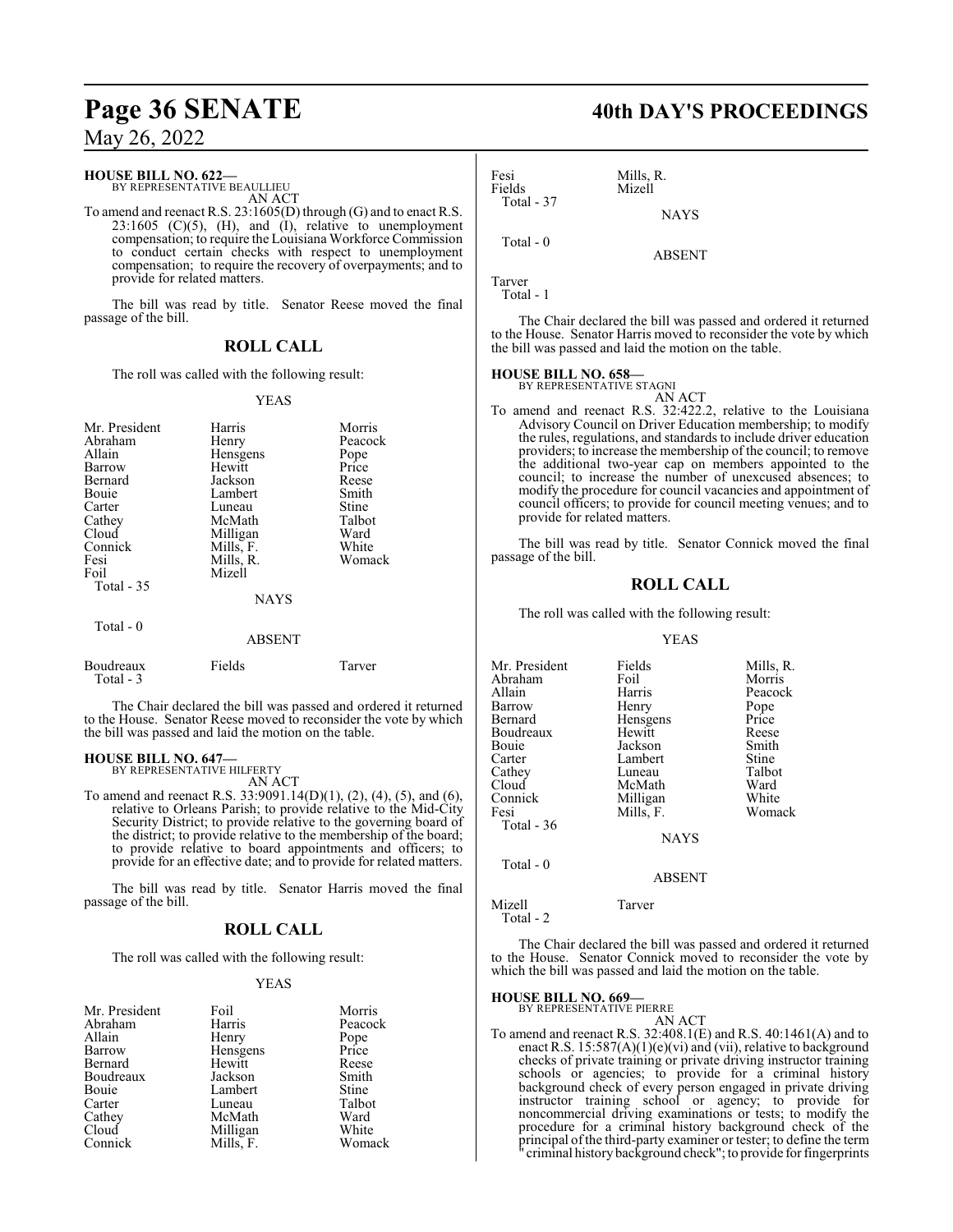## **40th DAY'S PROCEEDINGS Page 37 SENATE**

and other identifying information; to require the office of motor vehicles to execute a thorough background investigation to be conducted by the Louisiana Bureau of Criminal Identification and Information; to provide for the cost of fingerprint cards; and to provide for related matters.

The bill was read by title. Senator Price moved the final passage of the bill.

## **ROLL CALL**

The roll was called with the following result:

### YEAS

| Mr. President          | Foil          | Mizell  |
|------------------------|---------------|---------|
| Abraham                | Harris        | Morris  |
| Allain                 | Henry         | Peacock |
| Barrow                 | Hensgens      | Pope    |
| Bernard                | Hewitt        | Price   |
| Bouie                  | Jackson       | Reese   |
| Carter                 | Lambert       | Smith   |
| Cathey                 | Luneau        | Stine   |
| Cloud                  | McMath        | Talbot  |
| Connick                | Milligan      | Ward    |
| Fesi                   | Mills, F.     | White   |
| Fields                 | Mills, R.     | Womack  |
| Total $-36$            |               |         |
|                        | <b>NAYS</b>   |         |
| Total - 0              |               |         |
|                        | <b>ABSENT</b> |         |
| Boudreaux<br>Total - 2 | Tarver        |         |

The Chair declared the bill was passed and ordered it returned to the House. Senator Price moved to reconsider the vote by which the bill was passed and laid the motion on the table.

## **HOUSE BILL NO. 682—**

BY REPRESENTATIVE BROWN AN ACT

To enact R.S. 22:1679, relative to a claims adjuster database; to require the Department of Insurance to create and maintain a database of claims adjusters working in this state; to provide requirements for each profile in the database; to provide for accessibility by the public; and to provide for related matters.

The bill was read by title. Senator Stine moved the final passage of the bill.

## **ROLL CALL**

The roll was called with the following result:

## YEAS

| Mr. President | Foil      | Mizell  |
|---------------|-----------|---------|
| Abraham       | Harris    | Morris  |
| Allain        | Henry     | Peacock |
| Barrow        | Hensgens  | Pope    |
| Bernard       | Hewitt    | Price   |
| Bouie         | Jackson   | Reese   |
| Carter        | Lambert   | Smith   |
| Cathey        | Luneau    | Stine   |
| Cloud         | McMath    | Talbot  |
| Connick       | Milligan  | Ward    |
| Fesi          | Mills, F. | White   |
| Fields        | Mills, R. | Womack  |
| Total - 36    |           |         |
|               | NAYS      |         |

# May 26, 2022

## ABSENT

Boudreaux Tarver Total - 2

The Chair declared the bill was passed and ordered it returned to the House. Senator Stine moved to reconsider the vote by which the bill was passed and laid the motion on the table.

## **HOUSE BILL NO. 732—**

```
BY REPRESENTATIVE DUPLESSIS
                    AN ACT
```
To enact Chapter 17-E of Title 25 of the Louisiana Revised Statutes of 1950, to be comprised of R.S. 25:850.21, and to repeal R.S. 33:2740.26, relative to Orleans Parish; to provide relative to the Louis Armstrong Park Authority and Historic Jazz District; to provide that the district is a political subdivision of the state; to provide relative to the governing board ofthe district; to provide relative to the membership of the board; to provide relative to the powers and duties of the district; and to provide for related matters.

The bill was read by title. Senator Harris moved the final passage of the bill.

## **ROLL CALL**

The roll was called with the following result:

YEAS

| Mr. President<br>Abraham<br>Allain<br>Barrow<br>Bernard<br>Boudreaux<br>Bouie<br>Carter<br>Cathey<br>Cloud<br>Connick<br>Fesi<br>Fields | Foil<br>Harris<br>Henry<br>Hensgens<br>Hewitt<br>Jackson<br>Lambert<br>Luneau<br>McMath<br>Milligan<br>Mills, F.<br>Mills, R.<br>Mizell | Morris<br>Peacock<br>Pope<br>Price<br>Reese<br>Smith<br>Stine<br>Talbot<br>Ward<br>White<br>Womack |
|-----------------------------------------------------------------------------------------------------------------------------------------|-----------------------------------------------------------------------------------------------------------------------------------------|----------------------------------------------------------------------------------------------------|
| Total - 37                                                                                                                              | NAYS                                                                                                                                    |                                                                                                    |
|                                                                                                                                         |                                                                                                                                         |                                                                                                    |

ABSENT

Tarver Total - 1

Total - 0

The Chair declared the bill was passed and ordered it returned to the House. Senator Harris moved to reconsider the vote by which

the bill was passed and laid the motion on the table.

**HOUSE BILL NO. 630—** BY REPRESENTATIVE BRYANT

AN ACT

To designate a portion of Louisiana Highway 31 in Iberia Parish and St. Martin Parish as the "Judge Paul deMahy Highway"; to designate a portion of Louisiana Highway 675 in Iberia Parish as the "Judge Charles L. Porter Highway"; to designate a portion of Louisiana Highway 347 in St. Martin Parish as the "Judge Carl J. Williams Memorial Parkway"; to designate a portion of Louisiana Highway 96 in St. Martin Parish as the "Judge C. Thomas Bienvenu, Jr. Memorial Highway"; and to provide for related matters.

The bill was read by title. Senator Boudreaux moved the final passage of the bill.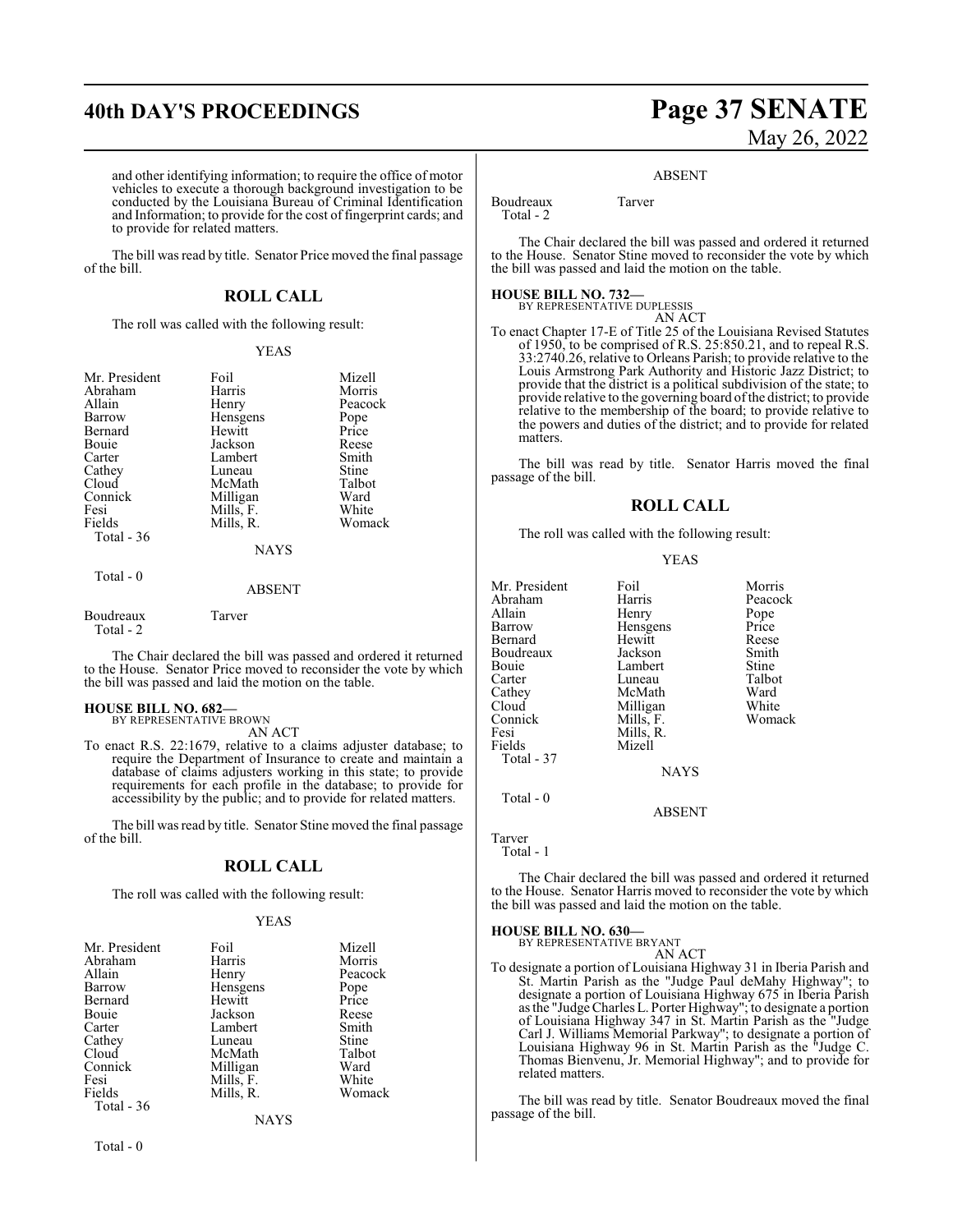## **ROLL CALL**

The roll was called with the following result:

### YEAS

| Mr. President<br>Abraham<br>Allain<br>Barrow<br>Bernard<br>Boudreaux<br><b>Bouje</b><br>Carter<br>Cathey<br>Cloud<br>Connick<br>Fesi | Fields<br>Foil<br>Henry<br>Hensgens<br>Hewitt<br>Jackson<br>Lambert<br>Luneau<br>McMath<br>Milligan<br>Mills, R.<br>Mizell | Morris<br>Peacock<br>Pope<br>Price<br>Reese<br>Smith<br>Stine<br>Talbot<br>Ward<br>White<br>Womack |
|--------------------------------------------------------------------------------------------------------------------------------------|----------------------------------------------------------------------------------------------------------------------------|----------------------------------------------------------------------------------------------------|
| Total - 35                                                                                                                           | NAYS                                                                                                                       |                                                                                                    |

Total - 0

## ABSENT

## Harris Mills, F. Tarver

Total - 3

The Chair declared the bill was passed and ordered it returned to the House. Senator Boudreaux moved to reconsider the vote by which the bill was passed and laid the motion on the table.

## **HOUSE BILL NO. 776—** BY REPRESENTATIVE GLOVER

AN ACT

To designate a portion of Interstate 49 in Shreveport, Louisiana, as "The Cooper Road Pioneers Memorial Interchange".

The bill was read by title. Senator Peacock moved the final passage of the bill.

## **ROLL CALL**

The roll was called with the following result:

### YEAS

| Mr. President<br>Abraham<br>Allain<br>Barrow<br>Bernard<br>Boudreaux<br>Bouie<br>Carter<br>Cathey<br>Cloud<br>Connick<br>Fesi<br>Total $-35$<br>Total - 0 | Fields<br>Foil<br>Henry<br>Hensgens<br>Hewitt<br>Jackson<br>Lambert<br>Luneau<br>McMath<br>Milligan<br>Mills, R.<br>Mizell<br><b>NAYS</b> | Morris<br>Peacock<br>Pope<br>Price<br>Reese<br>Smith<br>Stine<br>Talbot<br>Ward<br>White<br>Womack |
|-----------------------------------------------------------------------------------------------------------------------------------------------------------|-------------------------------------------------------------------------------------------------------------------------------------------|----------------------------------------------------------------------------------------------------|
|                                                                                                                                                           | <b>ABSENT</b>                                                                                                                             |                                                                                                    |
| Harris<br>Total - 3                                                                                                                                       | Mills, F.                                                                                                                                 | Tarver                                                                                             |

The Chair declared the bill was passed and ordered it returned to the House. Senator Peacock moved to reconsider the vote by which the bill was passed and laid the motion on the table.

## **Page 38 SENATE 40th DAY'S PROCEEDINGS**

## **HOUSE BILL NO. 780—**

BY REPRESENTATIVE MAGEE AN ACT

To enact Part V of Chapter 12-A of Title 33 of the Louisiana Revised Statutes of 1950, comprised of R.S. 33:4709.31, relative to the city of Houma; to create the Houma Restoration District; to provide relative to the boundaries, purpose, governance, and powers and duties of the district; to provide relative to district funding; to provide for an effective date; and to provide for related matters.

The bill was read by title. Senator Allain moved the final passage of the bill.

## **ROLL CALL**

The roll was called with the following result:

## YEAS

| Mr. President | Fields        | Mizell  |
|---------------|---------------|---------|
| Abraham       | Foil          | Morris  |
| Allain        | Henry         | Peacock |
| Barrow        | Hensgens      | Pope    |
| Bernard       | Hewitt        | Price   |
| Boudreaux     | Jackson       | Reese   |
| Bouie         | Lambert       | Smith   |
| Carter        | Luneau        | Stine   |
| Cathey        | McMath        | Talbot  |
| Cloud         | Milligan      | Ward    |
| Connick       | Mills, F.     | White   |
| Fesi          | Mills, R.     | Womack  |
| Total - 36    |               |         |
|               | <b>NAYS</b>   |         |
| Total $-0$    |               |         |
|               | <b>ABSENT</b> |         |
| Harris        | Tarver        |         |

Total - 2

The Chair declared the bill was passed and ordered it returned to the House. Senator Allain moved to reconsider the vote by which the bill was passed and laid the motion on the table.

## **HOUSE BILL NO. 818—**

BY REPRESENTATIVE HUGHES AN ACT

To amend and reenact R.S. 13:2575(A)(2), (B)(2), (D)(2), and (F)(2), relative to administrative adjudication; to provide relative to blighted or abandoned property; to provide for procedures; to provide for exemptions for certain populations; and to provide for related matters.

The bill was read by title. Senator Bouie moved the final passage of the bill.

## **ROLL CALL**

The roll was called with the following result:

## YEAS

| Mr. President | Foil      | Peacock |
|---------------|-----------|---------|
|               |           |         |
| Abraham       | Henry     | Pope    |
| Allain        | Hensgens  | Price   |
| Barrow        | Hewitt    | Reese   |
| Boudreaux     | Lambert   | Smith   |
| Bouie         | Luneau    | Stine   |
| Carter        | McMath    | Talbot  |
| Cathey        | Milligan  | Ward    |
| Cloud         | Mills, F. | White   |
| Connick       | Mills, R. | Womack  |
| Fesi          | Mizell    |         |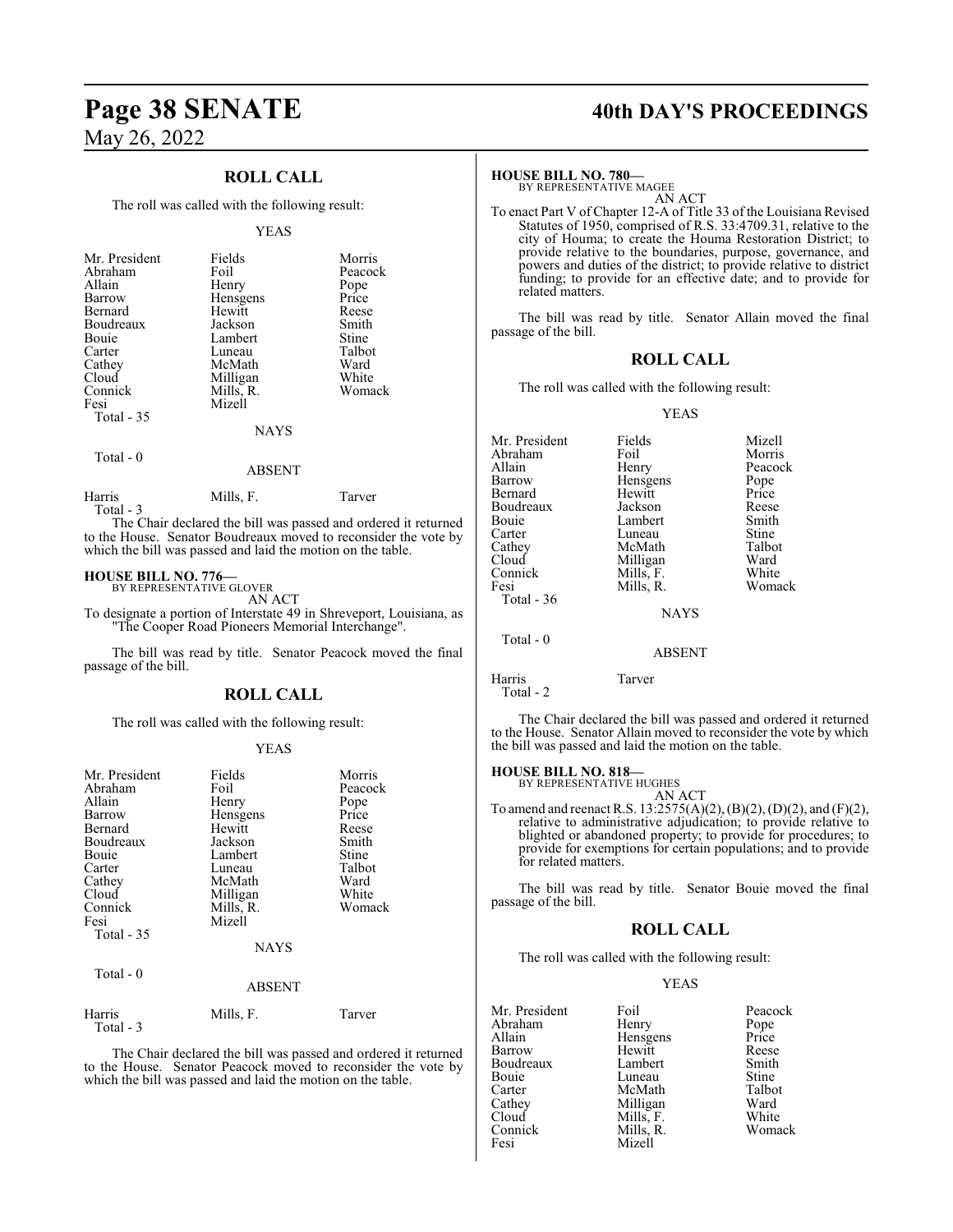## **40th DAY'S PROCEEDINGS Page 39 SENATE**

Fields Morris Total - 34

NAYS

| Total - 0 |               |
|-----------|---------------|
|           | <b>ABSENT</b> |

Bernard Jackson<br>Harris Tarver Tarver Total - 4

The Chair declared the bill was passed and ordered it returned to the House. Senator Bouie moved to reconsider the vote by which the bill was passed and laid the motion on the table.

- **HOUSE BILL NO. 852—** BY REPRESENTATIVES SCHLEGEL, BRASS, FREEMAN, FREIBERG, HARRIS, HUGHES, JEFFERSON, MCKNIGHT, PRESSLY, AND TARVER AN ACT
- To enact Part IV of Chapter 43 of Title 17 of the Louisiana Revised Statutes of 1950, comprised of R.S. 17:4033.1, relative to providing books and reading materials for certain public school students; to establish the Reading Enrichment and Academic Deliverables Program; to provide for student eligibility, program administration, and funding; and to provide for related matters.

The bill was read by title. Senator Henry moved the final passage of the bill.

## **ROLL CALL**

The roll was called with the following result:

### YEAS

| Mr. President<br>Abraham<br>Allain<br>Barrow<br>Bernard<br>Boudreaux<br>Bouie<br>Carter<br>Cathey<br>Cloud<br>Connick<br>Fesi<br>Total $-35$ | Fields<br>Foil<br>Henry<br>Hensgens<br>Hewitt<br>Jackson<br>Lambert<br>McMath<br>Milligan<br>Mills, F.<br>Mills, R.<br>Mizell<br><b>NAYS</b> | Morris<br>Peacock<br>Pope<br>Price<br>Reese<br>Smith<br>Stine<br>Talbot<br>Ward<br>White<br>Womack |
|----------------------------------------------------------------------------------------------------------------------------------------------|----------------------------------------------------------------------------------------------------------------------------------------------|----------------------------------------------------------------------------------------------------|
| Total $-0$                                                                                                                                   | <b>ABSENT</b>                                                                                                                                |                                                                                                    |
| Harris                                                                                                                                       | Luneau                                                                                                                                       | Tarver                                                                                             |

The Chair declared the bill was passed and ordered it returned to the House. Senator Henry moved to reconsider the vote by which the bill was passed and laid the motion on the table.

## **HOUSE BILL NO. 869—**

Total - 3

BY REPRESENTATIVE ROMERO AN ACT

To designate a portion of United States Highway 90 in Jefferson Davis Parish as the "Winston Guillory Memorial Highway"; to designate a portion of Louisiana Highway 14 in Jefferson Davis Parish as the "Marion "Butch" Fox Memorial Highway"; to designate a portion of Louisiana Highway 21 in Washington Parish as the "Lt. Brian Anthony Nichols "Lt. Nic" Memorial Highway"; and to provide for related matters.

The bill was read by title. Senator Abraham moved the final passage of the bill.

# May 26, 2022

## **ROLL CALL**

The roll was called with the following result:

YEAS

| Mr. President     | Fields      | Mizell  |
|-------------------|-------------|---------|
| Abraham           | Foil        | Morris  |
| Allain            | Harris      | Peacock |
| Barrow            | Henry       | Pope    |
| Bernard           | Hensgens    | Price   |
| Boudreaux         | Hewitt      | Reese   |
| Bouie             | Jackson     | Smith   |
| Carter            | Lambert     | Stine   |
| Cathev            | Luneau      | Talbot  |
| Cloud             | McMath      | Ward    |
| Connick           | Milligan    | White   |
| Fesi              | Mills, R.   | Womack  |
| <b>Total - 36</b> |             |         |
|                   | <b>NAYS</b> |         |
| Total - 0         |             |         |
|                   | ABSENT      |         |

Mills, F. Tarver

Total - 2

The Chair declared the bill was passed and ordered it returned to the House. Senator Abraham moved to reconsider the vote by which the bill was passed and laid the motion on the table.

## **HOUSE BILL NO. 874—**

BY REPRESENTATIVE STAGNI AN ACT

To amend and reenact Subparagraphs(9)(b), (c), and (e), and Subsubparagraph(9)(d)(i) of Article XIV, Section 15.1 of the 1921 Constitution of Louisiana, as amended, continued as a statute pursuant to Article X, Section 18 of the 1974 Constitution of Louisiana, and R.S. 33:2479(H), relative to the municipal fire and police civil service; to provide relative to the appointment, supervision, and discharge of the deputy state examiner; to remove certain powers granted to the State Civil Service Commission with respect to the deputy state examiner; and to provide for related matters.

The bill was read by title. Senator Bouie moved the final passage of the bill.

## **ROLL CALL**

The roll was called with the following result:

### YEAS

| Mr. President          | Foil          | Morris  |
|------------------------|---------------|---------|
| Abraham                | Harris        | Peacock |
| Allain                 | Henry         | Pope    |
| Barrow                 | Hensgens      | Price   |
| Bernard                | Hewitt        | Reese   |
| Bouie                  | Jackson       | Smith   |
| Carter                 | Lambert       | Stine   |
| Cathey                 | Luneau        | Talbot  |
| Cloud                  | McMath        | Ward    |
| Connick                | Mills, F.     | White   |
| Fesi                   | Mills, R.     | Womack  |
| Fields                 | Mizell        |         |
| Total - 35             |               |         |
|                        | <b>NAYS</b>   |         |
| Total $-0$             |               |         |
|                        | <b>ABSENT</b> |         |
| Boudreaux<br>Total - 3 | Milligan      | Tarver  |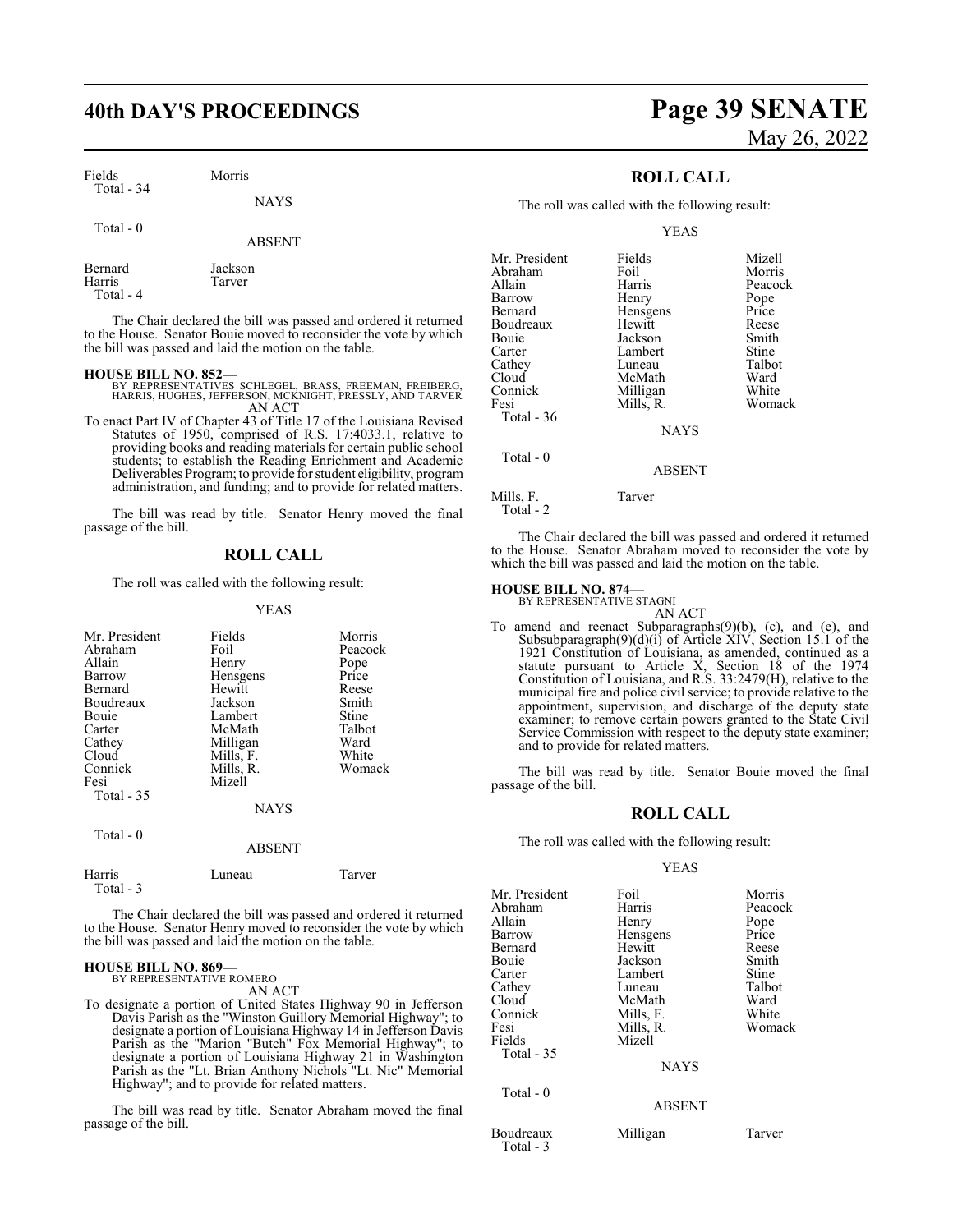The Chair declared the bill was passed and ordered it returned to the House. Senator Bouie moved to reconsider the vote by which the bill was passed and laid the motion on the table.

#### **HOUSE BILL NO. 879—** BY REPRESENTATIVE GADBERRY

AN ACT

To amend and reenact R.S. 33:1233(A)(3), relative to parish governing authorities; to provide relative to the compensation of parish governing authority members; to provide relative to an authorized expense allowance; to increase the maximumamount authorized to be paid; and to provide for related matters.

The bill was read by title. Senator Morris moved the final passage of the bill.

## **ROLL CALL**

The roll was called with the following result:

### YEAS

| Mr. President | Fields      | Mills, R. |
|---------------|-------------|-----------|
| Abraham       | Foil        | Mizell    |
| Allain        | Harris      | Morris    |
| Barrow        | Henry       | Peacock   |
| Bernard       | Hensgens    | Pope      |
| Boudreaux     | Hewitt      | Price     |
| Bouie         | Jackson     | Reese     |
| Carter        | Lambert     | Smith     |
| Cathey        | Luneau      | Stine     |
| Cloud         | McMath      | Talbot    |
| Connick       | Milligan    | Ward      |
| Fesi          | Mills, F.   | White     |
| Total $-36$   |             |           |
|               | <b>NAYS</b> |           |
| Total - 0     |             |           |

#### ABSENT

Tarver Womack Total - 2

The Chair declared the bill was passed and ordered it returned to the House. Senator Morris moved to reconsider the vote by which the bill was passed and laid the motion on the table.

**HOUSE BILL NO. 886—** BY REPRESENTATIVE STAGNI AN ACT

To amend and reenact R.S. 33:2493(A)(5)(introductory paragraph) and (e) and 2553(A)(5)(introductory paragraph) and (e), relative to the municipal fire and police civil service; to provide relative to the admission to tests; to provide relative to test applications; to grant certain powers to the state examiner with respect to such applications; and to provide for related matters.

The bill was read by title. Senator Boudreaux moved the final passage of the bill.

## **ROLL CALL**

The roll was called with the following result:

### YEAS

| Mr. President<br>Abraham | Foil<br>Harris | Morris<br>Peacock |
|--------------------------|----------------|-------------------|
| Allain                   | Henry          | Pope<br>Price     |
| Barrow                   | Hensgens       |                   |
| Bernard                  | Hewitt         | Reese             |
| Boudreaux                | Jackson        | Smith             |
| Bouie                    | Lambert        | Stine             |
| Carter                   | Luneau         | Talbot            |

## **Page 40 SENATE** 40th DAY'S PROCEEDINGS

| Cathey<br>Cloud<br>Connick<br>Fields<br>Total - 35 | McMath<br>Milligan<br>Mills, F.<br>Mills, R.<br><b>NAYS</b> | Ward<br>White<br>Womack |
|----------------------------------------------------|-------------------------------------------------------------|-------------------------|
| Total - 0                                          | <b>ABSENT</b>                                               |                         |
| Fesi<br>$Total - 3$                                | Mizell                                                      | Tarver                  |

The Chair declared the bill was passed and ordered it returned to the House. Senator Boudreaux moved to reconsider the vote by which the bill was passed and laid the motion on the table.

**HOUSE BILL NO. 895—** BY REPRESENTATIVES MAGEE AND LANDRY AN ACT

To enact Chapter 17-E of Title 25 of the Louisiana Revised Statutes of 1950, to be comprised of R.S. 25:850.21, relative to Orleans Parish; to create the LaSalle Cultural Corridor District; to provide relative to the boundaries, purpose, governance, and powers and duties of the district; and to provide for related matters.

The bill was read by title. Senator Bouie moved the final passage of the bill.

## **ROLL CALL**

The roll was called with the following result:

### YEAS

| Mr. President | Foil        | Morris  |
|---------------|-------------|---------|
| Abraham       | Harris      | Peacock |
| Allain        | Henry       | Pope    |
| Barrow        | Hensgens    | Price   |
| Bernard       | Hewitt      | Reese   |
| Boudreaux     | Jackson     | Smith   |
| Bouie         | Lambert     | Stine   |
| Carter        | Luneau      | Talbot  |
| Cathey        | McMath      | Ward    |
| Cloud         | Milligan    | White   |
| Connick       | Mills, F.   | Womack  |
| Fesi          | Mills, R.   |         |
| Fields        | Mizell      |         |
| Total - 37    |             |         |
|               | <b>NAYS</b> |         |
| $Total - 0$   |             |         |

```
Tarver
  Total - 1
```
The Chair declared the bill was passed and ordered it returned to the House. Senator Bouie moved to reconsider the vote by which the bill was passed and laid the motion on the table.

ABSENT

## **HOUSE BILL NO. 906—**

BY REPRESENTATIVE WHEAT AN ACT

To repeal R.S. 33:383(A)(3), relative to municipal elections in certain Lawrason Act municipalities; to remove a requirement to use the gubernatorial election date for such elections by certain municipalities; and to provide for related matters.

The bill was read by title. Senator Pope moved the final passage of the bill.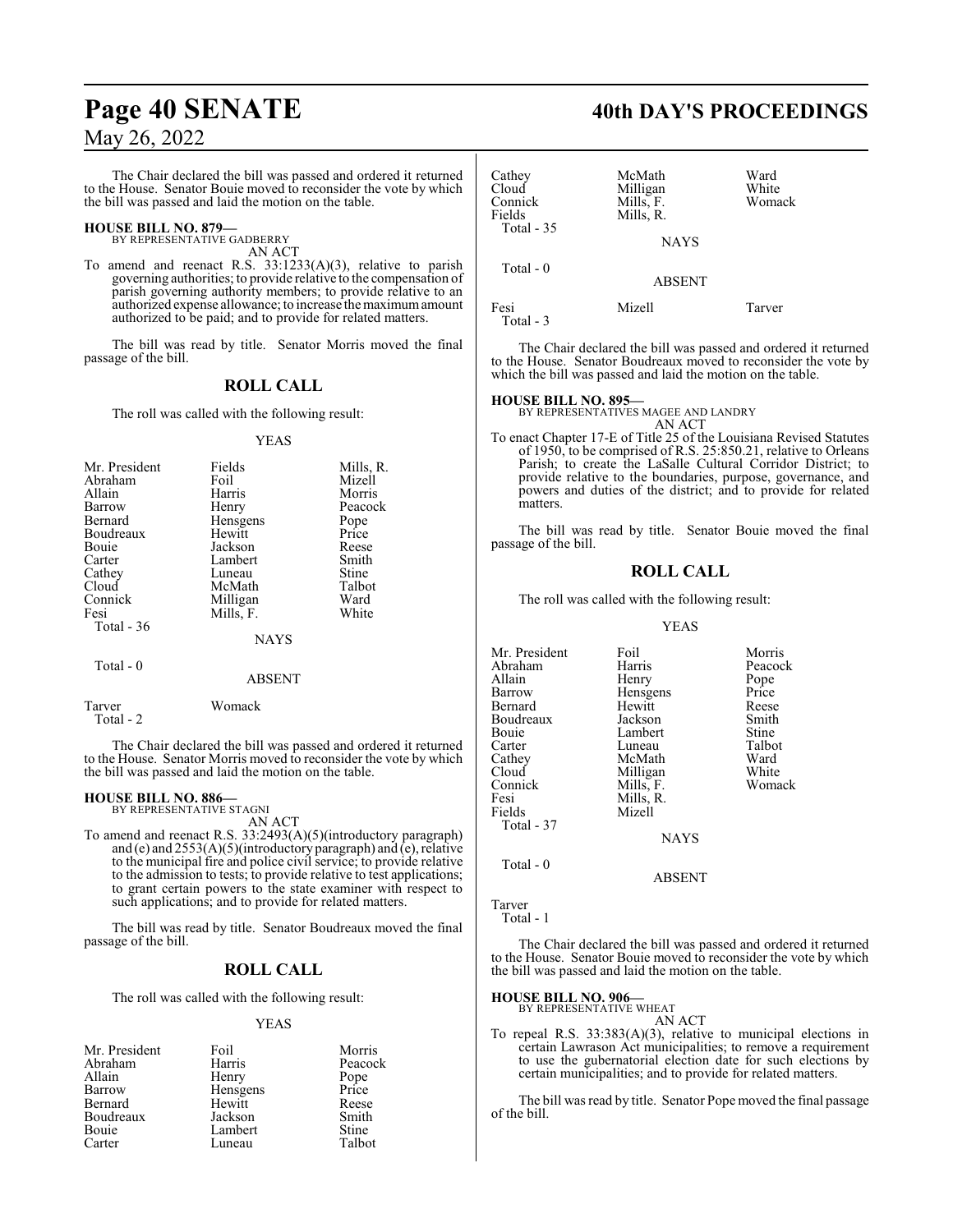## **ROLL CALL**

The roll was called with the following result:

#### YEAS

| Mr. President<br>Abraham<br>Allain | Foil<br>Harris<br>Henry | Mizell<br>Morris<br>Peacock |
|------------------------------------|-------------------------|-----------------------------|
| <b>Barrow</b>                      | Hensgens                | Pope                        |
| Bernard                            | Hewitt                  | Price                       |
| Bouie                              | Jackson                 | Reese                       |
| Carter                             | Lambert                 | Smith                       |
| Cathey                             | Luneau                  | Stine                       |
| Cloud                              | McMath                  | Talbot                      |
| Connick                            | Milligan                | Ward                        |
| Fesi                               | Mills, F.               | White                       |
| Fields                             | Mills, R.               | Womack                      |
| Total - 36                         |                         |                             |
|                                    | <b>NAYS</b>             |                             |
|                                    |                         |                             |

## Total - 0

## ABSENT

Boudreaux Tarver Total - 2

The Chair declared the bill was passed and ordered it returned to the House. Senator Pope moved to reconsider the vote by which the bill was passed and laid the motion on the table.

## **HOUSE BILL NO. 797—**

BY REPRESENTATIVE DUPLESSIS AN ACT

To amend and reenact R.S. 33:9039.62, 9039.68(A)(3) and (B)(1), (2)(b), and (3), 9039.69(A)(3) and (5), and 9039.72(A)(14) and to enact R.S.  $33:9039.63.1$ ,  $9039.68(B)(2)(c)$ ,  $9039.69(C)$ , and 9039.72(D), relative to Orleans Parish; to provide relative to the BioDistrict New Orleans; to provide relative to the boundaries and powers and duties of the district; to provide relative to the creation of subdistricts; to require that district projects be in compliance with certain rules and regulations; to provide for an effective date; and to provide for related matters.

The bill was read by title. Senator Bouie moved the final passage of the bill.

## **ROLL CALL**

The roll was called with the following result:

## YEAS

| Mr. President<br>Abraham<br>Allain<br>Barrow<br>Bernard<br>Bouie<br>Carter<br>Cathey<br>Cloud<br>Connick<br>Fesi<br>Fields<br>Total $-35$ | Foil<br>Harris<br>Henry<br>Hensgens<br>Hewitt<br>Jackson<br>Lambert<br>Luneau<br>McMath<br>Milligan<br>Mills, F.<br>Mizell | Morris<br>Peacock<br>Pope<br>Price<br>Reese<br>Smith<br>Stine<br>Talbot<br>Ward<br>White<br>Womack |
|-------------------------------------------------------------------------------------------------------------------------------------------|----------------------------------------------------------------------------------------------------------------------------|----------------------------------------------------------------------------------------------------|
|                                                                                                                                           | <b>NAYS</b>                                                                                                                |                                                                                                    |
| Total - 0                                                                                                                                 | <b>ABSENT</b>                                                                                                              |                                                                                                    |
| Boudreaux<br>Total - 3                                                                                                                    | Mills, R.                                                                                                                  | Tarver                                                                                             |

## **40th DAY'S PROCEEDINGS Page 41 SENATE** May 26, 2022

The Chair declared the bill was passed and ordered it returned to the House. Senator Bouie moved to reconsider the vote by which the bill was passed and laid the motion on the table.

## **HOUSE BILL NO. 777—** BY REPRESENTATIVE GLOVER

AN ACT

To amend and reenact R.S. 33:2476.6, relative to the municipal fire and police civil service board in certain municipalities; to provide relative to the office of board secretary; to provide relative to the salary and benefits of the secretary; and to provide for related matters.

The bill was read by title. Senator Peacock moved the final passage of the bill.

## **ROLL CALL**

The roll was called with the following result:

#### YEAS

| Mr. President | Foil          | Mizell  |
|---------------|---------------|---------|
| Abraham       | Harris        | Morris  |
| Allain        | Henry         | Peacock |
| Barrow        | Hensgens      | Pope    |
| Bernard       | Hewitt        | Reese   |
| Bouie         | Jackson       | Smith   |
| Carter        | Lambert       | Stine   |
| Cathey        | Luneau        | Talbot  |
| Cloud         | McMath        | Ward    |
| Connick       | Milligan      | White   |
| Fesi          | Mills, F.     | Womack  |
| Fields        | Mills, R.     |         |
| Total $-35$   |               |         |
|               | <b>NAYS</b>   |         |
| Total $-0$    |               |         |
|               | <b>ABSENT</b> |         |
| Boudreaux     | Price         | Tarver  |

The Chair declared the bill was passed and ordered it returned to the House. Senator Peacock moved to reconsider the vote by which the bill was passed and laid the motion on the table.

Total - 3

**HOUSE BILL NO. 927—** BY REPRESENTATIVES SELDERS, CARPENTER, FREIBERG, AND MCKNIGHT AN ACT

To amend and reenact R.S. 17:1855.2 and to enact R.S. 17:3351.22, relative to university laboratory schools; to authorize a tuition increase at certain laboratory schools; to provide a maximum increase amount; and to provide for related matters.

The bill was read by title. Senator Foil moved the final passage of the bill.

## **ROLL CALL**

The roll was called with the following result:

## YEAS

| Mr. President | Foil     | Morris  |
|---------------|----------|---------|
| Abraham       | Harris   | Peacock |
| Allain        | Henry    | Pope    |
| Barrow        | Hensgens | Price   |
| Bernard       | Hewitt   | Reese   |
| Boudreaux     | Jackson  | Smith   |
| Bouie         | Lambert  | Stine   |
| Carter        | Luneau   | Talbot  |
| Cathey        | McMath   | Ward    |
| Cloud         | Milligan | White   |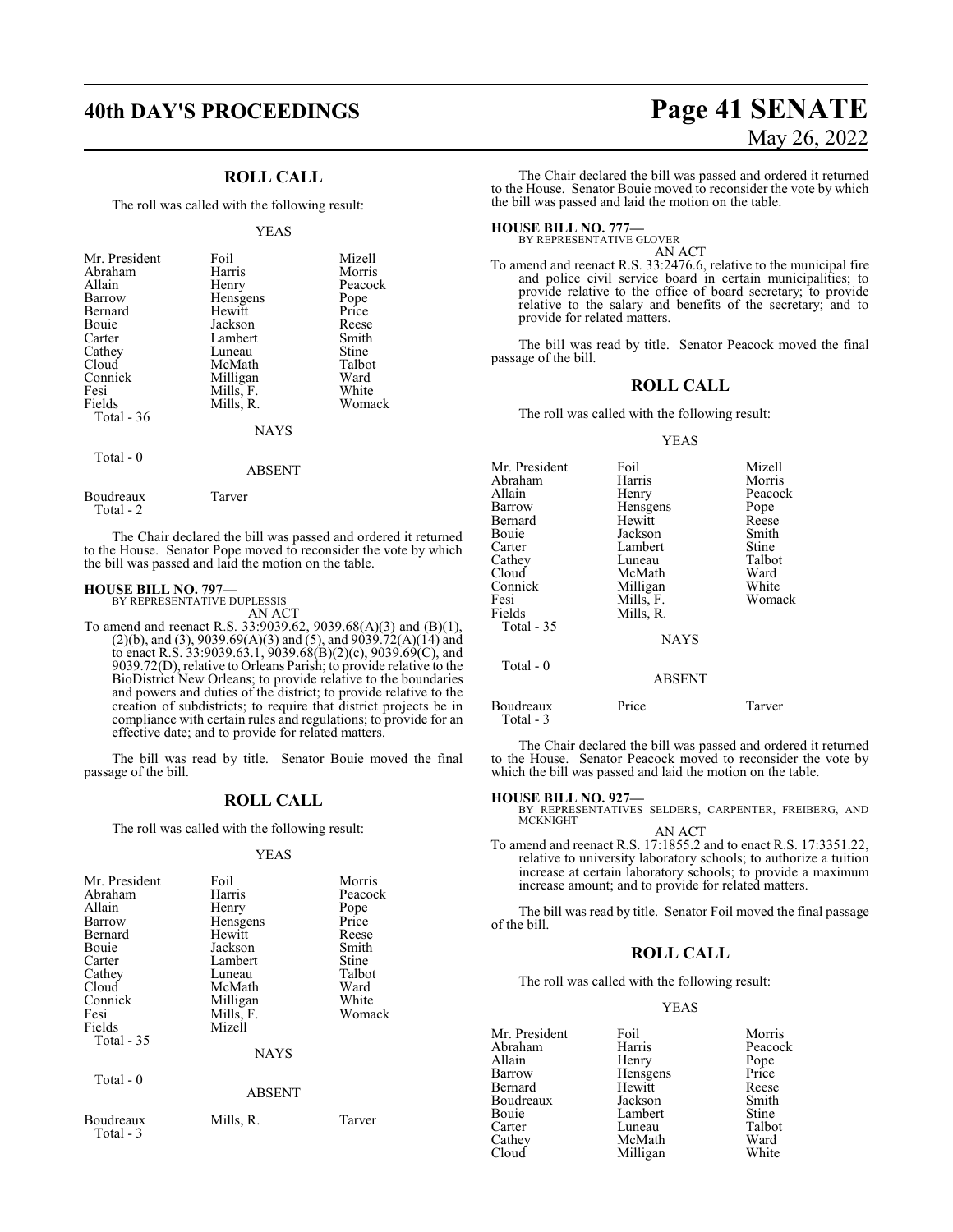| Connick    |  |
|------------|--|
| Fesi       |  |
| Fields     |  |
| Total - 37 |  |
|            |  |
|            |  |

Mills, R.

Mizell

NAYS

Total - 0

ABSENT

Mills, F. Womack

Tarver Total - 1

The Chair declared the bill was passed and ordered it returned to the House. Senator Foil moved to reconsider the vote by which the bill was passed and laid the motion on the table.

**HOUSE BILL NO. 1032—** BY REPRESENTATIVE ZERINGUE

AN ACT

To enact R.S. 48:461.26(E)(3), relative to outdoor advertising; to provide an exception to outdoor advertisement for an institution of postsecondary education, an institution of higher education, or a foundation affiliated with the institution; and to provide for related matters.

The bill was read by title. Senator Allain moved the final passage of the bill.

## **ROLL CALL**

The roll was called with the following result:

## YEAS

| Mr. President | Foil        | Morris  |
|---------------|-------------|---------|
| Abraham       | Harris      | Peacock |
| Allain        | Henry       | Pope    |
| Barrow        | Hensgens    | Price   |
| Bernard       | Hewitt      | Reese   |
| Boudreaux     | Jackson     | Smith   |
| Bouie         | Lambert     | Stine   |
| Carter        | Luneau      | Talbot  |
| Cathey        | McMath      | Ward    |
| Cloud         | Milligan    | White   |
| Connick       | Mills, F.   | Womack  |
| Fesi          | Mills, R.   |         |
| Fields        | Mizell      |         |
| Total - 37    |             |         |
|               | <b>NAYS</b> |         |
| Total - 0     |             |         |

ABSENT

Tarver Total - 1

The Chair declared the bill was passed and ordered it returned to the House. Senator Allain moved to reconsider the vote by which the bill was passed and laid the motion on the table.

#### **HOUSE BILL NO. 1067— (Substitute for House Bill No. 241 by Representative Riser)** BY REPRESENTATIVE RISER

## AN ACT

To amend and reenact the heading of Part XIII of Chapter 11 of Title 23 of the Louisiana Revised Statutes of 1950, R.S. 23:1771, 1773, and 1775(B) and (C)(2), and R.S. 47:1508(B)(28), to enact R.S. 23:1775(F) and R.S. 47:1576.3 and 1576.4, and to repeal R.S. 23:1772, 1774, and 1776, relative to the Fresh Start Proper Worker Classification Initiative and the Voluntary Disclosure Program; to provide for definitions; to provide for eligibility requirements for participation in the Voluntary Disclosure Program; to provide forthe payment of unemployment taxes and penalties; to provide for withholding taxes, interest, and penalties; to provide for compliance with federal laws and

## **Page 42 SENATE 40th DAY'S PROCEEDINGS**

regulations; to provide for a safe harbor; to provide for unemployment interest; to provide for a public records exception; to require the Department of Revenue to promulgate rules and regulations; and to provide for related matters.

The bill was read by title. Senator Ward moved the final passage of the bill.

## **ROLL CALL**

YEAS

The roll was called with the following result:

| Mr. President<br>Abraham | Foil<br>Harris | Morris<br>Peacock |
|--------------------------|----------------|-------------------|
|                          |                |                   |
| Allain                   | Henry          | Pope              |
| Barrow                   | Hensgens       | Price             |
| Boudreaux                | Hewitt         | Reese             |
| Bouie                    | Jackson        | Smith             |
| Carter                   | Lambert        | Stine             |
| Cathey                   | Luneau         | Talbot            |
| Cloud                    | McMath         | Ward              |
| Connick                  | Milligan       | White             |
| Fesi                     | Mills, F.      | Womack            |
| Fields                   | Mizell         |                   |
| Total - 35               |                |                   |
|                          | <b>NAYS</b>    |                   |
| Total - 0                |                |                   |
|                          | <b>ABSENT</b>  |                   |
| Bernard                  | Mills. R.      | Tarver            |

The Chair declared the bill was passed and ordered it returned to the House. Senator Ward moved to reconsider the vote by which the bill was passed and laid the motion on the table.

## **Privileged Report of the Committee on Senate and Governmental Affairs**

## **ENROLLMENTS**

Senator Hewitt, Chairman on behalf of the Committee on Senate and Governmental Affairs, submitted the following report:

## May 26, 2022

To the President and Members of the Senate:

I am directed by your Committee on Senate and Governmental Affairs to submit the following report:

The following Senate Bills have been properly enrolled:

#### **SENATE BILL NO. 12—** BY SENATOR REESE

Total - 3

AN ACT To amend and reenact R.S.  $51:3121(C)(3)(a)$ , relative to the Competitive Projects Payroll Incentive Program; to extend the termination date of the program; and to provide for related matters.

**SENATE BILL NO. 23—** BY SENATOR ALLAIN

AN ACT To amend and reenact R.S. 30:86(C) and (E)(7) and to enact R.S. 30:86(D)(11) and (H), relative to the Oilfield Site Restoration Fund; to provide for the deposit of monies into the fund; to provide for technical changes; to provide for an effective date; and to provide for related matters.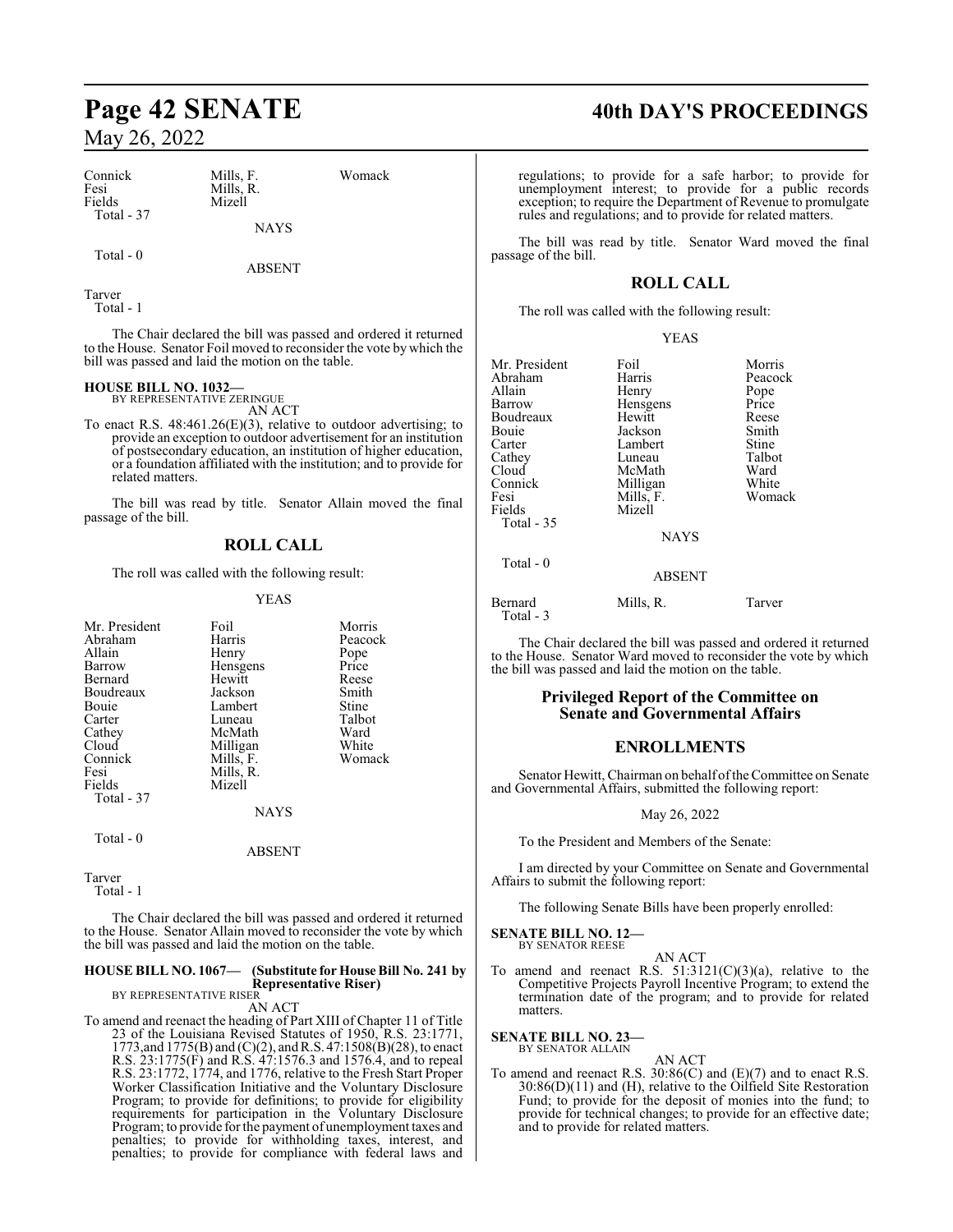## **40th DAY'S PROCEEDINGS Page 43 SENATE**

## **SENATE BILL NO. 31—**

BY SENATOR FRED MILLS AN ACT

To repeal R.S. 28:4, 237, Chapter 2 of Title 28 of the Louisiana Revised Statutes of 1950, consisting ofR.S. 28:241 through 249, and 824(A) through (H), R.S. 36:259(B)(12), (23), (27), (28), (29), and (33), R.S. 40:31.65(A), 642, 700.12, Part XI of Chapter 4 of Title 40 of the Louisiana Revised Statutes of 1950, consisting of R.S. 40:1051 through 1055, 1057.12, 1058, 1105.10(C), 1105.11(C), 1135.13, Part III of Subchapter B of Chapter 5-D of Title 40 of the Louisiana Revised Statutes of 1950, consisting ofR.S. 40:1185.1 through 1185.6, 1189.6, Part III of Subchapter D of Chapter 5-D of Title 40 of the Louisiana Revised Statutes of 1950, consisting of R.S. 40:1215.1 and 1215.2, Part VI of Subchapter D of Chapter 5-D of Title 40 of the Louisiana Revised Statutes of 1950, consisting of R.S. 40:1221.1 through 1221.11, 1249.3(B), 1261.1, 1263.5, Part IX of Subchapter  $\overline{A}$  of Chapter 5-F of Title 40 of the Louisiana Revised Statutes of 1950, consisting of R.S. 40:1277.1, Part X of Subchapter A of Chapter 5-F of Title 40 of the Louisiana Revised Statutes of 1950, consisting of R.S. 40:1279.1, 1283.2, Part V of Subchapter B of Chapter 5-F of Title 40 of the Louisiana Revised Statutes of 1950, consisting of R.S. 40:1290.1 through 1290.4, Part I-A of Chapter 6 of Title 40 of the Louisiana Revised Statutes of 1950, consisting of R.S. 40:1312.1 through 1312.27, Subpart E of Part III of Chapter 6 of Title 40 of the Louisiana Revised Statutes of 1950, consisting of R.S. 40:1460.1 and 1460.2, 1597.2(B), 2001, 2009.1, 2013.4 through 2013.6, 2016, 2018.4, 2108, 2116.34(B), 2120.9, Part VI-B of Chapter 11 of Title 40 of the Louisiana Revised Statutes of 1950, consisting of R.S. 40:2175.11 through 2175.15, Part VI-C of Chapter 11 of Title 40 of the Louisiana Revised Statutes of 1950, consisting of R.S. 40:2176.1, Part IX of Chapter 11 of Title 40 ofthe Louisiana Revised Statutes of 1950, consisting of R.S. 40:2194 through 2194.5, Part X-A of Chapter 11 of Title 40 of the Louisiana Revised Statutes of 1950, consisting of R.S. 40:2195.6, Part XI of Chapter 11 of Title 40 of the Louisiana Revised Statutes of 1950, consisting of R.S. 40:2196 through 2196.7, Part XV of Chapter 11 of Title 40 of the Louisiana Revised Statutes of 1950, consisting ofR.S. 40:2200.11 through 2200.15, Chapter 16 of Title 40 of the Louisiana Revised Statutes of 1950, consisting of R.S. 40:2331 and 2332, Chapter 17 of Title 40 of the Louisiana Revised Statutes of 1950, consisting of R.S. 40:2351 through 2355, 2405.2, Chapter 21 of Title 40 of the Louisiana Revised Statutes of 1950, consisting of R.S. 40:2481 through 2483, Chapter 23 of Title 40 of the Louisiana Revised Statutes of 1950, consisting of R.S. 40:2501 through 2505, and Chapter 24 of Title 40 of the Louisiana Revised Statutes of 1950, consisting of R.S. 40:2511 through 2519, and R.S. 46:52.2, Subpart A-1 of Part I of Chapter 3 of Title 46 ofthe Louisiana Revised Statutes of 1950, consisting of R.S. 46:160 through 160.11, Subpart B of Part I of Chapter 3 of Title 46 ofthe Louisiana Revised Statutes of 1950, consisting of R.S. 46:161 through 165, Subpart C of Part II of Chapter 3 of Title 46 ofthe Louisiana Revised Statutes of 1950, consisting of R.S. 46:261, Subpart D-3 of Part II of Chapter 3 of Title 46 of the Louisiana Revised Statutes of 1950, consisting of R.S. 46:287.1 through 287.9, Subpart D-1 of Part VI-A of Chapter 3 of Title 46 of the Louisiana Revised Statutes of 1950, consisting ofR.S. 46:440.4 through 440.8, 1094(D), 1442.3, Chapter 25 of Title 46 ofthe Louisiana Revised Statutes of 1950, consisting of R.S. 46:1991 through 1996, 2405.1, Chapter 35-A of Title 46 of the Louisiana Revised Statutes of 1950, consisting of R.S. 46:2431 through 2434, Chapter 52 of Title 46 of the Louisiana Revised Statutes of 1950, consisting of R.S. 46:2671 through 2675, and 2758.2(E) and (F), relative to health care; to repeal certain inactive or obsolete laws; and to provide for related matters.

## **SENATE BILL NO. 33—**

BY SENATOR FRED MILLS AND REPRESENTATIVE GLOVER AN ACT

To enact R.S. 40:2009.24, relative to nursing facilities; to require an emergency alternative electrical power source; to provide for minimum requirements; to provide for fuel; to provide for

# May 26, 2022

waivers; to provide for a compliance deadline; to provide for an extension; to provide for an effective date; and to provide for related matters.

- **SENATE BILL NO. 64—**<br>BY SENATORS CONNICK AND BARROW AND REPRESENTATIVES<br>CARRIER, HORTON, ILLG, THOMPSON AND VILLIO AN ACT
- To amend and reenact R.S. 14:2(B)(8), (29) and (40), 41(B), 42(A)(6) and (C), 43.2(A)(1) and (2), 43.3(A)(1), 44.1(A)(3),  $44.2(B)(2)$ , and the introductory paragraph of  $93.5(A)$  and  $(B)$ , Code of Criminal Procedure Art. 814(A)(12), and Code of Evidence Art. 412.1, and to enact R.S.  $14:41(D)$ , and  $42(A)(7)$ and Code of Criminal Procedure Art.  $814(A)(69)$  and  $(70)$ , relative to sex offenses; to provide relative to crimes of violence; to provide relative to the elements of certain sex offenses; to provide relative to certain evidence in sexual assault cases; to provide relative to responsive verdicts for certain sex offenses; to provide definitions; and to provide for related matters.

**SENATE BILL NO. 68—**<br>BY SENATOR FRED MILLS AND REPRESENTATIVES BEAULLIEU,<br>CARRIER, FISHER, LARVADAIN AND MIGUEZ AN ACT

To amend and reenact R.S. 51:61, 64, and 65, relative to foreign trade zones; to provide relative to the Port of Iberia; to provide authorization for the port commission to make application to be designated as a foreign trade zone; and to provide for related matters.

#### **SENATE BILL NO. 71—** BY SENATOR CONNICK

AN ACT

To amend and reenact Children's Code Art. 305(A)(2) and (B)(3) and to enact Children's Code Art. 305(A)(3), relative to criminal court jurisdiction over children; to provide relative to the divestiture of the juvenile court's jurisdiction over serious crimes committed by juveniles; to provide relative to the district attorney's discretion to prosecute a juvenile as an adult for certain offenses; and to provide for related matters.

## **SENATE BILL NO. 72—**<br>BY SENATOR CONNICK

AN ACT

To amend and reenact Children's Code Art. 657, 658, 763, and 764, relative to juvenile court proceedings; to remove the authority of the juvenile court to dismiss petitions in Child in Need of Care and Families in Need of Services petitions on its own motion; and to provide for related matters.

**SENATE BILL NO. 73—** BY SENATOR HEWITT

- AN ACT
- To enact R.S. 18:602(E)(5), relative to special elections for vacancies in certain local offices; to provide for exceptions; and to provide for related matters.

# **SENATE BILL NO. 74—**<br>BY SENATORS HEWITT AND SMITH<br>AN ACT

$$
A \cap A \cup I
$$

To amend and reenact R.S. 18:427(A), relative to poll watchers; to provide for qualifications; and to provide for related matters.

## **SENATE BILL NO. 87—**

BY SENATOR CATHEY AN ACT

To amend and reenact R.S.  $39:112(C)(1)(a)$  and (b), and (E)(2)(a), and to enact R.S.  $39:112(E)(3)$ , relative to capital outlay; to provide for the approval of the Joint Legislative Committee on Capital Outlay of economic development and emergency projects; to provide for the reporting of projects that are exempt from providing a local match; to provide for an effective date; and to provide for related matters.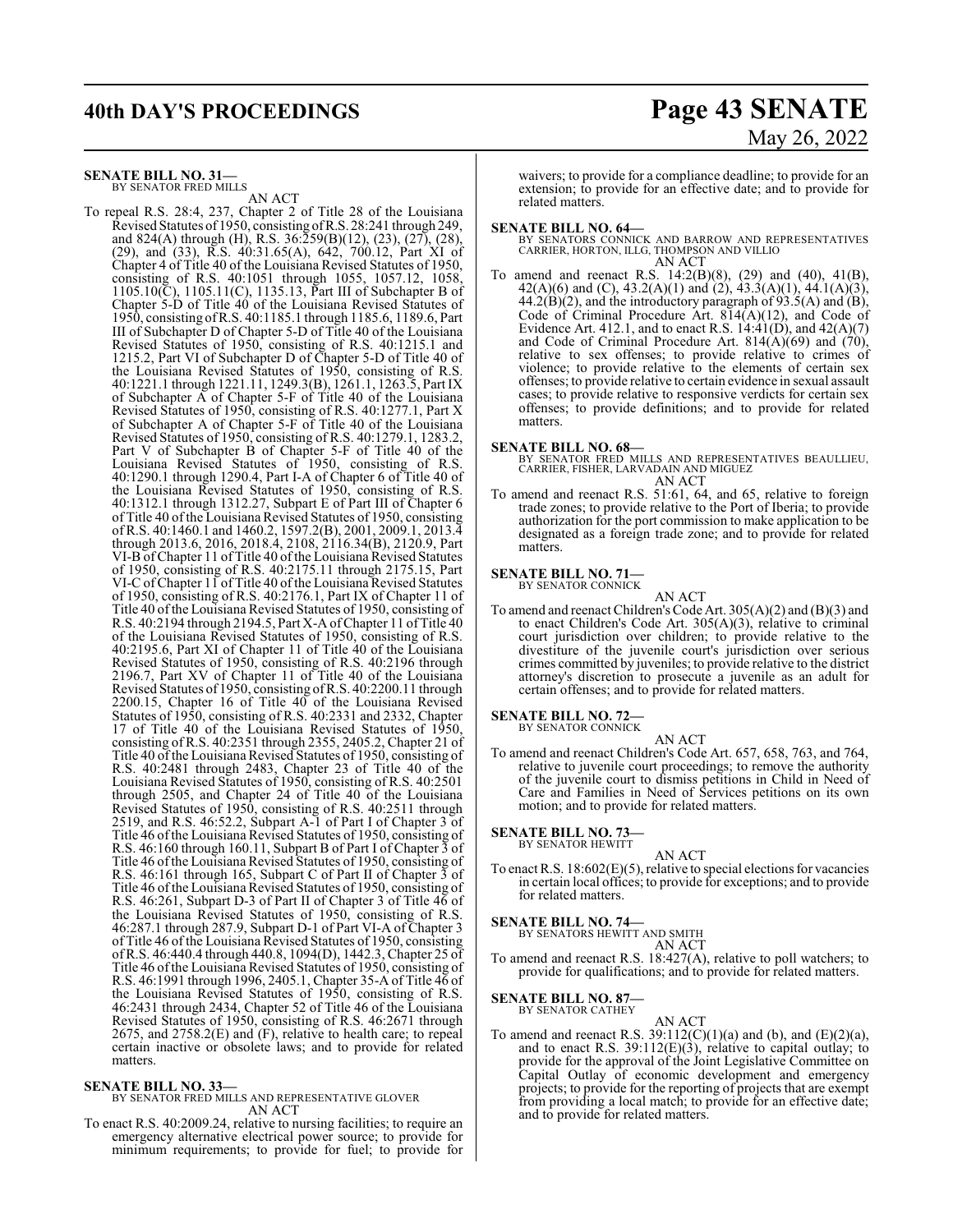#### **SENATE BILL NO. 94—** BY SENATOR JACKSON

AN ACT

To amend and reenact R.S.  $17:81(Y)(1)$  and (3) and to enact R.S. 17:7(16), relative to instruction and posting of information in public schools regarding child assault awareness and prevention; to provide for responsibilities of the State Board of Elementary and Secondary Education and local public school governing authorities; and to provide for related matters.

**SENATE BILL NO. 100—** BY SENATOR CATHEY

AN ACT

To enact R.S. 32:402.1(A)(3), relative to driver education; to provide an exemption for certain visa holders from driver education requirements; and to provide for related matters.

#### **SENATE BILL NO. 103—** BY SENATOR FOIL

AN ACT

To enact R.S. 9:5605.2, relative to legal malpractice; to provide relative to filing time periods; to provide relative to the burden of proof; to provide relative to collectability of damages; and to provide for related matters.

## **SENATE BILL NO. 110—**

BY SENATORS REESE, LUNEAU, MCMATH AND MILLIGAN AN ACT

To amend and reenact the introductory paragraph of R.S. 10:9-  $109(c)(6)$ ,  $9-109(c)(6)(C)$ , the introductory paragraph of  $(c)(7)$ and  $(c)(7)(C)$  and to enact R.S. 10:9-109 $(c)(8)$  and Part VII-A of Chapter 9 of Title 45 of the Louisiana Revised Statutes of 1950, to be comprised of R.S. 45:1271 through 1281, relative to utilities; to provide relative to secured transactions; to provide for security interests in energy transition property; to provide relative to energy transition property bonds; to provide for financing orders of the Public Service Commission; to provide for appeals of financing orders; to provide for the sale and perfection of true sale status of energy transition property; to provide for conflict of laws; to provide for nonimpairment of bonds by the state; to provide relative to the jurisdiction of the Public Service Commission; to provide for definitions, terms, requirements, conditions, and procedures; and to provide for related matters.

#### **SENATE BILL NO. 152—** BY SENATOR ABRAHAM

AN ACT

To amend and reenact R.S. 32:1261(A)(1)(l), relative to unauthorized acts of manufacturers, distributors, wholesalers, distributor branches, factory branches, and converters; to provide for protests; to provide for hearings performed by the Louisiana Motor Vehicle Commission; to provide for terms, conditions, and procedures; and to provide for related matters.

## **SENATE BILL NO. 168—** BY SENATOR ABRAHAM

AN ACT

To amend and reenact R.S. 22:1267.1(B) and to enact R.S. 22:1267.1(E), relative to the application of named storm, hurricane, wind, and hail deductibles in commercial property and commercial multi-peril insurance policies; to provide for a separate deductible for commercial coverage; to provide for a limitation ofthe separate deductible to property in this state; and to provide for related matters.

#### **SENATE BILL NO. 174—** BY SENATOR REESE

AN ACT

To amend and reenact R.S. 12:1-1435(I) and to enact R.S. 6:518, 908, and 1153, relative to oppressed shareholders; to provide for shareholder's remedies regarding holding companies; to provide for shareholder's rights to withdraw shares; to provide for an effective date; and to provide for related matters.

## Page 44 SENATE 40th DAY'S PROCEEDINGS

## **SENATE BILL NO. 179—**

BY SENATOR REESE

AN ACT To enact Chapter 24-A of Title 51 of the Louisiana Revised Statutes of 1950, to be comprised of R.S. 51:1909.11, relative to annual filings and reporting requirements by charitable organizations; to provide for legislative approval of certain requirements; to provide for an effective date; and to provide for related matters.

### **SENATE BILL NO. 196—**

BY SENATOR CATHEY AND REPRESENTATIVE GAROFALO AN ACT

To enact Chapter 62 of Title 51 of the Louisiana Revised Statutes of 1950, to be comprised of R.S. 51:3221 and 3222, relative to import restrictions; to prohibit the importation of products from the Russian Federation into this state; to provide for termination of this Chapter; and to provide for related matters.

## **SENATE BILL NO. 206—**

BY SENATORS JACKSON, BOUIE, CARTER, CATHEY, FIELDS, MCMATH, MORRIS AND STINE AN ACT

To enact R.S. 15:147(B)(20), relative to the powers and duties of the Louisiana Public Defender Board; to provide for entering into contracts with the University ofLouisiana at Monroe; to provide for an effective date; and to provide for related matters.

## **SENATE BILL NO. 257—**

BY SENATOR FRED MILLS AND REPRESENTATIVE GLOVER AN ACT

To enact R.S. 46:450.8, relative to Medicaid coverage for continuous glucose monitors; to require Medicaid coverage for continuous glucose monitors; to provide for the method of coverage; to provide for duties of the Louisiana Department of Health; and to provide for related matters.

## **SENATE BILL NO. 258—**

BY SENATOR HEWITT AND REPRESENTATIVE GAROFALO AN ACT

To amend and reenact R.S. 18:401.3(B), (C), and (D)(1),  $(2)(a)(i)$ and (ii), (3), and (4), and to enact R.S.  $18:401.3(E)$ , relative to emergency election plans; to provide for reasons for the development of a plan; to authorize alternative plans; to provide for procedures for approval of a plan; to provide for an effective date; and to provide for related matters.

#### **SENATE BILL NO. 284—** BY SENATOR FOIL

AN ACT To amend and reenact Code of Civil Procedure Art. 2412(D), 2414, and 2415 and R.S. 13:3921(A) and 3923, relative to garnishments; to provide for notice of filing of garnishment petitions; to provide for service of garnishment judgments; to provide for garnishment of wages; and to provide for related matters.

## **SENATE BILL NO. 290—** BY SENATOR CORTEZ

AN ACT To amend and reenact the introductory paragraph of R.S. 27:27.1(C) and 27.1(C)(1), (3), and (8), (D)(1), (3), and (4), (E), (F), (J), the introductory paragraph of (L), and (M), 627, and 628(B), relative to sports wagering; to specifically include operators and electronic wagering in compulsive and problem gambling programs; to add certain parties to the exception from liability for certain disclosure of information; to allow the division of a licensee's promotional play credit between platforms; to provide a method of proportionate distribution of revenue dedicated to local government; and to provide for related matters.

## **SENATE BILL NO. 302—**

BY SENATOR BARROW

AN ACT To amend and reenact R.S. 47:463.56(A), (D), and (F), and to enact R.S. 47:463.56(H), relative to the "Girl Scouts of U.S.A." special prestige license plate; to change the distribution of the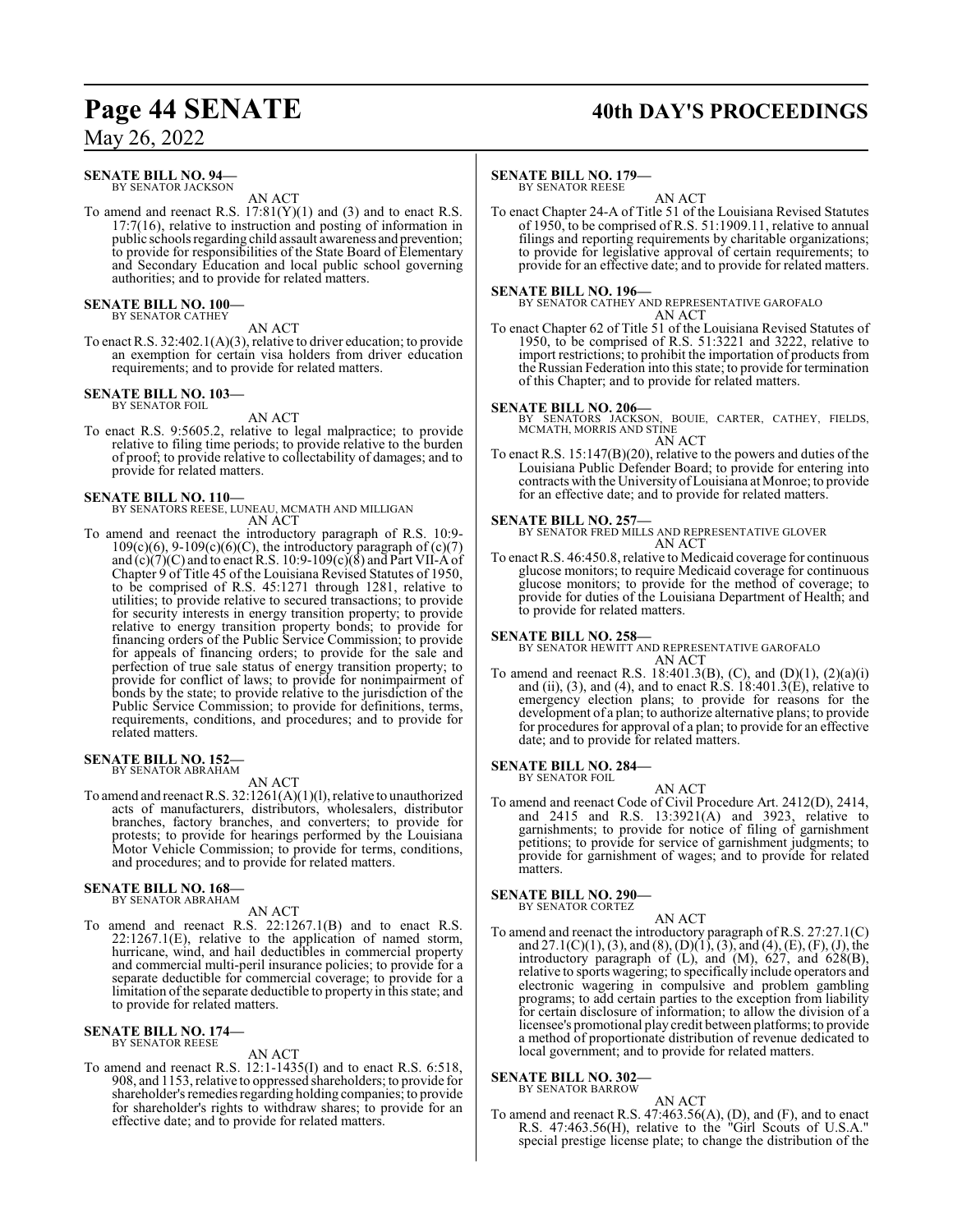## **40th DAY'S PROCEEDINGS Page 45 SENATE** May 26, 2022

royalty fee to Girl Scouts Louisiana East and Girl Scouts of Louisiana - Pines to the Gulf; and to provide for related matters.

#### **SENATE BILL NO. 305—** BY SENATOR FOIL

AN ACT

To enact Chapter 62 of Title 51 of the Louisiana Revised Statutes of 1950, to be comprised of R.S. 51:3221 through 3227, relative to deceptive and unfair trade practices; to provide for electronic dissemination of third-party commercial recordings or audiovisual works; to require disclosures; to provide for a private right of action; to provide for injunctive relief and orders to compel compliance; to provide that violations constitute a deceptive and unfair trade practice; to provide for definitions, terms, conditions, and procedures; and to provide for related matters.

## **SENATE BILL NO. 364—**

BY SENATOR REESE

AN ACT

To amend and reenact R.S.  $47:1837(G)(3)$ , relative to the Louisiana Tax Commission; to provide for notice requirements for emergency rulemaking; and to provide for related matters.

### **SENATE BILL NO. 453—**

BY SENATOR MCMATH AND REPRESENTATIVES BRASS, FREIBERG, GADBERRY, CHARLES OWEN, SCHAMERHORN, SELDERS AND **WRIGHT** 

AN ACT

To enact R.S. 32:378.4, relative to low-speed autonomous motor vehicles; to provide for regulatory exceptions for automated vehicles; and to provide for related matters.

## **SENATE BILL NO. 488—** BY SENATOR HEWITT

AN ACT

To amend and reenact R.S. 47:1705.1, relative to ad valorem tax millages; to provide with respect to constitutionally authorized millage adjustments; to provide for increases in the millage rate in certain parishes; to provide public hearing requirements; to provide for an effective date; and to provide for related matters.

> Respectfully submitted, SHARON W. HEWITT Chairman

The foregoing Senate Bills were signed by the President of the Senate.

## **Privileged Report of the Committee on Senate and Governmental Affairs**

## **ENROLLMENTS**

Senator Hewitt, Chairman on behalf ofthe Committee on Senate and Governmental Affairs, submitted the following report:

May 26, 2022

To the President and Members of the Senate:

I am directed by your Committee on Senate and Governmental Affairs to submit the following report:

The following Senate Concurrent Resolutions have been properly enrolled:

## **SENATE CONCURRENT RESOLUTION NO. 41—**

BY SENATORS CONNICK, ABRAHAM, BARROW, BOUDREAUX,<br>BOUIE,CARTER, CLOUD, FOIL,HENSGENS, MCMATH, FRED MILLS,<br>ROBERT MILLS, MIZELL, PEACOCK, POPE, PRICE, REESE, STINE,<br>TALBOT AND WOMACK AND REPRESENTATIVE CORMIER A CONCURRENT RESOLUTION

To urge and request the legislative auditor to review the Belle Chasse bridge and tunnel public-private partnership project and if

applicable, to develop recommendations for future publicprivate partnership projects based on best practices.

#### **SENATE CONCURRENT RESOLUTION NO. 60—** BY SENATOR PEACOCI

## A CONCURRENT RESOLUTION

To commend the Loyola College Prep Girls soccer team on winning the Louisiana High School Athletic Association 2022 Division III State Championship.

**SENATE CONCURRENT RESOLUTION NO. 63**<br>BY SENATORS FIELDS, ABRAHAM, ALLAIN, BARROW, BERNARD,<br>BOUDREAUX, BOUIE, CARTER, CATHEY, CLOUD, CONNICK, CORTEZ,<br>FESI, FOIL, HARRIS, HENRY, HENSGENS, HEWITT, JACKSON,<br>LAMBERT, LUNEAU, M

## A CONCURRENT RESOLUTION

To commend Jeanne C. Johnston for her years of dedicated service to the Louisiana Legislature and the state of Louisiana and to congratulate her upon her retirement.

> Respectfully submitted, SHARON W. HEWITT Chairman

The foregoing Senate Concurrent Resolutions were signed by the President of the Senate.

## **Privileged Report of the Committee on Senate and Governmental Affairs**

## **ENROLLMENTS**

Senator Hewitt, Chairman on behalf of the Committee on Senate and Governmental Affairs, submitted the following report:

### May 26, 2022

To the President and Members of the Senate:

I am directed by your Committee on Senate and Governmental Affairs to submit the following report:

The following Senate Resolutions have been properly enrolled:

## **SENATE RESOLUTION NO. 134—** BY SENATOR BOUDREAUX

A RESOLUTION

To commend the Louisiana Association of Basketball Coaches on its forty-eight years of promoting basketball in Louisiana and D. Scott Landry for over twenty years of leadership in the organization.

#### **SENATE RESOLUTION NO. 135—** BY SENATOR STINE

A RESOLUTION

To commend The Most Reverend Glen John Provost, M.A., D.D. on the occasion of his 15<sup>th</sup> anniversary as Bishop of the Diocese of Lake Charles.

## **SENATE RESOLUTION NO. 136—**

BY SENATOR BERNARD A RESOLUTION

To commend Mike McConathy on his outstanding accomplishments as head coach of the Northwestern State University mens basketball team and to commend him on the occasion of his retirement.

#### **SENATE RESOLUTION NO. 133—** BY SENATOR CARTER

A RESOLUTION

To create and provide for the Study Commission on Expungement Fees to study costs associated with an expungement.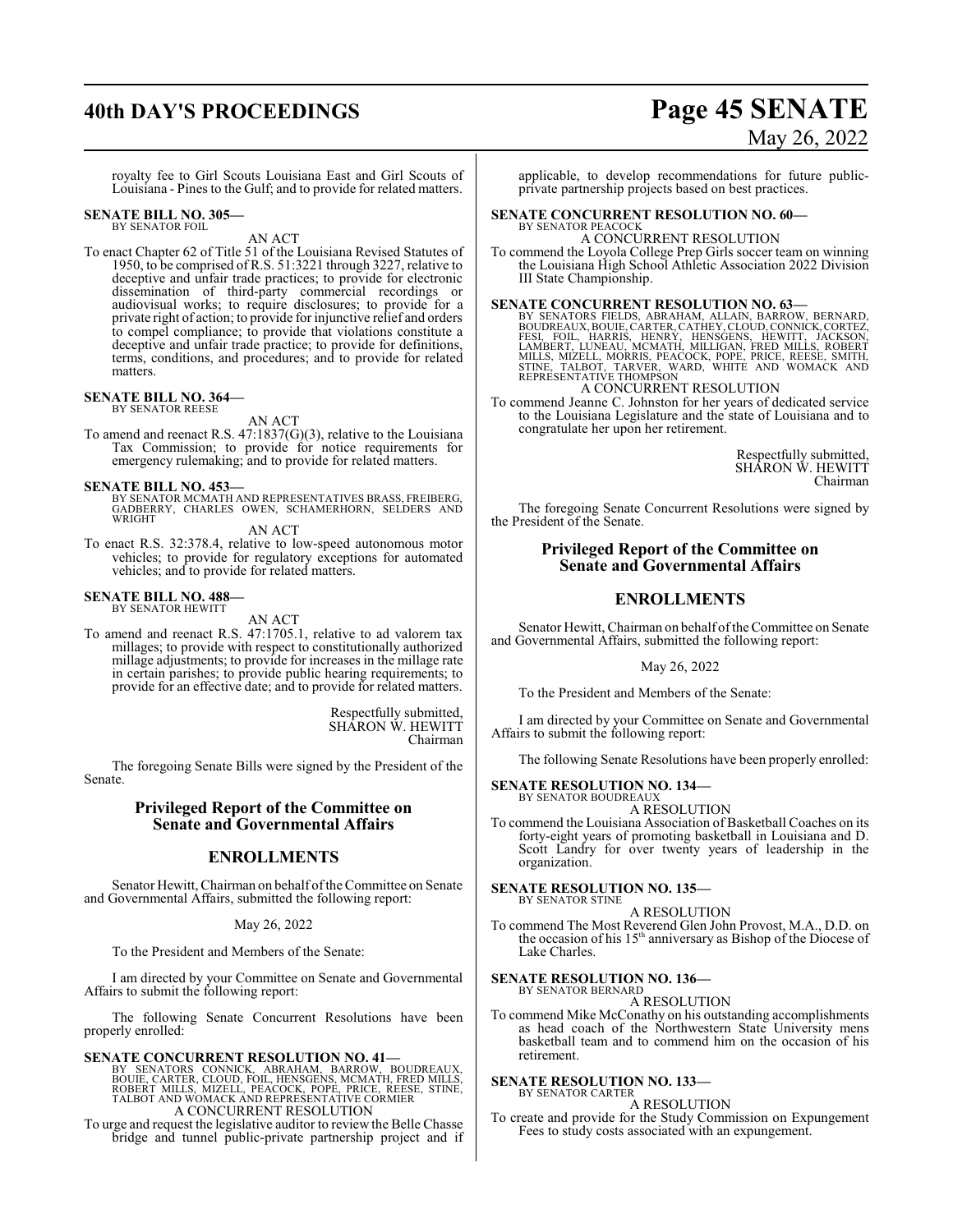## Page 46 SENATE 40th DAY'S PROCEEDINGS

## May 26, 2022

## **SENATE RESOLUTION NO. 148—**

BY SENATOR BOUIE A RESOLUTION

To commend and congratulate Dr. Saundra Yancy McGuire on her selection as a 2022 Louisiana Legends honoree by Friends of Louisiana Public Broadcasting (LPB).

**SENATE RESOLUTION NO. 149—** BY SENATOR BOUIE

A RESOLUTION

To commend and congratulate Dr. Stephen C. McGuire for his selection as a 2022 Louisiana Legends honoree by Friends of Louisiana Public Broadcasting (LPB).

## **SENATE RESOLUTION NO. 150—** BY SENATOR BOUDREAUX

A RESOLUTION

To express the sincere condolences of the Senate of the Legislature of Louisiana upon the passing of Mary Frances Ellis Neuner.

### **SENATE RESOLUTION NO. 153—** BY SENATOR HEWITT

A RESOLUTION

To commend and congratulate the Philanthropic Educational Organization (P.E.O.) for 100 years of service and to welcome members to the 75<sup>th</sup> state convention in Shreveport, Louisiana, in June 2022.

#### **SENATE RESOLUTION NO. 155—** BY SENATOR LUNEAU

A RESOLUTION

To express the sincere condolences of the Senate of the Legislature of Louisiana upon the passing of retired Sheriff Wayne Houck, a beloved public servant who leaves a legacy of compassion and integrity for his family, friends, and community to cherish.

#### **SENATE RESOLUTION NO. 156—** BY SENATOR HENSGENS

A RESOLUTION

To commend and congratulate Mr. Haiden Richard upon winning the title of 2021 World Champion Duck Caller.

## **SENATE RESOLUTION NO. 157—** BY SENATOR BOUDREAUX

A RESOLUTION

To commend Ginger Myers on receiving an honorary doctorate from the University of Louisiana-Lafayette and to recognize her for her work with the LHC Group.

#### **SENATE RESOLUTION NO. 58—** BY SENATOR JACKSON

A RESOLUTION

To create a task force to study the implementation of a partnership between lawenforcement agencies, behavioral health providers, and hospitals to reduce or eliminate incidents of law enforcement officers responding to nonviolent calls or behavioral or social crises in which no crime has taken place.

#### **SENATE RESOLUTION NO. 138—** BY SENATOR BOUDREAUX

A RESOLUTION

To commend and congratulate the students and faculty of the Lafayette Parish School System for their placement of firstoverall in the Louisiana Governor's Games' 25<sup>th</sup> Annual Elementary State Championship Fitness Meet.

#### **SENATE RESOLUTION NO. 139—** BY SENATOR WARD

A RESOLUTION

To commend the Louisiana Cheer Force Gold team for winning the gold medal at The Cheerleading Worlds competition held on April 24, 2022, in Orlando, Florida.

## **SENATE RESOLUTION NO. 141—**

BY SENATOR MORRIS A RESOLUTION

To commend and congratulate the West Monroe High School baseball team on winning the Louisiana High School Athletic Association Class 5A state championship.

**SENATE RESOLUTION NO. 142—**<br>BY SENATORS BOUDREAUX, ABRAHAM, ALLAIN, BARROW,<br>BERNARD, BOUE, CARTER, CATHEY, CLOUD, CONNICK, CORTEZ,<br>FESI, FIELDS, FOIL, HARRIS, HENRY, HENSGENS, HEWITT, JACKSON,<br>LAMBERT, LUNEAU, MCMATH, MIL A RESOLUTION

To recognize Tuesday, May 24, 2022, as Historically Black Colleges and Universities (HBCU) Day at the Capitol.

#### **SENATE RESOLUTION NO. 143—** BY SENATOR BOUIE

A RESOLUTION

To commend Mr. Sidney H. Cates III for his illustrious service to the New Orleans Police Department (NOPD), the city of New Orleans, and the United States of America.

> Respectfully submitted, SHARON W. HEWITT Chairman

The foregoing Senate Resolutions were signed by the President ofthe Senate and presented to the Secretary of State by the Secretary.

## **Message to the Secretary of State**

## **SIGNED**

## **SENATE CONCURRENT RESOLUTIONS**

May 26, 2022

To the Honorable Secretary of State:

The President of the Senate and the Speaker of the House of Representatives have signed the following Senate Concurrent Resolutions:

## **SENATE CONCURRENT RESOLUTION NO. 6—** BY SENATOR CATHEY

A CONCURRENT RESOLUTION

To create and provide for the Task Force on Tenure in Public Postsecondary Education.

## **SENATE CONCURRENT RESOLUTION NO. 8—**

BY SENATOR CATHEY AND REPRESENTATIVES BOURRIAQUE,<br>BUTLER, DESHOTEL, MCFARLAND, MCMAHEN, ROMERO,<br>THOMPSON,WHEATANDWHITE A CONCURRENT RESOLUTION

To urge and request the Senate Committee on Agriculture, Forestry, Aquaculture, and Rural Development and the House Committee on Agriculture, Forestry, Aquaculture, and Rural Development to meet and function as a joint committee to study and make recommendations regarding the appropriate level of support to further the missions, goals, and priorities of the Louisiana State University Agricultural Center, Louisiana State University School of Veterinary Medicine, and the Southern University Agricultural Research and Extension Center.

**SENATE CONCURRENT RESOLUTION NO. 33—**<br>BY SENATOR MILLIGAN AND REPRESENTATIVES AMEDEE,<br>EMERSON, FREEMAN, FREIBERG, JEFFERSON, CHARLES OWEN, ST.<br>BLANC AND TARVER

## A CONCURRENT RESOLUTION

To urge and request the state superintendent of education to create the Teachers' Advisory Council.